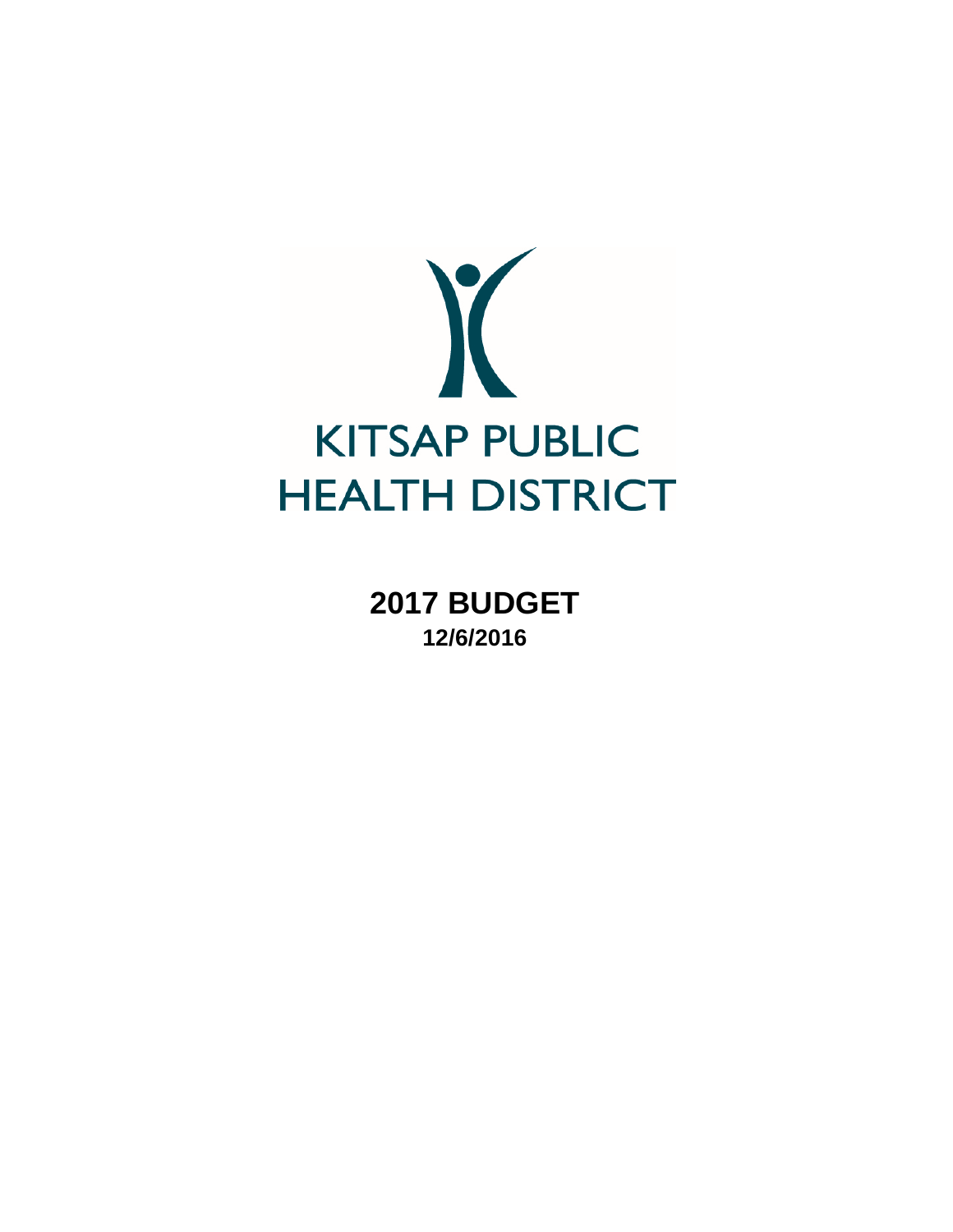# **Kitsap Public Health District**

# *2017 BUDGET*

|                                                     | <b>PAGE</b> |
|-----------------------------------------------------|-------------|
| Agencywide Revenues and Other Sources of Funds      | 1           |
| Agencywide Expenditures and Other Uses of Funds     | 2           |
|                                                     |             |
| <b>ADMINISTRATIVE SERVICES DIVISION</b>             |             |
| <b>Administrative Services Division Summary</b>     | 3           |
| <b>Administrative Services</b>                      | 4           |
| Assessment and Epidemiology                         | 5           |
| Public Health Emergency Preparedness and Response   | 6           |
| <b>COMMUNITY HEALTH DIVISION</b>                    |             |
| <b>Community Health Division Summary</b>            | 7           |
| <b>Community Health Division Administration</b>     | 8           |
| <b>Healthy Communities Summary</b>                  | 9           |
| <b>Chronic Disease Prevention</b>                   | 10          |
| <b>Nurse Family Partnership</b>                     | 11          |
| <b>Parent Child Health</b>                          | 12          |
| <b>Clinical Services Summary</b>                    | 13          |
| Communicable Disease                                | 14          |
| <b>Family Planning</b>                              | 15          |
| <b>HIV/AIDS</b>                                     | 16          |
| Health Insurance Navigator                          | 17          |
| Infectious Disease Prevention                       | 18          |
| Tuberculosis                                        | 19          |
| <b>Community Health Discontinued Programs:</b>      |             |
| Juvenile Detention Adolescent Health <sup>1</sup>   | 20          |
| <b>ENVIRONMENTAL HEALTH DIVISION</b>                |             |
| <b>Environmental Health Division Summary</b>        | 21          |
| <b>Environmental Health Division Administration</b> | 22          |
| <b>Drinking Water</b>                               | 23          |
| Food and Living Environment                         | 24          |
| Onsite Sewage                                       | 25          |
| <b>Pollution Identification and Correction</b>      | 26          |
| Solid and Hazardous Waste                           | 27          |
|                                                     |             |

<sup>1</sup> Discontinued in 2015.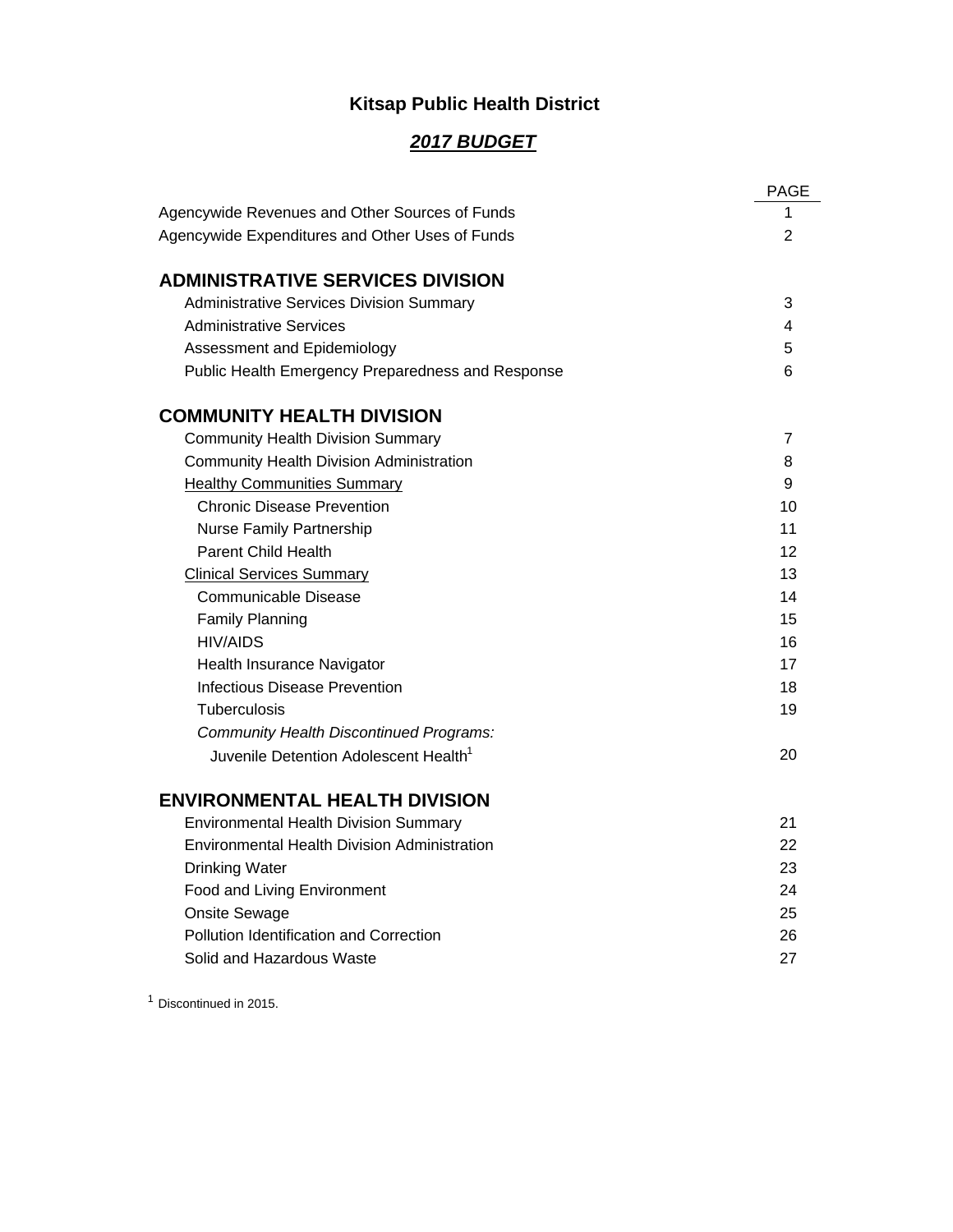#### **Kitsap Public Health District 2017 BUDGET AGENCYWIDE REVENUES & OTHER SOURCES OF FUNDS**

| <b>REVENUES</b>                                                   | <b>ACTUAL</b> | <b>BUDGET-</b><br>Amd 1 | <b>BUDGET-</b><br>Amd <sub>2</sub> | <b>YTD ACTUAL</b> | <b>BUDGET</b> | <b>DIFFERENCE</b>     | <b>DIFFERENCE</b> |
|-------------------------------------------------------------------|---------------|-------------------------|------------------------------------|-------------------|---------------|-----------------------|-------------------|
|                                                                   | 2015          | 2016                    | 2016                               | 10/31/2016        | 2017          | <b>FROM 2016 (\$)</b> | FROM 2016 (%)     |
| <b>CONTRACTS &amp; GRANTS</b>                                     |               |                         |                                    |                   |               |                       |                   |
| Administrative Services: General Services, OCH & Vital Statistics | \$100,000     | \$388,000               | \$388,000                          | \$531,243         | \$375,634     | (\$12,366)            | $-3.19%$          |
| Administration Services: PHEPR & Assessment/Epidemiology          | 386,001       | 416,840                 | 491,990                            | 407,048           | 477,279       | (14, 711)             | $-2.99%$          |
| <b>Community Health</b>                                           | 1,711,752     | 1,778,393               | 1,748,422                          | 1,345,957         | 1,948,016     | 199,594               | 11.42%            |
| <b>Environmental Health</b>                                       | 947,227       | 1,266,960               | 2,547,941                          | 2,263,037         | 901,321       | (1,646,620)           | $-64.63%$         |
| <b>Total Contracts &amp; Grants</b>                               | \$3,144,980   | \$3,850,193             | \$5,176,353                        | \$4,547,285       | \$3,702,250   | (\$1,474,103)         | $-28.48%$         |
| <b>FEES</b>                                                       |               |                         |                                    |                   |               |                       |                   |
| Administrative Services: General Services & Vital Statistics      | \$140,230     | \$178,200               | \$178,200                          | \$118,859         | \$178,200     | \$0                   | N/A               |
| Administration Services: PHEPR & Assessment/Epidemiology          | 50,015        | 101,980                 | 124,122                            | 48,328            | 85,460        | (38, 662)             | $-31.15%$         |
| <b>Community Health</b>                                           | 418,252       | 446,200                 | 583,755                            | 486,115           | 618,367       | 34,612                | 5.93%             |
| <b>Environmental Health</b>                                       | 4,017,373     | 4,381,227               | 4,381,227                          | 4,054,069         | 4,639,081     | 257,854               | 5.89%             |
| <b>Total Fees</b>                                                 | \$4,625,870   | \$5,107,607             | \$5,267,304                        | \$4,707,371       | \$5,521,108   | \$253,804             | 4.82%             |
| LOCAL & STATE GOVERNMENT FLEXIBLE FUNDING - GENERAL PUBLIC HEALTH |               |                         |                                    |                   |               |                       |                   |
| Bainbridge Island                                                 | \$39,539      | \$41,516                | \$41,516                           | \$41,516          | \$41,516      | \$0                   | N/A               |
| Bremerton                                                         | 39,951        | 41,949                  | 41,949                             | 41,949            | 41,949        | $\mathbf 0$           | N/A               |
| <b>Kitsap County</b>                                              | 1,232,835     | 1,259,486               | 1,259,486                          | 1,055,177         | 1,259,486     | 0                     | N/A               |
| Kitsap County - Allocated to Tuberculosis Control                 | 99,868        | 99,868                  | 99,868                             | 83,223            | 99,868        | 0                     | N/A               |
| Port Orchard                                                      | 8,870         | 9,314                   | 9,314                              | 9,314             | 9,314         | $\mathbf 0$           | N/A               |
| Poulsbo                                                           | 9,558         | 10,036                  | 10,036                             | 10,036            | 10,036        | 0                     | N/A               |
| State Public Health Assistance Funds                              | 997,476       | 997,476                 | 997,476                            | 997,476           | 997,476       | 0                     | N/A               |
| <b>Total Local Government Flexible Funding</b>                    | \$2,428,097   | \$2,459,645             | \$2,459,645                        | \$2,238,691       | \$2,459,645   | \$0                   | N/A               |
| <b>LOCAL GOVERNMENT CONTRIBUTIONS - NDGC MORTGAGE</b>             |               |                         |                                    |                   |               |                       |                   |
| Bainbridge Island                                                 | \$8,800       | \$7,715                 | \$7,715                            | \$7,715           | \$5,633       | (\$2,082)             | -26.99%           |
| Bremerton                                                         | 7,988         | 7,003                   | 7,003                              | 7,003             | 9,601         | 2,598                 | 37.10%            |
| <b>Kitsap County</b>                                              | 47,878        | 42,113                  | 42,113                             | 35,094            | 41,322        | (791)                 | $-1.88%$          |
| Port Orchard                                                      | 1,828         | 1,602                   | 1,602                              | 1,602             | 3,274         | 1,672                 | 104.37%           |
| Poulsbo                                                           | 1,959         | 1,717                   | 1,717                              | 1,717             | 2,420         | 703                   | 40.94%            |
| <b>Total Local Government NDGC Mortgage</b>                       | \$68,453      | \$60,150                | \$60,150                           | \$53,131          | \$62,250      | \$2,100               | 3.49%             |
| <b>MISCELLANEOUS INCOME</b>                                       |               |                         |                                    |                   |               |                       |                   |
| Interest Income                                                   | \$18,031      | \$15,500                | \$15,500                           | \$17,006          | \$17,000      | \$1,500               | 9.68%             |
| Other Income                                                      | 26,234        | 4,330                   | 4,330                              | 4,010             | 4,541         | 211                   | 4.87%             |
| <b>Total Miscellaneous Income</b>                                 | \$44,265      | \$19,830                | \$19,830                           | \$21,016          | \$21,541      | \$1,711               | 8.63%             |
| <b>TOTAL REVENUES</b>                                             | \$10,311,665  | \$11,497,425            | \$12,983,282                       | \$11,567,494      | \$11,766,794  | (\$1,216,488)         | $-9.37%$          |
| <b>FUND BALANCE</b>                                               |               |                         |                                    |                   |               |                       |                   |
| Use or (Designate): Drinking Water                                | (19,662)      | 71,460                  | 72,852                             | (17,696)          | 74,653        | 1,801                 | 2.47%             |
| Use or (Designate): HIV/AIDS                                      | 28,101        | 6,750                   | (109, 174)                         | 18,327            | (53, 308)     | 55,866                | $-51.17%$         |
| Use or (Designate): New Parent Support                            | 0             | 0                       | 0                                  | $\Omega$          | $\Omega$      | 0                     | N/A               |
| Use or (Designate): On-Site Sewage                                | (175,098)     | (8, 188)                | 3,149                              | (172, 408)        | 250,202       | 247,053               | 7845.44%          |
| Use or (Designate): Solid & Hazardous Waste                       | 24,599        | 64,627                  | (77, 413)                          | (108, 175)        | 134,004       | 211,417               | $-273.10%$        |
| Use or (Designate): Tuberculosis                                  | 37,973        | (17, 073)               | (19,056)                           | (9,623)           | 9,248         | 28,304                | $-148.53%$        |
| Use or (Source) of Unrestricted/Undesignated Fund Balance         | \$608,544     | \$372,473               | \$399,901                          | (\$347,775)       | (\$39,734)    | (\$439,635)           | -109.94%          |
| <b>Total Change in Fund Balance</b>                               | \$504,457     | \$490,049               | \$270,259                          | (\$637,350)       | \$375,065     | \$104,806             | 38.78%            |
| TOTAL REVENUES & OTHER SOURCES OF FUNDS                           | \$10,816,122  | \$11,987,474            | \$13,253,541                       | \$10,930,144      | \$12,141,859  | (\$1,111,682)         | -8.39%            |
| <b>REVENUES &amp; OTHER SOURCES OVER (SHORT) OF EXPENDITURES</b>  | \$0           | \$0                     | \$0                                | \$0               | \$0           | \$0                   |                   |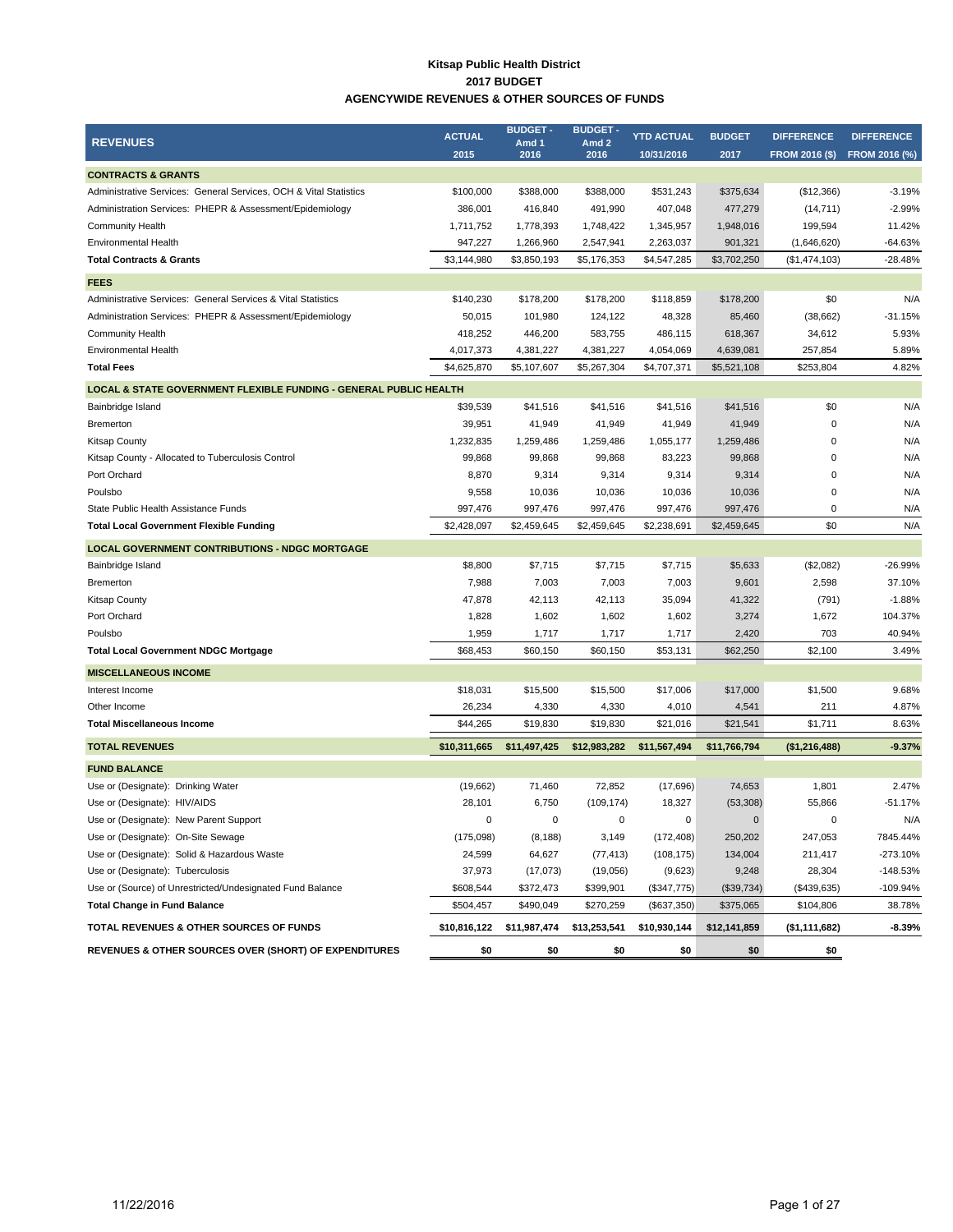### **Kitsap Public Health District AGENCYWIDE EXPENDITURES & OTHER USES OF FUNDS 2017 BUDGET**

| 2015<br>2016<br>FROM 2016 (%)<br>2016<br>10/31/2016<br>2017<br><b>FROM 2016 (\$)</b><br><b>Personnel Costs</b><br>Salaries & Wages<br>\$6,386,389<br>\$6,875,031<br>\$6,927,777<br>\$5,641,128<br>\$6,989,984<br>\$62,207<br>Payroll Taxes<br>474,680<br>564,119<br>566,568<br>421,230<br>559,583<br>(6,985)<br><b>Benefits</b><br>1,588,245<br>1,806,605<br>1,781,556<br>1,453,279<br>1,965,807<br>184,251<br>$\mathbf 0$<br>40,646<br>0<br>41,596<br>950<br>Unemployment<br>40,626<br>\$8,449,314<br>\$9,286,381<br>\$9,316,547<br>\$7,515,637<br>\$240,423<br><b>Subtotal Personnel Costs</b><br>\$9,556,970<br><b>Non-Personnel Costs</b><br>\$262,017<br>Supplies<br>\$239,347<br>\$239,347<br>\$215,262<br>\$215,941<br>(\$23,406)<br>13,794<br>Office Equipment <\$5,000<br>4,900<br>4,900<br>9,875<br>8,660<br>3,760<br>300<br>Computer Software <\$5,000<br>22,995<br>11,100<br>11,100<br>13,055<br>11,400<br>Computer Hardware <\$5,000<br>18,781<br>23,500<br>23,500<br>47,434<br>(4, 100)<br>19,400<br><b>Professional Services</b><br>558,482<br>983,951<br>2,147,682<br>966,320<br>(1, 181, 362)<br>1,874,856<br><b>Legal Services</b><br>60,800<br>59,402<br>59,402<br>48,638<br>41,600<br>(17, 802)<br>157,138<br>168,567<br>Communications<br>182,898<br>130,511<br>109,544<br>(59,023)<br>96,249<br>82,006<br>Travel & Mileage<br>88,254<br>89,754<br>95,482<br>5,728<br>Parking & Commute Trip Reduction<br>17,634<br>20,915<br>20,915<br>13,577<br>20,695<br>(220)<br>14,679<br>10,000<br>2,386<br>10,650<br>650<br>Advertising<br>10,000<br>52,591<br><b>Rentals &amp; Leases</b><br>47,218<br>47,218<br>41,839<br>40,738<br>(6,480)<br>99,653<br>101,267<br>101,267<br>104,338<br>109,082<br>7,815<br>Insurance<br><b>Utilities</b><br>1,308<br>2,298<br>1,300<br>1,345<br>1,345<br>(45)<br>Repairs & Maintenance<br>112,002<br>149,328<br>149,328<br>118,260<br>135,175<br>(14, 153)<br>Operations & Maintenance: Government Center<br>291,817<br>307,485<br>307,486<br>256,236<br>319,714<br>12,228<br>78,269<br>21,034<br>67,082<br>67,082<br>65,794<br>88,116<br>Training<br>Miscellaneous<br>55,117<br>68,351<br>68,351<br>52,096<br>66,822<br>(1,529)<br>70,359<br>80,952<br>$\mathbf 0$<br>(106,000)<br>21,000<br>106,000<br>Equipment > \$5,000<br>$\mathbf 0$<br>Computer Software >\$5,000<br>0<br>0<br>0<br>$\mathbf{0}$<br>0<br>$\mathbf 0$<br>Computer Hardware > \$5,000<br>13,000<br>13,000<br>0<br>13,000<br>0<br>Government Center Debt Principal<br>150,000<br>150,000<br>150,000<br>125,000<br>165,000<br>15,000<br>Government Center Debt Interest<br>155,256<br>150,750<br>150,750<br>125,630<br>146,250<br>(4,500)<br>0<br>77,867<br>0<br>0<br>4,464<br>$\mathbf 0$<br>Non-Expenditures<br>(\$1,352,105)<br><b>Subtotal Non-Personnel Costs</b><br>\$2,366,808<br>\$2,701,093<br>\$3,936,994<br>\$3,414,507<br>\$2,584,889<br><b>TOTAL EXPENDITURES</b><br>\$10,816,122<br>\$13,253,541<br>(\$1,111,682)<br>\$11,987,474<br>\$10,930,144<br>\$12,141,859 | <b>EXPENDITURES</b> | <b>ACTUAL</b> | <b>BUDGET -</b><br>Amd 1 | <b>BUDGET -</b><br>Amd <sub>2</sub> | <b>YTD ACTUAL</b> | <b>BUDGET</b> | <b>DIFFERENCE</b> | <b>DIFFERENCE</b> |
|------------------------------------------------------------------------------------------------------------------------------------------------------------------------------------------------------------------------------------------------------------------------------------------------------------------------------------------------------------------------------------------------------------------------------------------------------------------------------------------------------------------------------------------------------------------------------------------------------------------------------------------------------------------------------------------------------------------------------------------------------------------------------------------------------------------------------------------------------------------------------------------------------------------------------------------------------------------------------------------------------------------------------------------------------------------------------------------------------------------------------------------------------------------------------------------------------------------------------------------------------------------------------------------------------------------------------------------------------------------------------------------------------------------------------------------------------------------------------------------------------------------------------------------------------------------------------------------------------------------------------------------------------------------------------------------------------------------------------------------------------------------------------------------------------------------------------------------------------------------------------------------------------------------------------------------------------------------------------------------------------------------------------------------------------------------------------------------------------------------------------------------------------------------------------------------------------------------------------------------------------------------------------------------------------------------------------------------------------------------------------------------------------------------------------------------------------------------------------------------------------------------------------------------------------------------------------------------------------------------------------------------------------------------------------------------------------------------------------------------------------------------------------------------------------------------------------------------------------------------------------------------------------------------------------------------------------------------------------------------------------|---------------------|---------------|--------------------------|-------------------------------------|-------------------|---------------|-------------------|-------------------|
|                                                                                                                                                                                                                                                                                                                                                                                                                                                                                                                                                                                                                                                                                                                                                                                                                                                                                                                                                                                                                                                                                                                                                                                                                                                                                                                                                                                                                                                                                                                                                                                                                                                                                                                                                                                                                                                                                                                                                                                                                                                                                                                                                                                                                                                                                                                                                                                                                                                                                                                                                                                                                                                                                                                                                                                                                                                                                                                                                                                                      |                     |               |                          |                                     |                   |               |                   |                   |
|                                                                                                                                                                                                                                                                                                                                                                                                                                                                                                                                                                                                                                                                                                                                                                                                                                                                                                                                                                                                                                                                                                                                                                                                                                                                                                                                                                                                                                                                                                                                                                                                                                                                                                                                                                                                                                                                                                                                                                                                                                                                                                                                                                                                                                                                                                                                                                                                                                                                                                                                                                                                                                                                                                                                                                                                                                                                                                                                                                                                      |                     |               |                          |                                     |                   |               |                   |                   |
|                                                                                                                                                                                                                                                                                                                                                                                                                                                                                                                                                                                                                                                                                                                                                                                                                                                                                                                                                                                                                                                                                                                                                                                                                                                                                                                                                                                                                                                                                                                                                                                                                                                                                                                                                                                                                                                                                                                                                                                                                                                                                                                                                                                                                                                                                                                                                                                                                                                                                                                                                                                                                                                                                                                                                                                                                                                                                                                                                                                                      |                     |               |                          |                                     |                   |               |                   | 0.90%             |
|                                                                                                                                                                                                                                                                                                                                                                                                                                                                                                                                                                                                                                                                                                                                                                                                                                                                                                                                                                                                                                                                                                                                                                                                                                                                                                                                                                                                                                                                                                                                                                                                                                                                                                                                                                                                                                                                                                                                                                                                                                                                                                                                                                                                                                                                                                                                                                                                                                                                                                                                                                                                                                                                                                                                                                                                                                                                                                                                                                                                      |                     |               |                          |                                     |                   |               |                   | $-1.23%$          |
|                                                                                                                                                                                                                                                                                                                                                                                                                                                                                                                                                                                                                                                                                                                                                                                                                                                                                                                                                                                                                                                                                                                                                                                                                                                                                                                                                                                                                                                                                                                                                                                                                                                                                                                                                                                                                                                                                                                                                                                                                                                                                                                                                                                                                                                                                                                                                                                                                                                                                                                                                                                                                                                                                                                                                                                                                                                                                                                                                                                                      |                     |               |                          |                                     |                   |               |                   | 10.34%            |
|                                                                                                                                                                                                                                                                                                                                                                                                                                                                                                                                                                                                                                                                                                                                                                                                                                                                                                                                                                                                                                                                                                                                                                                                                                                                                                                                                                                                                                                                                                                                                                                                                                                                                                                                                                                                                                                                                                                                                                                                                                                                                                                                                                                                                                                                                                                                                                                                                                                                                                                                                                                                                                                                                                                                                                                                                                                                                                                                                                                                      |                     |               |                          |                                     |                   |               |                   | 2.34%             |
|                                                                                                                                                                                                                                                                                                                                                                                                                                                                                                                                                                                                                                                                                                                                                                                                                                                                                                                                                                                                                                                                                                                                                                                                                                                                                                                                                                                                                                                                                                                                                                                                                                                                                                                                                                                                                                                                                                                                                                                                                                                                                                                                                                                                                                                                                                                                                                                                                                                                                                                                                                                                                                                                                                                                                                                                                                                                                                                                                                                                      |                     |               |                          |                                     |                   |               |                   | 2.58%             |
|                                                                                                                                                                                                                                                                                                                                                                                                                                                                                                                                                                                                                                                                                                                                                                                                                                                                                                                                                                                                                                                                                                                                                                                                                                                                                                                                                                                                                                                                                                                                                                                                                                                                                                                                                                                                                                                                                                                                                                                                                                                                                                                                                                                                                                                                                                                                                                                                                                                                                                                                                                                                                                                                                                                                                                                                                                                                                                                                                                                                      |                     |               |                          |                                     |                   |               |                   |                   |
|                                                                                                                                                                                                                                                                                                                                                                                                                                                                                                                                                                                                                                                                                                                                                                                                                                                                                                                                                                                                                                                                                                                                                                                                                                                                                                                                                                                                                                                                                                                                                                                                                                                                                                                                                                                                                                                                                                                                                                                                                                                                                                                                                                                                                                                                                                                                                                                                                                                                                                                                                                                                                                                                                                                                                                                                                                                                                                                                                                                                      |                     |               |                          |                                     |                   |               |                   | $-9.78%$          |
|                                                                                                                                                                                                                                                                                                                                                                                                                                                                                                                                                                                                                                                                                                                                                                                                                                                                                                                                                                                                                                                                                                                                                                                                                                                                                                                                                                                                                                                                                                                                                                                                                                                                                                                                                                                                                                                                                                                                                                                                                                                                                                                                                                                                                                                                                                                                                                                                                                                                                                                                                                                                                                                                                                                                                                                                                                                                                                                                                                                                      |                     |               |                          |                                     |                   |               |                   | 76.73%            |
|                                                                                                                                                                                                                                                                                                                                                                                                                                                                                                                                                                                                                                                                                                                                                                                                                                                                                                                                                                                                                                                                                                                                                                                                                                                                                                                                                                                                                                                                                                                                                                                                                                                                                                                                                                                                                                                                                                                                                                                                                                                                                                                                                                                                                                                                                                                                                                                                                                                                                                                                                                                                                                                                                                                                                                                                                                                                                                                                                                                                      |                     |               |                          |                                     |                   |               |                   | 2.70%             |
|                                                                                                                                                                                                                                                                                                                                                                                                                                                                                                                                                                                                                                                                                                                                                                                                                                                                                                                                                                                                                                                                                                                                                                                                                                                                                                                                                                                                                                                                                                                                                                                                                                                                                                                                                                                                                                                                                                                                                                                                                                                                                                                                                                                                                                                                                                                                                                                                                                                                                                                                                                                                                                                                                                                                                                                                                                                                                                                                                                                                      |                     |               |                          |                                     |                   |               |                   | $-17.45%$         |
|                                                                                                                                                                                                                                                                                                                                                                                                                                                                                                                                                                                                                                                                                                                                                                                                                                                                                                                                                                                                                                                                                                                                                                                                                                                                                                                                                                                                                                                                                                                                                                                                                                                                                                                                                                                                                                                                                                                                                                                                                                                                                                                                                                                                                                                                                                                                                                                                                                                                                                                                                                                                                                                                                                                                                                                                                                                                                                                                                                                                      |                     |               |                          |                                     |                   |               |                   | $-55.01%$         |
|                                                                                                                                                                                                                                                                                                                                                                                                                                                                                                                                                                                                                                                                                                                                                                                                                                                                                                                                                                                                                                                                                                                                                                                                                                                                                                                                                                                                                                                                                                                                                                                                                                                                                                                                                                                                                                                                                                                                                                                                                                                                                                                                                                                                                                                                                                                                                                                                                                                                                                                                                                                                                                                                                                                                                                                                                                                                                                                                                                                                      |                     |               |                          |                                     |                   |               |                   | -29.97%           |
|                                                                                                                                                                                                                                                                                                                                                                                                                                                                                                                                                                                                                                                                                                                                                                                                                                                                                                                                                                                                                                                                                                                                                                                                                                                                                                                                                                                                                                                                                                                                                                                                                                                                                                                                                                                                                                                                                                                                                                                                                                                                                                                                                                                                                                                                                                                                                                                                                                                                                                                                                                                                                                                                                                                                                                                                                                                                                                                                                                                                      |                     |               |                          |                                     |                   |               |                   | $-35.01%$         |
|                                                                                                                                                                                                                                                                                                                                                                                                                                                                                                                                                                                                                                                                                                                                                                                                                                                                                                                                                                                                                                                                                                                                                                                                                                                                                                                                                                                                                                                                                                                                                                                                                                                                                                                                                                                                                                                                                                                                                                                                                                                                                                                                                                                                                                                                                                                                                                                                                                                                                                                                                                                                                                                                                                                                                                                                                                                                                                                                                                                                      |                     |               |                          |                                     |                   |               |                   | 6.38%             |
|                                                                                                                                                                                                                                                                                                                                                                                                                                                                                                                                                                                                                                                                                                                                                                                                                                                                                                                                                                                                                                                                                                                                                                                                                                                                                                                                                                                                                                                                                                                                                                                                                                                                                                                                                                                                                                                                                                                                                                                                                                                                                                                                                                                                                                                                                                                                                                                                                                                                                                                                                                                                                                                                                                                                                                                                                                                                                                                                                                                                      |                     |               |                          |                                     |                   |               |                   | $-1.05%$          |
|                                                                                                                                                                                                                                                                                                                                                                                                                                                                                                                                                                                                                                                                                                                                                                                                                                                                                                                                                                                                                                                                                                                                                                                                                                                                                                                                                                                                                                                                                                                                                                                                                                                                                                                                                                                                                                                                                                                                                                                                                                                                                                                                                                                                                                                                                                                                                                                                                                                                                                                                                                                                                                                                                                                                                                                                                                                                                                                                                                                                      |                     |               |                          |                                     |                   |               |                   | 6.50%             |
|                                                                                                                                                                                                                                                                                                                                                                                                                                                                                                                                                                                                                                                                                                                                                                                                                                                                                                                                                                                                                                                                                                                                                                                                                                                                                                                                                                                                                                                                                                                                                                                                                                                                                                                                                                                                                                                                                                                                                                                                                                                                                                                                                                                                                                                                                                                                                                                                                                                                                                                                                                                                                                                                                                                                                                                                                                                                                                                                                                                                      |                     |               |                          |                                     |                   |               |                   | $-13.72%$         |
|                                                                                                                                                                                                                                                                                                                                                                                                                                                                                                                                                                                                                                                                                                                                                                                                                                                                                                                                                                                                                                                                                                                                                                                                                                                                                                                                                                                                                                                                                                                                                                                                                                                                                                                                                                                                                                                                                                                                                                                                                                                                                                                                                                                                                                                                                                                                                                                                                                                                                                                                                                                                                                                                                                                                                                                                                                                                                                                                                                                                      |                     |               |                          |                                     |                   |               |                   | 7.72%             |
|                                                                                                                                                                                                                                                                                                                                                                                                                                                                                                                                                                                                                                                                                                                                                                                                                                                                                                                                                                                                                                                                                                                                                                                                                                                                                                                                                                                                                                                                                                                                                                                                                                                                                                                                                                                                                                                                                                                                                                                                                                                                                                                                                                                                                                                                                                                                                                                                                                                                                                                                                                                                                                                                                                                                                                                                                                                                                                                                                                                                      |                     |               |                          |                                     |                   |               |                   | $-3.35%$          |
|                                                                                                                                                                                                                                                                                                                                                                                                                                                                                                                                                                                                                                                                                                                                                                                                                                                                                                                                                                                                                                                                                                                                                                                                                                                                                                                                                                                                                                                                                                                                                                                                                                                                                                                                                                                                                                                                                                                                                                                                                                                                                                                                                                                                                                                                                                                                                                                                                                                                                                                                                                                                                                                                                                                                                                                                                                                                                                                                                                                                      |                     |               |                          |                                     |                   |               |                   | $-9.48%$          |
|                                                                                                                                                                                                                                                                                                                                                                                                                                                                                                                                                                                                                                                                                                                                                                                                                                                                                                                                                                                                                                                                                                                                                                                                                                                                                                                                                                                                                                                                                                                                                                                                                                                                                                                                                                                                                                                                                                                                                                                                                                                                                                                                                                                                                                                                                                                                                                                                                                                                                                                                                                                                                                                                                                                                                                                                                                                                                                                                                                                                      |                     |               |                          |                                     |                   |               |                   | 3.98%             |
|                                                                                                                                                                                                                                                                                                                                                                                                                                                                                                                                                                                                                                                                                                                                                                                                                                                                                                                                                                                                                                                                                                                                                                                                                                                                                                                                                                                                                                                                                                                                                                                                                                                                                                                                                                                                                                                                                                                                                                                                                                                                                                                                                                                                                                                                                                                                                                                                                                                                                                                                                                                                                                                                                                                                                                                                                                                                                                                                                                                                      |                     |               |                          |                                     |                   |               |                   | 31.36%            |
|                                                                                                                                                                                                                                                                                                                                                                                                                                                                                                                                                                                                                                                                                                                                                                                                                                                                                                                                                                                                                                                                                                                                                                                                                                                                                                                                                                                                                                                                                                                                                                                                                                                                                                                                                                                                                                                                                                                                                                                                                                                                                                                                                                                                                                                                                                                                                                                                                                                                                                                                                                                                                                                                                                                                                                                                                                                                                                                                                                                                      |                     |               |                          |                                     |                   |               |                   | $-2.24%$          |
|                                                                                                                                                                                                                                                                                                                                                                                                                                                                                                                                                                                                                                                                                                                                                                                                                                                                                                                                                                                                                                                                                                                                                                                                                                                                                                                                                                                                                                                                                                                                                                                                                                                                                                                                                                                                                                                                                                                                                                                                                                                                                                                                                                                                                                                                                                                                                                                                                                                                                                                                                                                                                                                                                                                                                                                                                                                                                                                                                                                                      |                     |               |                          |                                     |                   |               |                   | $-100.00%$        |
|                                                                                                                                                                                                                                                                                                                                                                                                                                                                                                                                                                                                                                                                                                                                                                                                                                                                                                                                                                                                                                                                                                                                                                                                                                                                                                                                                                                                                                                                                                                                                                                                                                                                                                                                                                                                                                                                                                                                                                                                                                                                                                                                                                                                                                                                                                                                                                                                                                                                                                                                                                                                                                                                                                                                                                                                                                                                                                                                                                                                      |                     |               |                          |                                     |                   |               |                   | N/A               |
|                                                                                                                                                                                                                                                                                                                                                                                                                                                                                                                                                                                                                                                                                                                                                                                                                                                                                                                                                                                                                                                                                                                                                                                                                                                                                                                                                                                                                                                                                                                                                                                                                                                                                                                                                                                                                                                                                                                                                                                                                                                                                                                                                                                                                                                                                                                                                                                                                                                                                                                                                                                                                                                                                                                                                                                                                                                                                                                                                                                                      |                     |               |                          |                                     |                   |               |                   | 0.00%             |
|                                                                                                                                                                                                                                                                                                                                                                                                                                                                                                                                                                                                                                                                                                                                                                                                                                                                                                                                                                                                                                                                                                                                                                                                                                                                                                                                                                                                                                                                                                                                                                                                                                                                                                                                                                                                                                                                                                                                                                                                                                                                                                                                                                                                                                                                                                                                                                                                                                                                                                                                                                                                                                                                                                                                                                                                                                                                                                                                                                                                      |                     |               |                          |                                     |                   |               |                   | 10.00%            |
|                                                                                                                                                                                                                                                                                                                                                                                                                                                                                                                                                                                                                                                                                                                                                                                                                                                                                                                                                                                                                                                                                                                                                                                                                                                                                                                                                                                                                                                                                                                                                                                                                                                                                                                                                                                                                                                                                                                                                                                                                                                                                                                                                                                                                                                                                                                                                                                                                                                                                                                                                                                                                                                                                                                                                                                                                                                                                                                                                                                                      |                     |               |                          |                                     |                   |               |                   | $-2.99%$          |
|                                                                                                                                                                                                                                                                                                                                                                                                                                                                                                                                                                                                                                                                                                                                                                                                                                                                                                                                                                                                                                                                                                                                                                                                                                                                                                                                                                                                                                                                                                                                                                                                                                                                                                                                                                                                                                                                                                                                                                                                                                                                                                                                                                                                                                                                                                                                                                                                                                                                                                                                                                                                                                                                                                                                                                                                                                                                                                                                                                                                      |                     |               |                          |                                     |                   |               |                   | N/A               |
|                                                                                                                                                                                                                                                                                                                                                                                                                                                                                                                                                                                                                                                                                                                                                                                                                                                                                                                                                                                                                                                                                                                                                                                                                                                                                                                                                                                                                                                                                                                                                                                                                                                                                                                                                                                                                                                                                                                                                                                                                                                                                                                                                                                                                                                                                                                                                                                                                                                                                                                                                                                                                                                                                                                                                                                                                                                                                                                                                                                                      |                     |               |                          |                                     |                   |               |                   | $-34.34%$         |
|                                                                                                                                                                                                                                                                                                                                                                                                                                                                                                                                                                                                                                                                                                                                                                                                                                                                                                                                                                                                                                                                                                                                                                                                                                                                                                                                                                                                                                                                                                                                                                                                                                                                                                                                                                                                                                                                                                                                                                                                                                                                                                                                                                                                                                                                                                                                                                                                                                                                                                                                                                                                                                                                                                                                                                                                                                                                                                                                                                                                      |                     |               |                          |                                     |                   |               |                   | $-8.39%$          |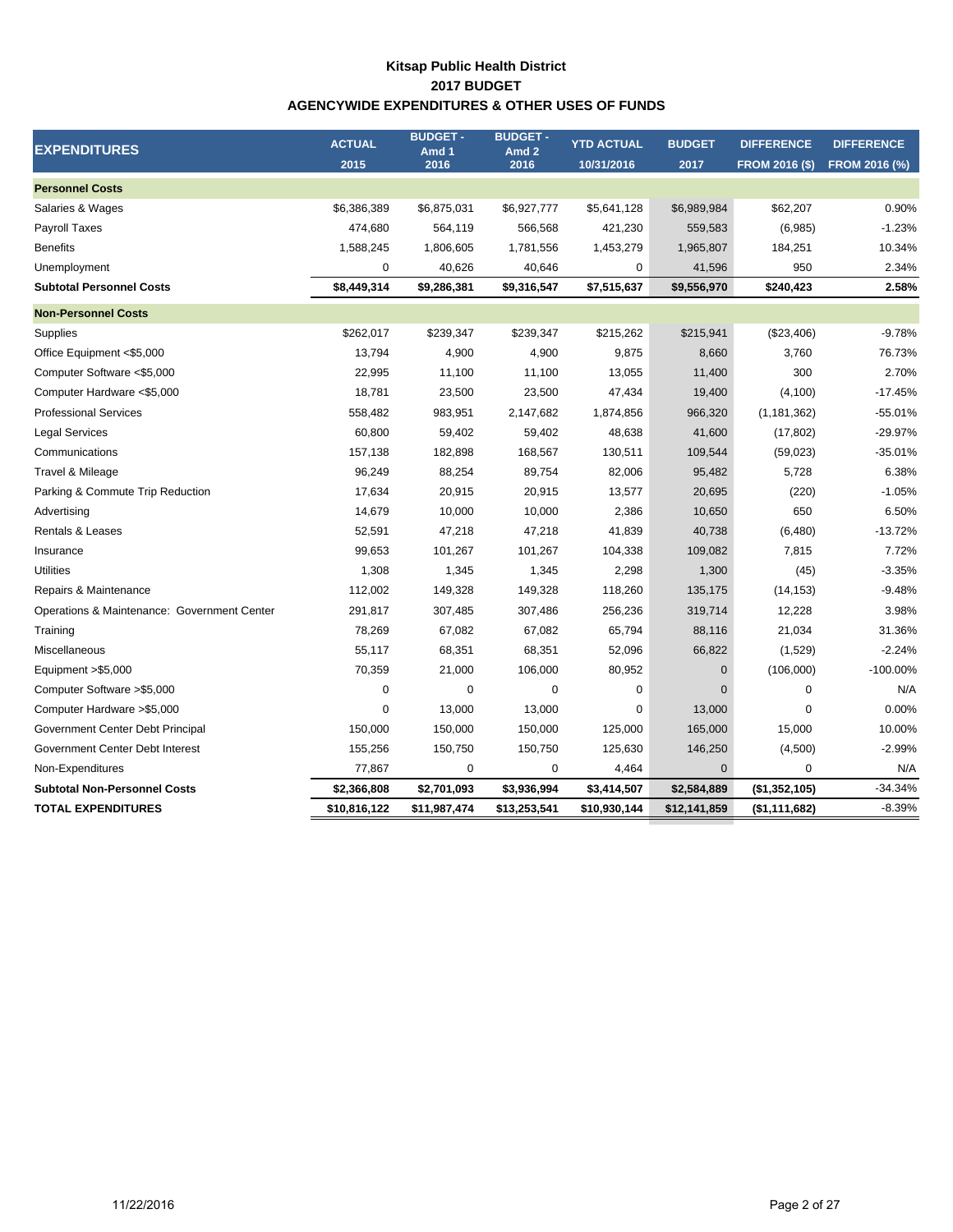## **Kitsap Public Health District 2017 BUDGET ADMINSTRATIVE SERVICES DIVISION - SUMMARY**

|                                                  | <b>ACTUAL</b> | <b>BUDGET -</b><br>Amd 1 | <b>BUDGET-</b><br>Amd <sub>2</sub> | <b>YTD ACTUAL</b> | <b>BUDGET</b> |
|--------------------------------------------------|---------------|--------------------------|------------------------------------|-------------------|---------------|
|                                                  | 2015          | 2016                     | 2016                               | 10/31/2016        | 2017          |
| <b>REVENUES</b>                                  |               |                          |                                    |                   |               |
| <b>DIRECT PROGRAM REVENUES</b>                   | \$788,964     | \$1,165,000              | \$1,262,292                        | \$1,179,625       | \$1,200,364   |
| State & Local Flexible Funding Needed to Balance | \$361,123     | \$306,969                | \$233,131                          | \$78,393          | \$333,777     |
| <b>TOTAL REVENUES</b>                            | \$1,150,087   | \$1,471,969              | \$1,495,423                        | \$1,258,018       | \$1,534,141   |
| <b>EXPENDITURES</b>                              |               |                          |                                    |                   |               |
| <b>Personnel Costs</b>                           |               |                          |                                    |                   |               |
| Salaries & Wages                                 | \$1,819,645   | \$2,148,385              | \$2,219,794                        | \$1,775,605       | \$2,316,601   |
| Payroll Taxes                                    | 131,904       | 175,338                  | 179,900                            | 131,064           | 184,052       |
| <b>Benefits</b>                                  | 491,121       | 596,295                  | 611,276                            | 487,793           | 648,461       |
| Unemployment                                     | 0             | 12,775                   | 13,137                             | 0                 | 13,833        |
| <b>Subtotal Personnel Costs</b>                  | \$2,442,670   | \$2,932,793              | \$3,024,107                        | \$2,394,462       | \$3,162,947   |
| <b>Non-Personnel Costs</b>                       |               |                          |                                    |                   |               |
| Supplies                                         | \$76,459      | \$75,310                 | \$75,310                           | \$74,419          | \$82,485      |
| Office Equipment <\$5,000                        | 7,095         | 2,000                    | 2,000                              | 5,489             | 3,660         |
| Computer Software <\$5,000                       | 17,833        | 11,100                   | 11,100                             | 12,318            | 11,400        |
| Computer Hardware <\$5,000                       | 7,820         | 7,000                    | 7,000                              | 27,297            | 18,400        |
| <b>Professional Services</b>                     | 157,252       | 95,539                   | 100,539                            | 80,053            | 233,742       |
| <b>Legal Services</b>                            | 23,655        | 18,500                   | 18,500                             | 30,950            | 15,020        |
| Communications                                   | 109,440       | 125,220                  | 110,820                            | 88,295            | 57,292        |
| Travel & Mileage                                 | 4,602         | 11,389                   | 12,889                             | 7,669             | 12,478        |
| Parking & Commute Trip Reduction                 | 2,968         | 3,096                    | 3,096                              | 1,633             | 2,892         |
| Advertising                                      | 2,239         | 1,300                    | 1,300                              | 887               | 2,150         |
| Rentals & Leases                                 | 37,918        | 34,680                   | 34,680                             | 32,555            | 30,000        |
| Insurance                                        | 99,653        | 99,653                   | 99,653                             | 104,338           | 107,468       |
| <b>Utilities</b>                                 | 1,259         | 1,345                    | 1,345                              | 2,272             | 1,300         |
| Repairs & Maintenance                            | 63,784        | 86,501                   | 86,501                             | 71,710            | 89,034        |
| Operations & Maintenance: Government Center      | 19,571        | 25,871                   | 23,669                             | 24,184            | 27,144        |
| Training                                         | 25,725        | 19,775                   | 19,775                             | 32,843            | 36,195        |
| Miscellaneous                                    | 27,850        | 36,514                   | 36,514                             | 27,236            | 36,676        |
| Equipment $>$ \$5,000                            | 57,444        | 0                        | 85,000                             | 74,184            | 0             |
| Computer Software > \$5,000                      | 0             | 0                        | 0                                  | 0                 | 0             |
| Computer Hardware > \$5,000                      | 0             | 13,000                   | 13,000                             | 0                 | 13,000        |
| Government Center Debt Principal                 | 150,000       | 150,000                  | 150,000                            | 125,000           | 165,000       |
| Government Center Debt Interest                  | 155,256       | 150,750                  | 150,750                            | 125,630           | 146,250       |
| Non-Expenditures                                 | 77,867        | 0                        | 0                                  | 4,464             | $\mathbf 0$   |
| <b>Subtotal Non-Personnel Costs</b>              | \$1,125,690   | \$968,543                | \$1,043,441                        | \$953,426         | \$1,091,586   |
| <b>PROGRAM EXPENDITURES</b>                      | \$3,568,360   | \$3,901,336              | \$4,067,548                        | \$3,347,888       | \$4,254,533   |
| Administrative Services Overhead                 | (\$2,418,273) | (\$2,429,367)            | (\$2,572,125)                      | (\$2,089,870)     | (\$2,720,392) |
| TOTAL EXPENDITURES W/OVERHEAD DISTRIBUTED        | \$1,150,087   | \$1,471,969              | \$1,495,423                        | \$1,258,018       | \$1,534,141   |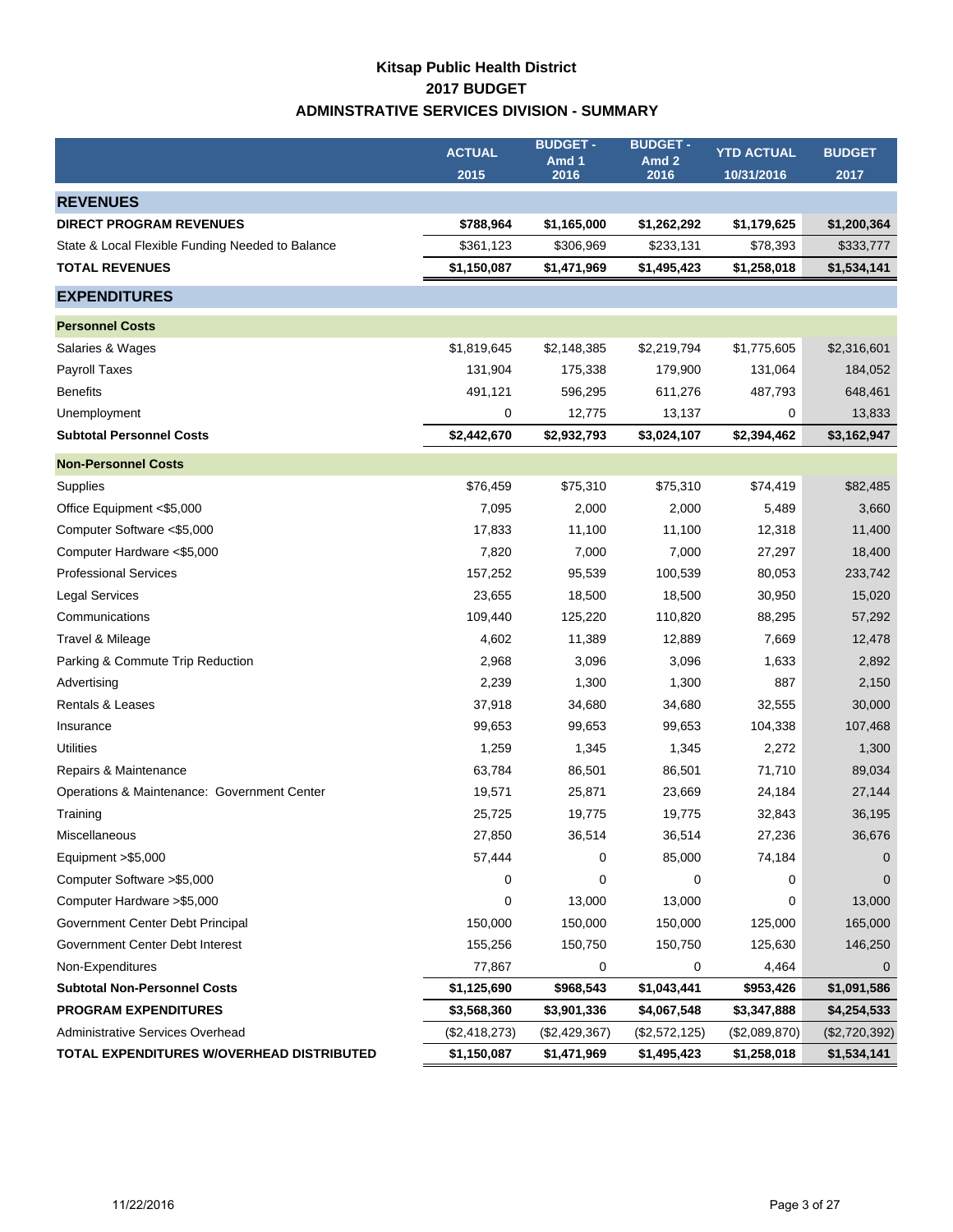#### **Kitsap Public Health District 2017 BUDGET ADMINISTRATIVE SERVICES**

|                                              | <b>ACTUAL</b> | <b>BUDGET - Amd BUDGET - Amd</b><br>$\overline{1}$ | <b>YTD ACTUAL</b>      | <b>BUDGET</b> |              |
|----------------------------------------------|---------------|----------------------------------------------------|------------------------|---------------|--------------|
|                                              | 2015          | 2016                                               | $\overline{a}$<br>2016 | 10/31/2016    | 2017         |
| <b>REVENUES</b>                              |               |                                                    |                        |               |              |
| <b>Contracts &amp; Grants</b>                |               |                                                    |                        |               |              |
| HCA - Accountable Communities of Health      | \$100,000     | \$388,000                                          | \$388,000              | \$480,000     | \$0          |
| Kitsap Connects - 1/10th of 1%               | 0             | 0                                                  | 0                      | 48,418        | 375,634      |
| Non-Revenue - KCHP Passthrough Contributions | 0             | 0                                                  | 0                      | 2,825         | $\mathbf{0}$ |
| Subtotal                                     | \$100,000     | \$388,000                                          | \$388,000              | \$531,243     | \$375,634    |
| <b>Fees</b>                                  |               |                                                    |                        |               |              |
| <b>Birth Certificates</b>                    | \$78,035      | \$76,000                                           | \$76,000               | \$70,056      | \$76,000     |
| <b>Death Certificates</b>                    | 50,242        | 90,600                                             | 90,600                 | 39,136        | 90,600       |
| Social Security Verification                 | 12            | 0                                                  | 0                      | 136           | $\mathbf 0$  |
| Vital Statistics Postage & Handling          | 11,941        | 11,600                                             | 11,600                 | 9,531         | 11,600       |
| <b>Subtotal Vital Statistics</b>             | \$140,230     | \$178,200                                          | \$178,200              | \$118,859     | \$178,200    |
| <b>Other Revenues</b>                        |               |                                                    |                        |               |              |
| Bainbridge - NDGC                            | \$8,800       | \$7,715                                            | \$7,715                | \$7,715       | \$5,633      |
| Bremerton - NDGC                             | 7,988         | 7,003                                              | 7,003                  | 7,003         | 9,601        |
| Kitsap County - NDGC                         | 47,878        | 42,113                                             | 42.113                 | 35,094        | 41,322       |
| Port Orchard - NDGC                          | 1,828         | 1,602                                              | 1,602                  | 1,602         | 3,274        |
| Poulsbo - NDGC                               | 1,959         | 1,717                                              | 1,717                  | 1,717         | 2,420        |
| <b>Flex Court Restitution</b>                | 1,723         | 900                                                | 900                    | 1,182         | 1,600        |
| Admin - Other                                | 733           | 2,000                                              | 2,000                  | 821           | 900          |
| Sale of Surplus Property                     | 8,220         | 0                                                  | 0                      | 0             | $\mathbf{0}$ |
| Donations                                    | 267           | 0                                                  | 0                      | 68            | $\Omega$     |
| Cashiers' Over/Short                         | (40)          | 0                                                  | 0                      | 1             | $\mathbf 0$  |
| Interest                                     | 18,031        | 15,500                                             | 15,500                 | 17,006        | 17,000       |
| Non-Revenue                                  | 15,331        | 1,430                                              | 1,430                  | 1,938         | 2,041        |
| <b>Subtotal Other Revenues</b>               | \$112,718     | \$79,980                                           | \$79,980               | \$74,147      | \$83,791     |
| <b>TOTAL REVENUES</b>                        | \$352,948     | \$646,180                                          | \$646,180              | \$724,249     | \$637,625    |

| <b>EXPENDITURES</b>                         |             |             |             |               |              |
|---------------------------------------------|-------------|-------------|-------------|---------------|--------------|
| <b>Personnel Costs</b>                      |             |             |             |               |              |
| Salaries & Wages                            | \$1,479,056 | \$1,766,519 | \$1,860,312 | \$1,440,427   | \$1,929,426  |
| Payroll Taxes                               | 107,423     | 144,104     | 152,085     | 106,586       | 153,142      |
| <b>Benefits</b>                             | 384,735     | 466,684     | 495,402     | 384,389       | 524,674      |
| Unemployment                                | 0           | 10,492      | 11,107      | 0             | 11,524       |
| <b>Subtotal Personnel Costs</b>             | \$1,971,214 | \$2,387,799 | \$2,518,906 | \$1,931,402   | \$2,618,766  |
| <b>Non-Personnel Costs</b>                  |             |             |             |               |              |
| Supplies                                    | \$74,664    | \$73,840    | \$73,840    | \$71,445      | \$79,825     |
| Office Equipment <\$5,000                   | 5,736       | 2,000       | 2,000       | 5,081         | 3,660        |
| Computer Software <\$5,000                  | 17,724      | 11,100      | 11,100      | 12,318        | 11,100       |
| Computer Hardware <\$5,000                  | 7,820       | 7,000       | 7,000       | 17,488        | 17,000       |
| <b>Professional Services</b>                | 143,413     | 95,539      | 95,539      | 80,053        | 227,742      |
| <b>Legal Services</b>                       | 23,632      | 18,500      | 18,500      | 27,501        | 14,420       |
| Communications                              | 94,935      | 110,774     | 96,686      | 76,911        | 42,635       |
| Travel & Mileage                            | 2,196       | 8,335       | 8,335       | 4,853         | 9,743        |
| Parking & Commute Trip Reduction            | 1,726       | 1,850       | 1,850       | 689           | 1,500        |
| Advertising                                 | 2,239       | 1,300       | 1,300       | 887           | 2,150        |
| Rentals & Leases                            | 36,164      | 33,060      | 33,060      | 27,249        | 30,000       |
| Insurance                                   | 99,653      | 99,653      | 99,653      | 104,338       | 107,468      |
| Utilities                                   | 1,259       | 1,345       | 1,345       | 2,272         | 1,300        |
| Repairs & Maintenance                       | 59,317      | 81,851      | 81,851      | 62,683        | 85,880       |
| Operations & Maintenance: Government Center | 0           | $\mathbf 0$ | 0           | 3,291         | 1,065        |
| Training                                    | 14.761      | 14.105      | 14.105      | 16.285        | 23,145       |
| Miscellaneous                               | 27,445      | 36,034      | 36,034      | 26,260        | 36,386       |
| Equipment >\$5,000                          | 57,444      | $\mathbf 0$ | 85,000      | 74,184        | $\mathbf{0}$ |
| Computer Software >\$5,000                  | 0           | $\mathbf 0$ | 0           | 0             | $\Omega$     |
| Computer Hardware >\$5,000                  | 0           | 13,000      | 13,000      | 0             | 13,000       |
| Government Center Debt Principal            | 150.000     | 150,000     | 150,000     | 125.000       | 165,000      |
| Government Center Debt Interest             | 155,256     | 150,750     | 150,750     | 125,630       | 146,250      |
| Non-Expenditures                            | 77,867      | 0           | 0           | 4,464         | $\Omega$     |
| <b>Subtotal Non-Personnel Costs</b>         | \$1,053,251 | \$910,036   | \$980,948   | \$868,882     | \$1,019,269  |
| <b>PROGRAM EXPENDITURES</b>                 | \$3,024,465 | \$3,297,835 | \$3,499,854 | \$2,800,284   | \$3,638,035  |
| Administrative Services Overhead            | (2,622,409) | (2,651,655) | (2,786,420) | (2, 291, 360) | (2,962,633)  |
| TOTAL EXPENDITURES W/OVERHEAD DISTRIBUTED   | \$402,056   | \$646,180   | \$713,434   | \$508,924     | \$675,402    |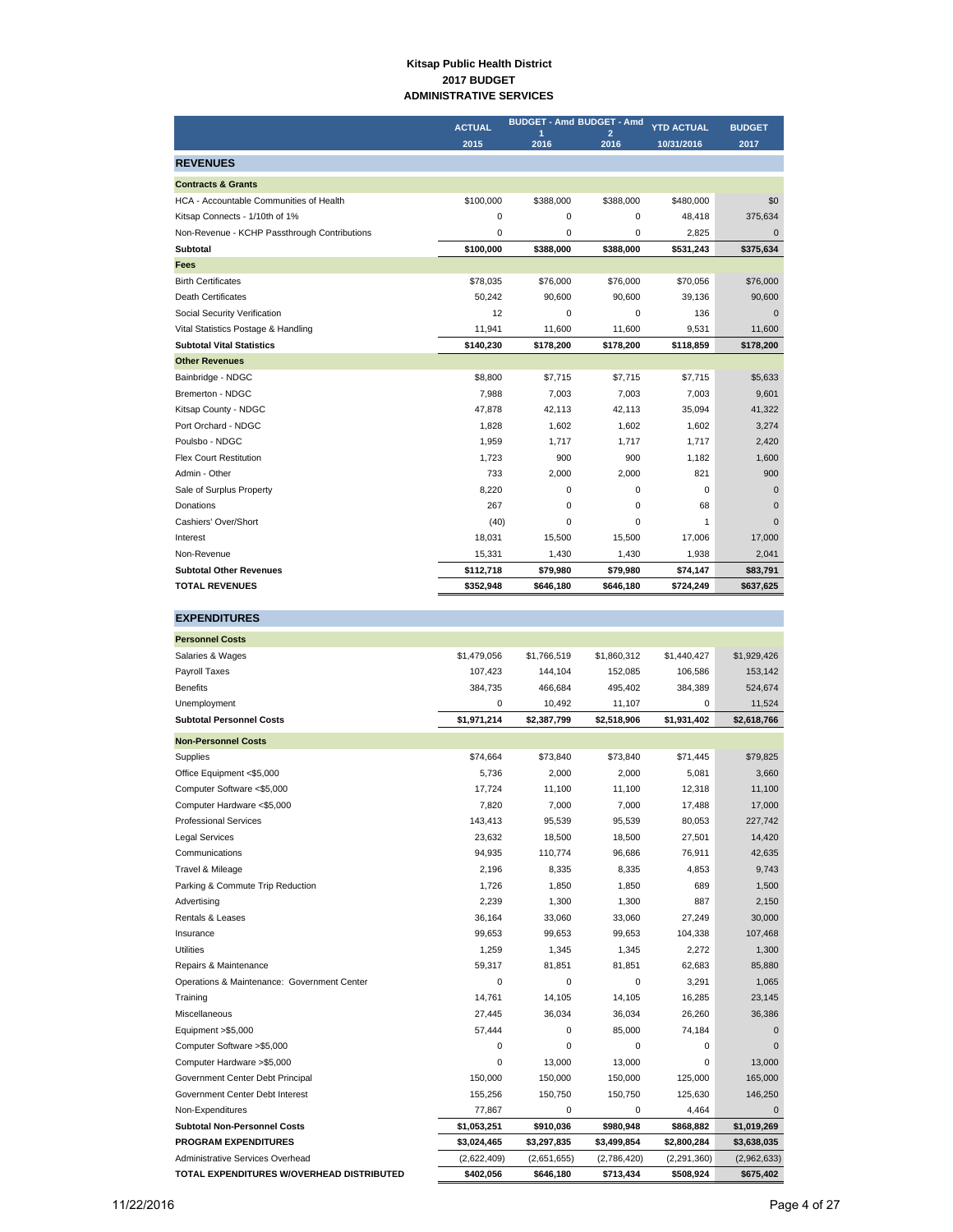#### **Kitsap Public Health District 2017 BUDGET ASSESSMENT AND EPIDEMIOLOGY PROGRAM**

|                                                                    | <b>ACTUAL</b> | <b>BUDGET -</b><br>Amd 1 | <b>BUDGET -</b><br>Amd <sub>2</sub> | <b>YTD ACTUAL</b> | <b>BUDGET</b> |
|--------------------------------------------------------------------|---------------|--------------------------|-------------------------------------|-------------------|---------------|
|                                                                    | 2015          | 2016                     | 2016                                | 10/31/2016        | 2017          |
| <b>REVENUES</b>                                                    |               |                          |                                     |                   |               |
| <b>Clallam County Assessment Work</b>                              | \$6,605       | \$10,000                 | \$10,000                            | \$1,124           | \$22,784      |
| Clallam County Behavioral Risck Factor Survey                      | 0             | 0                        | 0                                   | 156               | $\Omega$      |
| Jefferson County Health Department                                 | 7,588         | 14,357                   | 14,357                              | 10,011            | 12,816        |
| Kitsap Community Resources Kitsap Interagency Coordinating Council | 0             | 3,220                    | 3,220                               | 2,058             | 11,000        |
| Kitsap Community Resources Assessment Project                      | 0             | 0                        | 11,287                              | 4,695             | $\Omega$      |
| Kitsap Mental Health Services                                      | 6,480         | 3,244                    | 3,244                               | 65                | $\Omega$      |
| <b>OESD Early Learning Coalition</b>                               | 26,152        | 0                        | 500                                 | 516               | $\Omega$      |
| OESD Kitsap Interagency Coordinating Council                       | 0             | 2,630                    | 2,630                               | 3,324             | $\Omega$      |
| OESD Behavioral Health Counseling Enhancement                      | 0             | 8,700                    | 8,700                               | 4,806             | 8,000         |
| <b>OESD Youth Marijuana Prevention Needs</b>                       | 0             | 0                        | 10,355                              | 4,776             | 9,500         |
| 1/10 of 1%: Assessment                                             | 0             | 59,829                   | 59,829                              | 16,797            | 21,360        |
| Other - Assessment                                                 | 3,190         | 0                        | 0                                   | 0                 | $\Omega$      |
| <b>DIRECT PROGRAM REVENUES</b>                                     | \$50,015      | \$101,980                | \$124,122                           | \$48,328          | \$85,460      |
| State & Local Flexible Funding Needed to Balance                   | \$245,717     | \$260,281                | \$164,886                           | \$216,079         | \$284,205     |
| <b>TOTAL REVENUES</b>                                              | \$295,732     | \$362,261                | \$289,008                           | \$264,407         | \$369,665     |

| March Bangarow of October       |           |           |           |           |           |
|---------------------------------|-----------|-----------|-----------|-----------|-----------|
| <b>Subtotal Personnel Costs</b> | \$194.296 | \$242.638 | \$189,019 | \$167,761 | \$237,426 |
| Unemployment                    | 0         | 1.000     | 776       | 0         | 1,021     |
| <b>Benefits</b>                 | 45,620    | 60,613    | 47,900    | 37,594    | 50,996    |
| <b>Payroll Taxes</b>            | 10,075    | 13,662    | 10,634    | 8,956     | 13,677    |
| Salaries & Wages                | \$138,601 | \$167,363 | \$129,709 | \$121,211 | \$171,732 |
| <b>Personnel Costs</b>          |           |           |           |           |           |
|                                 |           |           |           |           |           |

| <b>NUIL-LEI 2011IEI CO212</b>               |             |           |           |           |             |
|---------------------------------------------|-------------|-----------|-----------|-----------|-------------|
| Supplies                                    | \$94        | \$240     | \$240     | \$636     | \$240       |
| Office Equipment <\$5,000                   | 951         | 0         | 0         | 408       | $\Omega$    |
| Computer Software <\$5,000                  | 0           | 0         | 0         | 0         | $\Omega$    |
| Computer Hardware <\$5,000                  | $\mathbf 0$ | 0         | 0         | 2,215     | 1,400       |
| <b>Professional Services</b>                | $\mathbf 0$ | 0         | 0         | 0         | $\Omega$    |
| <b>Legal Services</b>                       | $\mathbf 0$ | 0         | 0         | 812       | $\Omega$    |
| Communications                              | 1,443       | 1,372     | 1,060     | 682       | 1,644       |
| Travel & Mileage                            | 231         | 500       | 500       | 254       | 200         |
| Parking & Commute Trip Reduction            | 1,242       | 1,176     | 1,176     | 779       | 1,148       |
| Advertising                                 | 0           | 0         | 0         | 0         | $\mathbf 0$ |
| <b>Rentals &amp; Leases</b>                 | 0           | 0         | 0         | 0         | $\Omega$    |
| Insurance                                   | 0           | 0         | 0         | 0         | $\Omega$    |
| <b>Utilities</b>                            | $\mathbf 0$ | 0         | $\Omega$  | 0         | $\Omega$    |
| Repairs & Maintenance                       | 2,477       | 2,750     | 2,750     | 6,517     | 3,154       |
| Operations & Maintenance: Government Center | 7,236       | 11,531    | 8,831     | 6,548     | 11,389      |
| Training                                    | 3,229       | 3,200     | 3,200     | 3,822     | 7,050       |
| Miscellaneous                               | 405         | 480       | 480       | 976       | 290         |
| Equipment > \$5,000                         | $\mathbf 0$ | 0         | 0         | 0         | $\Omega$    |
| Computer Software >\$5,000                  | $\mathbf 0$ | 0         | 0         | 0         | $\Omega$    |
| Computer Hardware > \$5,000                 | $\mathbf 0$ | 0         | 0         | 0         | $\Omega$    |
| <b>Subtotal Non-Personnel Costs</b>         | \$17,308    | \$21,249  | \$18,237  | \$23,649  | \$26,515    |
| <b>PROGRAM EXPENDITURES</b>                 | \$211,604   | \$263,887 | \$207,256 | \$191,410 | \$263,941   |
| Administrative Services Overhead            | \$84,128    | \$98,374  | \$81,752  | \$72,997  | \$105,724   |
| <b>TOTAL EXPENDITURES</b>                   | \$295,732   | \$362,261 | \$289,008 | \$264,407 | \$369,665   |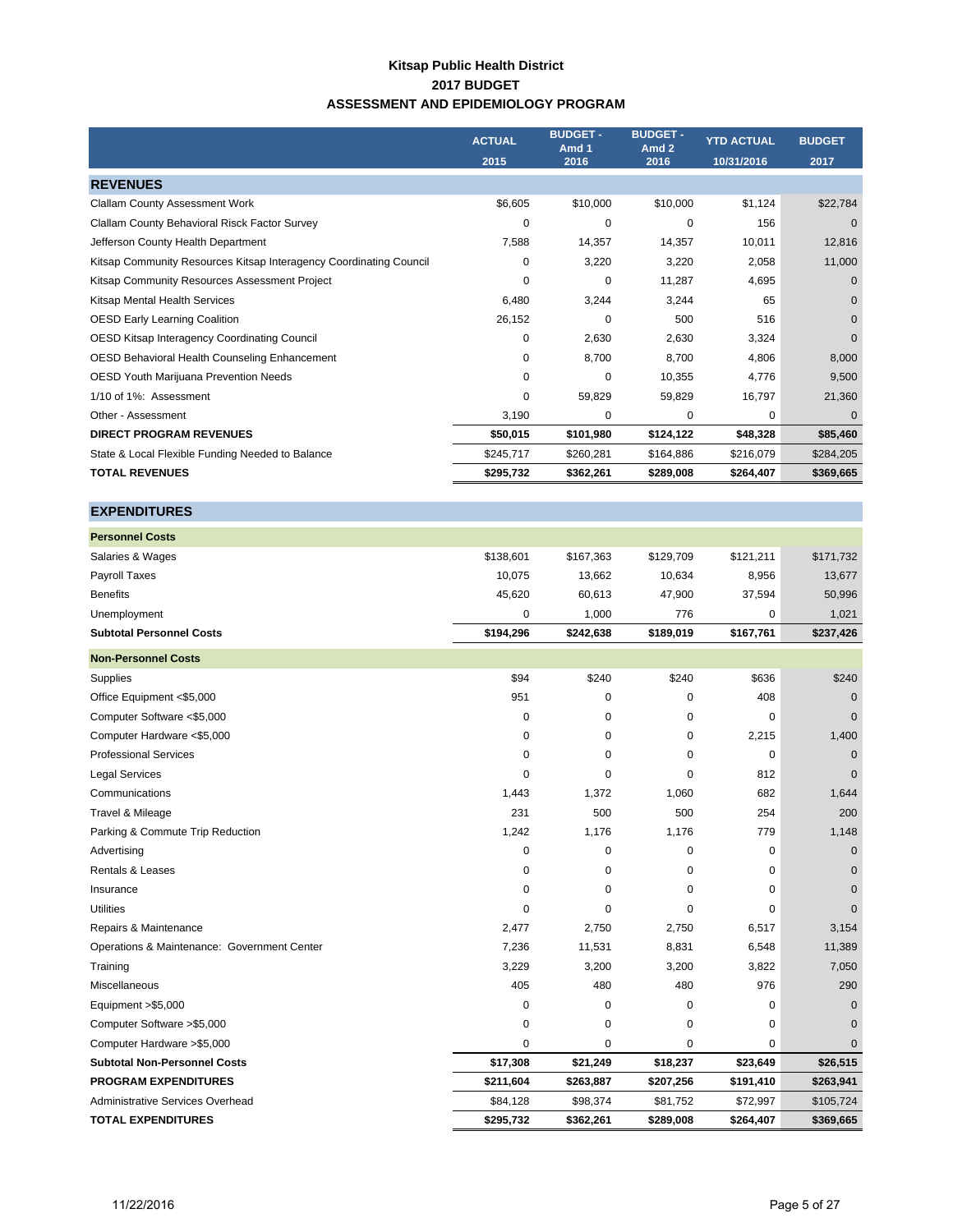### **Kitsap Public Health District 2017 BUDGET PUBLIC HEALTH EMERGENCY PREPAREDNESS AND RESPONSE PROGRAM**

|                                                              | <b>ACTUAL</b> | <b>BUDGET -</b><br>Amd 1 | <b>BUDGET -</b><br>Amd 2 | <b>YTD ACTUAL</b> | <b>BUDGET</b> |
|--------------------------------------------------------------|---------------|--------------------------|--------------------------|-------------------|---------------|
|                                                              | 2015          | 2016                     | 2016                     | 10/31/2016        | 2017          |
| <b>REVENUES</b>                                              |               |                          |                          |                   |               |
| DOH Con Con PHEPR LHJ Funding                                | \$294,353     | \$300,555                | \$300,555                | \$244,542         | \$300,555     |
| CC PHEPR HC Systems Prep (Coalition)                         | 71,482        | 66,000                   | 81,356                   | 73,568            | 79,691        |
| DOH Con Con Tribal Mutual Aid Project Training and Exercises | 15,312        | $\Omega$                 | 0                        | 0                 | $\Omega$      |
| DOH Con Con Ebola Part A Preparation & Response              | 1.195         | 12,000                   | 21,726                   | 5,873             | 30,000        |
| DOH Con Con Ebola Supplement #2                              | 3,659         | 12,250                   | 17,250                   | 19,980            | 12,200        |
| DOH Con Con BP4 Operational Readiness                        | 0             | $\Omega$                 | 0                        | 46,815            | $\Omega$      |
| DOH Con Con BP4 Risk Communication                           | $\mathbf 0$   | $\Omega$                 | 16,270                   | 16,270            | $\Omega$      |
| HPP Healthcare Ebola Part A & Special Funds                  | 0             | 26,035                   | 54,833                   | 0                 | 54,833        |
| Other - PHEPR                                                | 0             | $\Omega$                 | 0                        | $\Omega$          | $\Omega$      |
| <b>DIRECT PROGRAM REVENUES</b>                               | \$386,001     | \$416,840                | \$491,990                | \$407,048         | \$477,279     |
| State & Local Flexible Funding Needed to Balance             | \$66,298      | \$46,688                 | \$991                    | \$77,639          | \$11,795      |
| <b>TOTAL REVENUES</b>                                        | \$452,299     | \$463,528                | \$492,981                | \$484,687         | \$489,074     |

| <b>Personnel Costs</b>                      |           |             |             |           |              |
|---------------------------------------------|-----------|-------------|-------------|-----------|--------------|
| Salaries & Wages                            | \$201,988 | \$214,503   | \$229,773   | \$213,967 | \$215,443    |
| Payroll Taxes                               | 14,406    | 17,572      | 17,181      | 15,522    | 17,233       |
| <b>Benefits</b>                             | 60,766    | 68,998      | 67,974      | 65,810    | 72,791       |
| Unemployment                                | 0         | 1,283       | 1,254       | 0         | 1,288        |
| <b>Subtotal Personnel Costs</b>             | \$277,160 | \$302,356   | \$316,182   | \$295,299 | \$306,755    |
| <b>Non-Personnel Costs</b>                  |           |             |             |           |              |
| Supplies                                    | \$1,701   | \$1,230     | \$1,230     | \$2,338   | \$2,420      |
| Office Equipment <\$5,000                   | 408       | $\mathbf 0$ | 0           | 0         | $\mathbf 0$  |
| Computer Software <\$5,000                  | 109       | $\mathbf 0$ | 0           | 0         | 300          |
| Computer Hardware <\$5,000                  | 0         | $\Omega$    | 0           | 7,594     | $\Omega$     |
| <b>Professional Services</b>                | 13,839    | $\mathbf 0$ | 5,000       | 0         | 6,000        |
| <b>Legal Services</b>                       | 23        | $\mathbf 0$ | 0           | 2,637     | 600          |
| Communications                              | 13,062    | 13,074      | 13,074      | 10,702    | 13,013       |
| Travel & Mileage                            | 2,175     | 2,554       | 4,054       | 2,562     | 2,535        |
| Parking & Commute Trip Reduction            | 0         | 70          | 70          | 165       | 244          |
| Advertising                                 | 0         | $\mathbf 0$ | $\mathbf 0$ | 0         | $\Omega$     |
| <b>Rentals &amp; Leases</b>                 | 1,754     | 1,620       | 1,620       | 5,306     | $\Omega$     |
| Insurance                                   | 0         | $\mathbf 0$ | 0           | 0         | $\mathbf{0}$ |
| <b>Utilities</b>                            | 0         | $\mathbf 0$ | 0           | 0         | $\Omega$     |
| Repairs & Maintenance                       | 1,990     | 1,900       | 1,900       | 2,510     | $\Omega$     |
| Operations & Maintenance: Government Center | 12,335    | 14,340      | 14,838      | 14,345    | 14,690       |
| Training                                    | 7,735     | 2,470       | 2,470       | 12,736    | 6,000        |
| Miscellaneous                               | 0         | $\mathbf 0$ | 0           | 0         | $\mathbf{0}$ |
| Equipment > \$5,000                         | 0         | $\mathbf 0$ | $\mathbf 0$ | 0         | $\mathbf{0}$ |
| Computer Software > \$5,000                 | 0         | $\mathbf 0$ | 0           | 0         | $\mathbf{0}$ |
| Computer Hardware > \$5,000                 | 0         | 0           | 0           | 0         | $\mathbf{0}$ |
| <b>Subtotal Non-Personnel Costs</b>         | \$55,131  | \$37,258    | \$44,256    | \$60,895  | \$45,802     |
| <b>PROGRAM EXPENDITURES</b>                 | \$332,291 | \$339,614   | \$360,438   | \$356,194 | \$352,557    |
| Administrative Services Overhead            | \$120,008 | \$123,914   | \$132,543   | \$128,493 | \$136,517    |
| <b>TOTAL EXPENDITURES</b>                   | \$452,299 | \$463,528   | \$492,981   | \$484,687 | \$489,074    |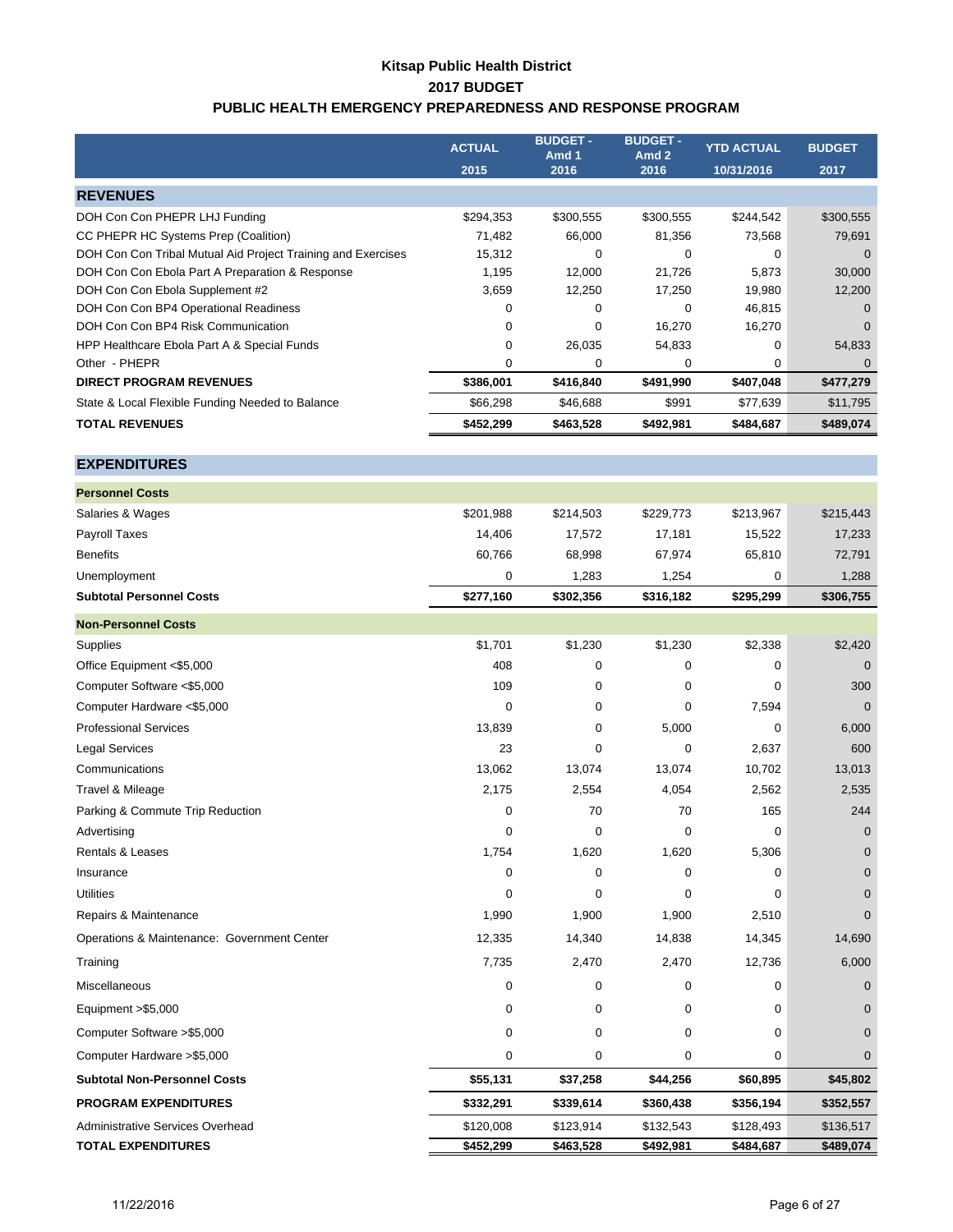## **Kitsap Public Health District 2017 BUDGET COMMUNITY HEALTH DIVISION - SUMMARY**

|                                                  | <b>ACTUAL</b> | <b>BUDGET -</b><br>Amd 1 | <b>BUDGET-</b><br>Amd <sub>2</sub> | <b>YTD ACTUAL</b> | <b>BUDGET</b> |
|--------------------------------------------------|---------------|--------------------------|------------------------------------|-------------------|---------------|
|                                                  | 2015          | 2016                     | 2016                               | 10/31/2016        | 2017          |
| <b>REVENUES</b>                                  |               |                          |                                    |                   |               |
| <b>DIRECT PROGRAM REVENUES</b>                   | \$2,229,872   | \$2,324,461              | \$2,432,045                        | \$1,915,295       | \$2,666,251   |
| State & Local Flexible Funding Needed to Balance | 2,011,253     | 1,962,818                | 2,031,795                          | 1,582,019         | 1,588,079     |
| Draw from (Increase) Reserves                    | 68,624        | (10, 323)                | (128, 230)                         | 8,704             | (44,060)      |
| <b>TOTAL REVENUES</b>                            | \$4,309,749   | \$4,276,956              | \$4,335,610                        | \$3,506,018       | \$4,210,270   |
|                                                  |               |                          |                                    |                   |               |
| <b>EXPENDITURES</b>                              |               |                          |                                    |                   |               |
| <b>Personnel Costs</b>                           |               |                          |                                    |                   |               |
| Salaries & Wages                                 | \$2,031,510   | \$1,925,045              | \$1,933,318                        | \$1,613,882       | \$1,772,885   |
| Payroll Taxes                                    | 151,841       | 157,508                  | 158,023                            | 120,834           | 143,034       |
| <b>Benefits</b>                                  | 458,879       | 477,931                  | 460,019                            | 384,404           | 503,709       |
| Unemployment                                     | 0             | 11,194                   | 11,008                             | 0                 | 10,504        |
| <b>Subtotal Personnel Costs</b>                  | \$2,642,230   | \$2,571,678              | \$2,562,368                        | \$2,119,120       | \$2,430,132   |
| <b>Non-Personnel Costs</b>                       |               |                          |                                    |                   |               |
| Supplies                                         | \$147,243     | \$121,200                | \$121,200                          | \$115,399         | \$91,004      |
| Office Equipment <\$5,000                        | 2,456         | 0                        | 0                                  | 2,534             | 0             |
| Computer Software <\$5,000                       | 5,162         | 0                        | 0                                  | 11                | $\Omega$      |
| Computer Hardware <\$5,000                       | 8,244         | $\mathbf 0$              | 0                                  | 10,567            | $\Omega$      |
| <b>Professional Services</b>                     | 239,909       | 389,956                  | 389,956                            | 228,051           | 445,079       |
| <b>Legal Services</b>                            | 2,661         | 2,680                    | 2,680                              | 148               | 2,680         |
| Communications                                   | 19,165        | 18,322                   | 18,391                             | 17,368            | 21,424        |
| Travel & Mileage                                 | 26,716        | 25,520                   | 25,520                             | 29,547            | 27,986        |
| Parking & Commute Trip Reduction                 | 5,315         | 8,049                    | 8,049                              | 4,988             | 7,113         |
| Advertising                                      | 2,202         | 200                      | 200                                | 0                 | $\mathbf{0}$  |
| <b>Rentals &amp; Leases</b>                      | 1,680         | 1,950                    | 1,950                              | 1,167             | 150           |
| Insurance                                        | 0             | 0                        | 0                                  | 0                 | $\Omega$      |
| <b>Utilities</b>                                 | 0             | 0                        | 0                                  | 0                 | $\Omega$      |
| Repairs & Maintenance                            | 32,099        | 43,569                   | 43,569                             | 31,661            | 26,883        |
| Operations & Maintenance: Government Center      | 109,931       | 109,578                  | 112,633                            | 91,397            | 108,775       |
| Training                                         | 34,368        | 29,711                   | 29,711                             | 11,983            | 31,735        |
| Miscellaneous                                    | 3,206         | 9,756                    | 9,756                              | 2,423             | 6,220         |
| Equipment > \$5,000                              | 0             | 0                        | 0                                  | 0                 | 0             |
| Computer Software > \$5,000                      | 0             | 0                        | 0                                  | 0                 |               |
| Computer Hardware > \$5,000                      | 0             | 0                        | 0                                  | 0                 |               |
| <b>Subtotal NON-LABOR COSTS</b>                  | \$640,357     | \$760,491                | \$763,615                          | \$547,244         | \$769,049     |
| <b>PROGRAM EXPENDITURES</b>                      | \$3,282,587   | \$3,332,169              | \$3,325,983                        | \$2,666,364       | \$3,199,181   |
| Administrative Services Overhead                 | \$1,027,162   | \$944,786                | \$1,009,627                        | \$839,654         | \$1,011,088   |
| Community Health Overhead                        | 0             | 1                        | 0                                  | 0                 | $\mathbf{1}$  |
| <b>TOTAL EXPENDITURES</b>                        | \$4,309,749   | \$4,276,956              | \$4,335,610                        | \$3,506,018       | \$4,210,270   |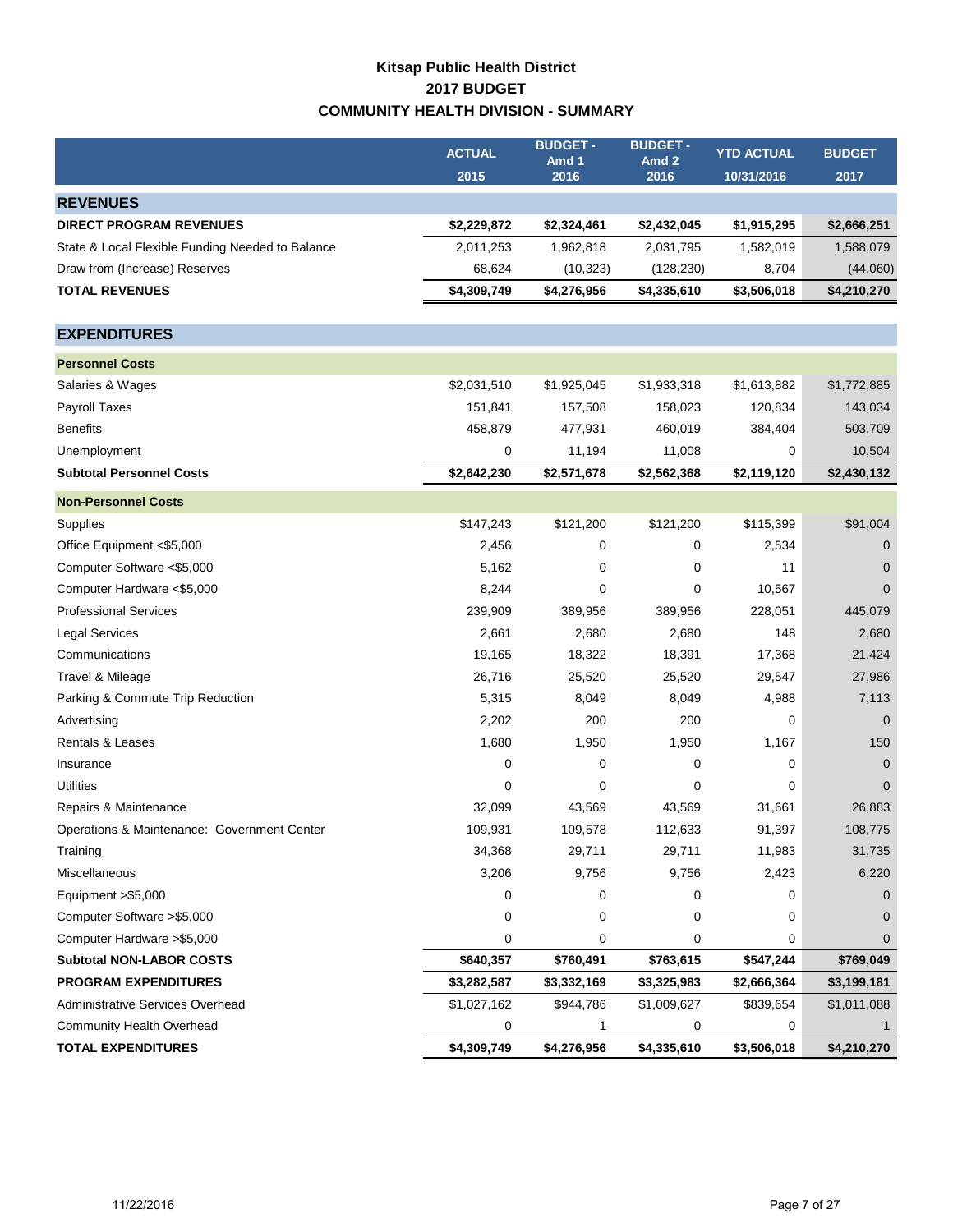### **Kitsap Public Health District 2017 BUDGET COMMUNITY HEALTH DIVISION ADMINISTRATION**

|                                                                    | <b>ACTUAL</b><br>2015    | <b>BUDGET-</b><br>Amd 1<br>2016 | <b>BUDGET-</b><br>Amd <sub>2</sub><br>2016 | <b>YTD ACTUAL</b><br>10/31/2016 | <b>BUDGET</b><br>2017 |
|--------------------------------------------------------------------|--------------------------|---------------------------------|--------------------------------------------|---------------------------------|-----------------------|
| <b>REVENUES</b>                                                    |                          |                                 |                                            |                                 |                       |
| <b>Other Revenues</b>                                              |                          |                                 |                                            |                                 |                       |
| Mason County - Nightingale Notes                                   | \$1,000                  | \$0                             | \$0                                        | \$0                             | \$0                   |
| <b>Olympic College Teaching Contract</b>                           | 9,149                    | 9,149                           | 9,149                                      | 9,149                           | 2,493                 |
| DSHS Medicaid Match - Juvy Residual                                | 0                        | 0                               | 0                                          | 420                             | $\mathbf 0$           |
| Non-Revenue                                                        | 72                       | 0                               | 0                                          | 0                               | $\mathbf 0$           |
| <b>TOTAL REVENUES</b>                                              | \$10,221                 | \$9,149                         | \$9,149                                    | \$9,569                         | \$2,493               |
|                                                                    |                          |                                 |                                            |                                 |                       |
| <b>EXPENDITURES</b>                                                |                          |                                 |                                            |                                 |                       |
| <b>Personnel Costs</b>                                             |                          |                                 |                                            |                                 |                       |
| Salaries & Wages                                                   | \$197,331                | \$196,916                       | \$174,478                                  | \$145,233                       | \$112,132             |
| Payroll Taxes                                                      | 14,716                   | 16,264                          | 14,316                                     | 10,902                          | 8,917                 |
| <b>Benefits</b>                                                    | 45,136                   | 57,132                          | 49,540                                     | 33,311                          | 34,929                |
| <b>Continuing Education</b>                                        | 0                        | 0                               | 0                                          | 0                               | 0                     |
| <b>Flex Benefit</b>                                                | 0                        | 0                               | 0                                          | 0                               | $\mathbf{0}$          |
| <b>Benefits</b>                                                    | 45,136                   | 57,132                          | 49,540                                     | 33,311                          | 34,929                |
| Unemployment                                                       | 0                        | 1,177                           | 1,043                                      | 0                               | 671                   |
| <b>Subtotal Personnel Costs</b>                                    | \$257,183                | \$271,489                       | \$239,377                                  | \$189,446                       | \$156,649             |
| <b>Non-Personnel Costs</b>                                         |                          |                                 |                                            |                                 |                       |
| Supplies                                                           | \$2,917                  | \$1,200                         | \$1,200                                    | \$251                           | \$1,200               |
| Office Equipment <\$5,000                                          | 0                        | 0                               | 0                                          | 0                               | $\mathbf 0$           |
| Computer Software <\$5,000                                         | 0                        | 0                               | 0                                          | 0                               | $\mathbf 0$           |
| Computer Hardware <\$5,000                                         | 1,273                    | 0                               | 0                                          | 380                             | $\mathbf{0}$          |
| <b>Professional Services</b>                                       | 11,117                   | 14,400                          | 14,400                                     | 0                               | 14,400                |
| <b>Legal Services</b>                                              | 1,188                    | 1,680                           | 1,680                                      | 37                              | 1,680                 |
| Communications                                                     | 1,227                    | 1,602                           | 1,602                                      | 750                             | 868                   |
| Travel & Mileage                                                   | 3,001                    | 2,220                           | 2,220                                      | 808                             | 3,240                 |
| Parking & Commute Trip Reduction                                   | 0                        | 45                              | 45                                         | 113                             | 45                    |
| Advertising                                                        | 0                        | 0                               | 0                                          | 0                               | $\mathbf 0$           |
| Rentals & Leases                                                   | 1,680                    | 0                               | 0                                          | 25                              | $\mathbf 0$           |
| Insurance                                                          | 0                        | 0                               | 0                                          | 0                               | 0                     |
| <b>Utilities</b>                                                   | 0                        | 0                               | 0                                          | 0                               | $\mathbf{0}$          |
| Repairs & Maintenance                                              | 0                        | 0                               | 0                                          | 0                               | $\mathbf{0}$          |
| Operations & Maintenance: Government Center                        | 0                        | 0                               | 0                                          | 0                               | $\Omega$              |
| Training                                                           | 3,810                    | 3,000                           | 3,000                                      | 1,169                           | 3,000                 |
| Miscellaneous                                                      | 772                      | 856                             | 856                                        | 487                             | 820                   |
| Equipment >\$5,000                                                 | 0                        | 0                               | 0                                          | 0                               | $\mathbf{0}$          |
| Computer Software > \$5,000                                        | 0                        | 0                               | 0                                          | 0                               | 0                     |
| Computer Hardware > \$5,000                                        | 0                        | 0                               | 0                                          | 0                               | 0                     |
| <b>Subtotal Non-Personnel Costs</b><br><b>PROGRAM EXPENDITURES</b> | \$26,985                 | \$25,003                        | \$25,003                                   | \$4,020                         | \$25,253              |
| Administrative Services Overhead                                   | \$284,168<br>$\mathbf 0$ | \$296,492<br>0                  | \$264,380<br>$\mathbf 0$                   | \$193,466<br>0                  | \$181,902<br>0        |
| <b>Community Health Overhead</b>                                   | (273, 947)               | (287, 343)                      | (255, 231)                                 | (183, 897)                      | (179, 409)            |
|                                                                    |                          |                                 |                                            |                                 |                       |
| TOTAL EXPENDITURES W/OVERHEAD DISTRIBUTED                          | \$10,221                 | \$9,149                         | \$9,149                                    | \$9,569                         | \$2,493               |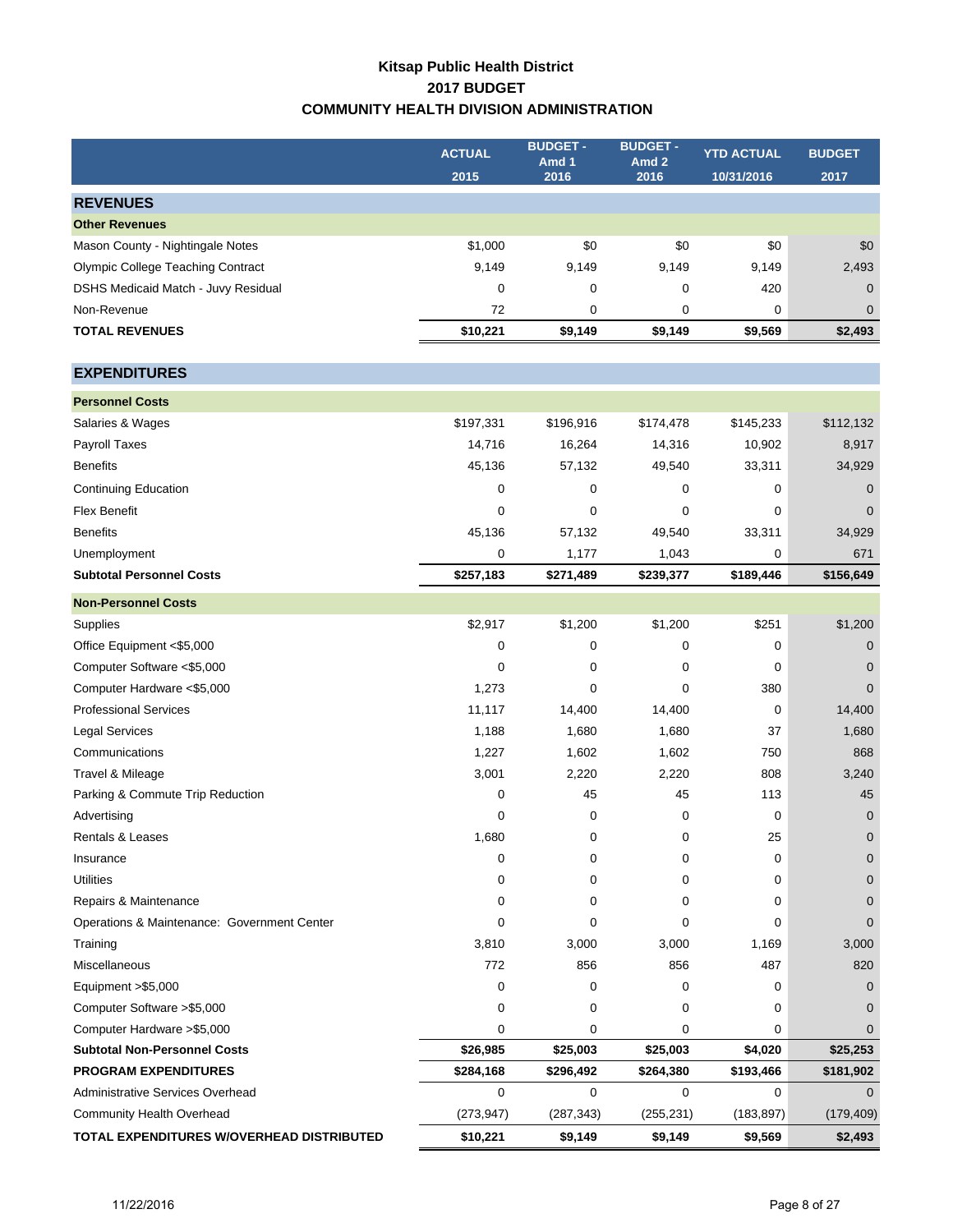## **Kitsap Public Health District 2017 BUDGET HEALTHY COMMUNITIES - SUMMARY**

|                                                  | <b>ACTUAL</b> | <b>BUDGET -</b> | <b>BUDGET -</b><br>Amd <sub>2</sub> | <b>YTD ACTUAL</b> | <b>BUDGET</b> |
|--------------------------------------------------|---------------|-----------------|-------------------------------------|-------------------|---------------|
|                                                  | 2015          | Amd 1<br>2016   | 2016                                | 10/31/2016        | 2017          |
| <b>REVENUES</b>                                  |               |                 |                                     |                   |               |
| <b>DIRECT PROGRAM REVENUES</b>                   | \$836,027     | \$997,884       | \$997,884                           | \$776,079         | \$1,192,396   |
| State & Local Flexible Funding Needed to Balance | \$1,191,908   | \$1,182,253     | \$1,237,586                         | \$980,823         | \$1,000,563   |
| Draw from (Increase) Reserves                    | 2,550         | 0               | 0                                   | 0                 | $\mathbf 0$   |
| <b>TOTAL REVENUES</b>                            | \$2,030,485   | \$2,180,137     | \$2,235,470                         | \$1,756,902       | \$2,192,959   |
|                                                  |               |                 |                                     |                   |               |
| <b>EXPENDITURES</b>                              |               |                 |                                     |                   |               |
| <b>Personnel Costs</b>                           |               |                 |                                     |                   |               |
| Salaries & Wages                                 | \$838,039     | \$863,729       | \$884,772                           | \$725,816         | \$852,722     |
| Payroll Taxes                                    | 62,850        | 70,616          | 72,334                              | 54,569            | 68,264        |
| <b>Benefits</b>                                  | 194,301       | 202,142         | 207,118                             | 174,384           | 221,988       |
| Unemployment                                     | 0             | 5,151           | 5,277                               | 0                 | 5,078         |
| <b>Subtotal Personnel Costs</b>                  | \$1,095,190   | \$1,141,638     | \$1,169,501                         | \$954,769         | \$1,148,052   |
| <b>Non-Personnel Costs</b>                       |               |                 |                                     |                   |               |
| Supplies                                         | \$8,232       | \$10,000        | \$10,000                            | \$8,034           | \$9,804       |
| Office Equipment <\$5,000                        | 0             | 0               | 0                                   | 1,735             | 0             |
| Computer Software <\$5,000                       | 162           | 0               | 0                                   | 11                | $\Omega$      |
| Computer Hardware <\$5,000                       | 4,308         | 0               | 0                                   | 4,166             | $\Omega$      |
| <b>Professional Services</b>                     | 196,397       | 293,506         | 293,506                             | 182,621           | 305,956       |
| <b>Legal Services</b>                            | 58            | $\mathbf 0$     | 0                                   | 0                 | $\Omega$      |
| Communications                                   | 11,983        | 9,738           | 9,807                               | 10,028            | 10,908        |
| Travel & Mileage                                 | 16,489        | 18,500          | 18,500                              | 16,582            | 18,496        |
| Parking & Commute Trip Reduction                 | 4,770         | 6,254           | 6,254                               | 3,327             | 5,318         |
| Advertising                                      | 0             | 0               | 0                                   | 0                 | $\mathbf 0$   |
| Rentals & Leases                                 | 0             | 1,950           | 1,950                               | 150               | 150           |
| Insurance                                        | 0             | 0               | 0                                   | 0                 | $\Omega$      |
| <b>Utilities</b>                                 | 0             | 0               | 0                                   | 0                 | $\Omega$      |
| Repairs & Maintenance                            | 11,878        | 13,869          | 13,869                              | 14,802            | 14,683        |
| Operations & Maintenance: Government Center      | 52,829        | 54,246          | 55,531                              | 44,750            | 54,969        |
| Training                                         | 18,941        | 17,861          | 17,861                              | 8,214             | 20,885        |
| Miscellaneous                                    | 1,488         | 2,200           | 2,200                               | 1,277             | 2,200         |
| Equipment >\$5,000                               | 0             | 0               | 0                                   | 0                 | 0             |
| Computer Software > \$5,000                      | 0             | 0               | 0                                   | 0                 | $\Omega$      |
| Computer Hardware > \$5,000                      | 0             | 0               | 0                                   | 0                 | 0             |
| <b>Subtotal NON-LABOR COSTS</b>                  | \$327,535     | \$428,124       | \$429,478                           | \$295,697         | \$443,369     |
| <b>PROGRAM EXPENDITURES</b>                      | \$1,422,725   | \$1,569,762     | \$1,598,979                         | \$1,250,466       | \$1,591,421   |
| Administrative Services Overhead                 | \$474,206     | \$468,185       | \$508,482                           | \$415,446         | \$510,912     |
| <b>Community Health Overhead</b>                 | 133,554       | 142,190         | 128,009                             | 90,990            | 90,626        |
| <b>TOTAL EXPENDITURES</b>                        | \$2,030,485   | \$2,180,137     | \$2,235,470                         | \$1,756,902       | \$2,192,959   |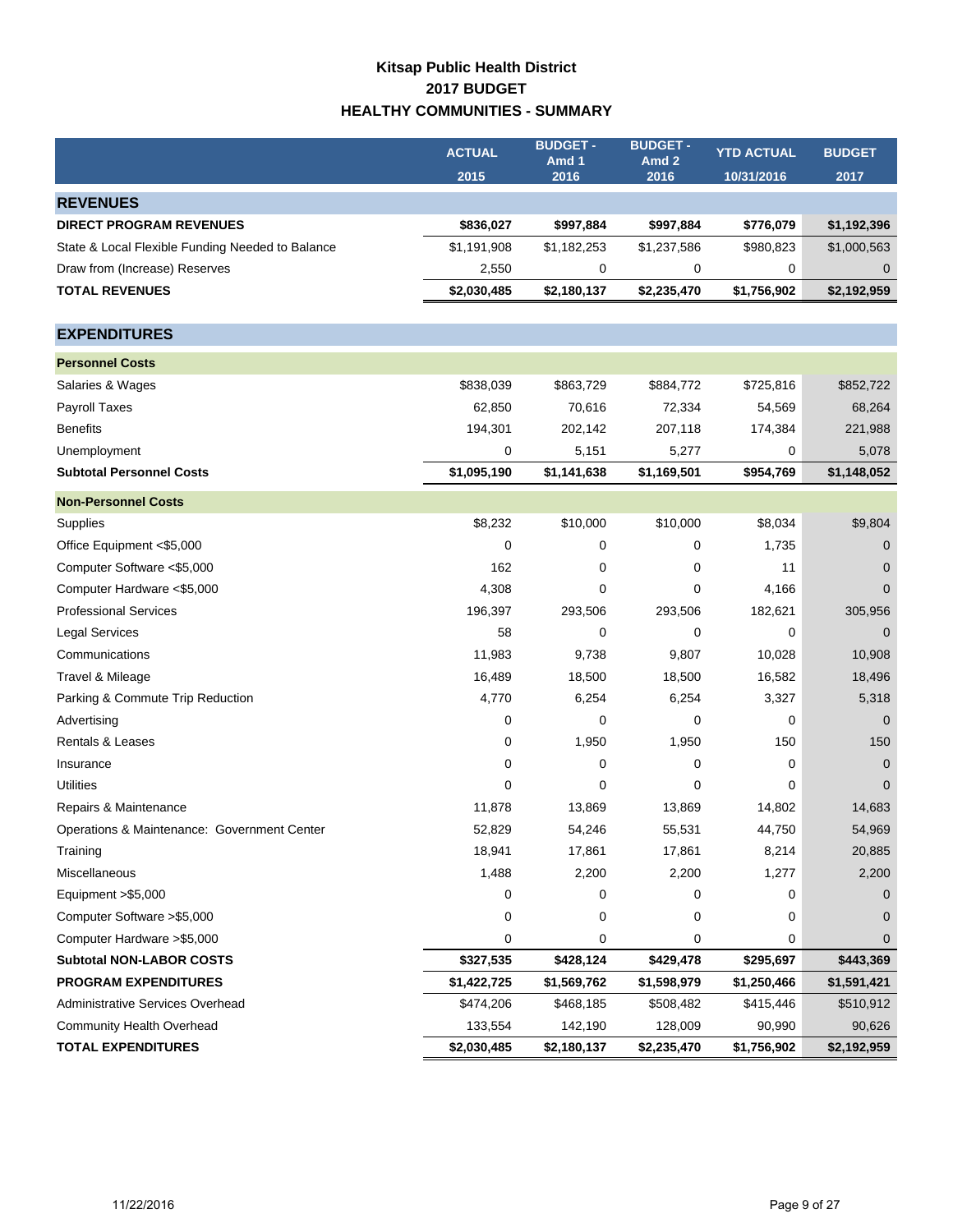### **Kitsap Public Health District 2017 BUDGET CHRONIC DISEASE PREVENTION PROGRAM**

|                                                  | <b>ACTUAL</b> | <b>BUDGET - Amd BUDGET - Amd</b> |                        | <b>YTD ACTUAL</b> | <b>BUDGET</b>  |
|--------------------------------------------------|---------------|----------------------------------|------------------------|-------------------|----------------|
|                                                  | 2015          | И<br>2016                        | $\overline{2}$<br>2016 | 10/31/2016        | 2017           |
|                                                  |               |                                  |                        |                   |                |
| <b>REVENUES</b>                                  |               |                                  |                        |                   |                |
| DOH ConCon PHGB CPB Healthy Eating/Active Living | \$44,395      | \$0                              | \$0                    | \$0               | \$0            |
| DOH Healthy Communities Lead Organization (1422) | 225,824       | 300,160                          | 300,160                | 204,416           | 364,960        |
| DOH ConCon Snap-Ed IAR                           | 5,314         | 96,361                           | 96,361                 | 84,561            | 66,936         |
| NAACHO Health Impact Assessment                  | 15,000        | 0                                | 0                      | 0                 | $\mathbf 0$    |
| 5210 Contributions                               | 0             | 5,000                            | 5,000                  | 0                 | $\Omega$       |
| <b>CDP Other</b>                                 | 0             | 0                                | 0                      | 150               | $\mathbf 0$    |
| <b>DIRECT PROGRAM REVENUES</b>                   | \$290,533     | \$401,521                        | \$401,521              | \$289,127         | \$431,896      |
| State & Local Flexible Funding Needed to Balance | \$342,781     | \$372,957                        | \$389,085              | \$249,263         | \$218,167      |
| <b>TOTAL REVENUES</b>                            | \$633,314     | \$774,478                        | \$790,606              | \$538,390         | \$650,063      |
|                                                  |               |                                  |                        |                   |                |
| <b>EXPENDITURES</b>                              |               |                                  |                        |                   |                |
| <b>Personnel Costs</b>                           |               |                                  |                        |                   |                |
| Salaries & Wages                                 | \$236,927     | \$265,894                        | \$272,337              | \$198,104         | \$203,449      |
| Payroll Taxes                                    | 17,944        | 21,806                           | 22,310                 | 15,038            | 16,306         |
| <b>Benefits</b>                                  | 52,860        | 59,877                           | 60,801                 | 42,936            | 46,927         |
| Unemployment                                     | 0             | 1,589                            | 1,627                  | 0                 | 1,216          |
| <b>Subtotal Personnel Costs</b>                  | \$307,731     | \$349,166                        | \$357,075              | \$256,078         | \$267,898      |
| <b>Non-Personnel Costs</b>                       |               |                                  |                        |                   |                |
| Supplies                                         | \$2,222       | \$1,000                          | \$1,000                | \$2,827           | \$2,200        |
| Office Equipment <\$5,000                        | 0             | 0                                | 0                      | 0                 | $\mathbf 0$    |
| Computer Software <\$5,000                       | 81            | 0                                | 0                      | 0                 | $\mathbf 0$    |
| Computer Hardware <\$5,000                       | 0             | 0                                | 0                      | 1,692             | $\Omega$       |
| <b>Professional Services</b>                     | 130,345       | 212,250                          | 212,250                | 120,691           | 219,000        |
| <b>Legal Services</b>                            | 0             | 0                                | 0                      | 0                 | $\Omega$       |
| Communications                                   | 1,163         | 1,245                            | 1,314                  | 734               | 348            |
| Travel & Mileage                                 | 2,051         | 2,500                            | 2,500                  | 2,360             | 2,500          |
| Parking & Commute Trip Reduction                 | 293           | 0                                | 0                      | 81                | $\mathbf 0$    |
| Advertising                                      | 0             | 0                                | 0                      | 0                 | $\mathbf 0$    |
| Rentals & Leases                                 | 0             | 0                                | 0                      | 150               | $\mathbf 0$    |
| Insurance                                        | 0             | 0                                | 0                      | 0                 | $\mathbf 0$    |
| <b>Utilities</b>                                 | 0             | 0                                | 0                      | 0                 | $\mathbf{0}$   |
| Repairs & Maintenance                            | 166           | 0                                | 0                      | 2,810             | $\overline{0}$ |
| Operations & Maintenance: Government Center      | 15,086        | 16,574                           | 17,179                 | 12,071            | 12,843         |
| Training                                         | 3,103         | 4,361                            | 4,361                  | 2,748             | 4,010          |
| Miscellaneous                                    | 302           | 800                              | 800                    | 317               | 800            |
| Equipment >\$5,000                               | 0             | 0                                | 0                      | 0                 | $\mathbf 0$    |
| Computer Software > \$5,000                      | 0             | 0                                | 0                      | 0                 | $\Omega$       |
| Computer Hardware > \$5,000                      | 0             | 0                                | 0                      | 0                 | $\mathbf{0}$   |
| <b>Subtotal Non-Personnel Costs</b>              | \$154,812     | \$238,730                        | \$239,404              | \$146,481         | \$241,701      |
| <b>PROGRAM EXPENDITURES</b>                      | \$462,543     | \$587,896                        | \$596,479              | \$402,559         | \$509,599      |
| <b>Administrative Services Overhead</b>          | \$133,245     | \$143,143                        | \$155,054              | \$111,427         | \$119,416      |
| Community Health Overhead                        | 37,526        | 43,439                           | 39,073                 | 24,404            | 21,048         |
| <b>TOTAL EXPENDITURES</b>                        | \$633,314     | \$774,478                        | \$790,606              | \$538,390         | \$650,063      |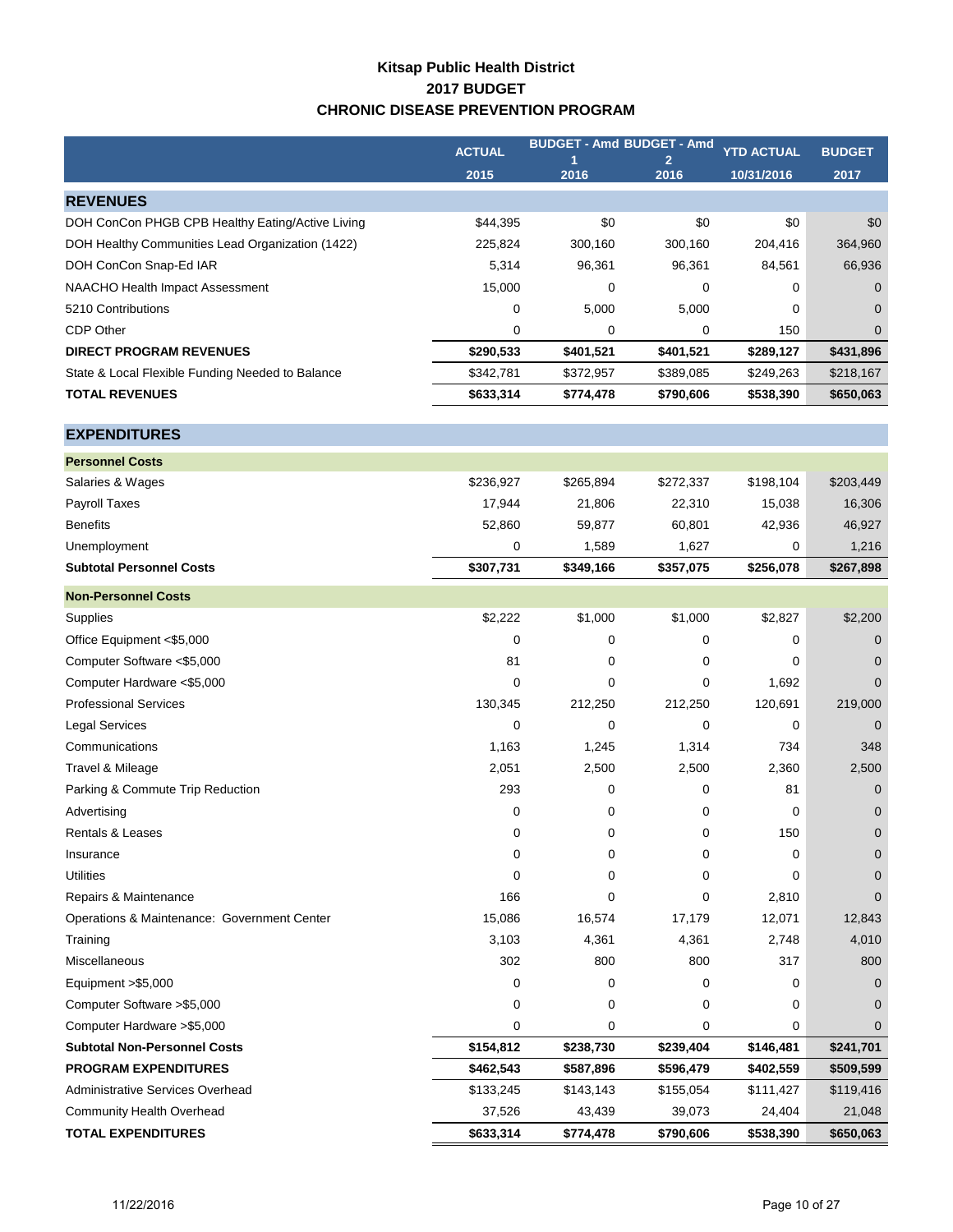### **Kitsap Public Health District 2017 BUDGET NURSE FAMILY PARTNERSHIP PROGRAM**

|                                                  | <b>ACTUAL</b> | <b>BUDGET - Amd BUDGET - Amd</b> | $\overline{2}$ | <b>YTD ACTUAL</b> | <b>BUDGET</b> |
|--------------------------------------------------|---------------|----------------------------------|----------------|-------------------|---------------|
|                                                  | 2015          | 2016                             | 2016           | 10/31/2016        | 2017          |
| <b>REVENUES</b>                                  |               |                                  |                |                   |               |
| Jefferson County Public Health - Thrive by Five  | \$50,839      | \$87,500                         | \$87,500       | \$65,625          | \$87,500      |
| <b>Healthy Start Kitsap</b>                      | 50,336        | 12,000                           | 12,000         | 38,079            | 0             |
| Healthy Start Kitsap Contract 1285               | 0             | 50,166                           | 50,166         | 0                 | $\Omega$      |
| Kitsap County 1/10th of 1% - NFP                 | 0             | 0                                | 0              | 518               | 74,213        |
| <b>DIRECT PROGRAM REVENUES</b>                   | \$101,175     | \$149,666                        | \$149,666      | \$104,222         | \$161,713     |
| State & Local Flexible Funding Needed to Balance | \$313,443     | \$273,797                        | \$275,969      | \$265,197         | \$268,020     |
| <b>TOTAL REVENUES</b>                            | \$414,618     | \$423,463                        | \$425,635      | \$369,419         | \$429,733     |
| <b>EXPENDITURES</b>                              |               |                                  |                |                   |               |
| <b>Personnel Costs</b>                           |               |                                  |                |                   |               |
| Salaries & Wages                                 | \$174,964     | \$166,195                        | \$166,195      | \$155,432         | \$166,573     |
| <b>Payroll Taxes</b>                             | 13,003        | 13,541                           | 13,541         | 11,568            | 13,265        |
| <b>Benefits</b>                                  | 40,789        | 39,537                           | 39,537         | 37,047            | 42,409        |
| Unemployment                                     | 0             | 991                              | 991            | 0                 | 994           |
| <b>Subtotal Personnel Costs</b>                  | \$228,756     | \$220,264                        | \$220,264      | \$204,047         | \$223,241     |
| <b>Non-Personnel Costs</b>                       |               |                                  |                |                   |               |
| Supplies                                         | \$2,631       | \$4,000                          | \$4,000        | \$1,039           | \$2,604       |
| Office Equipment <\$5,000                        | 0             | 0                                | 0              | 0                 | $\mathbf{0}$  |
| Computer Software <\$5,000                       | 0             | 0                                | 0              | 0                 | $\mathbf 0$   |
| Computer Hardware <\$5,000                       | 1,563         | 0                                | 0              | 792               | $\mathbf 0$   |
| <b>Professional Services</b>                     | 35,220        | 53,556                           | 53,556         | 32,661            | 53,556        |
| <b>Legal Services</b>                            | 0             | 0                                | $\mathbf 0$    | $\mathbf 0$       | $\Omega$      |
| Communications                                   | 1,803         | 2,196                            | 2,196          | 1,854             | 1,932         |
| Travel & Mileage                                 | 5,004         | 7,000                            | 7,000          | 6,172             | 6,996         |
| Parking & Commute Trip Reduction                 | 115           | 1,116                            | 1,116          | 0                 | 180           |
| Advertising                                      | 0             | 0                                | 0              | 0                 | $\mathbf{0}$  |
| Rentals & Leases                                 | 0             | 0                                | 0              | 0                 | $\mathbf{0}$  |
| Insurance                                        | 0             | 0                                | 0              | 0                 | $\mathbf 0$   |
| <b>Utilities</b>                                 | 0             | 0                                | 0              | 0                 | $\pmb{0}$     |
| Repairs & Maintenance                            | 4,612         | 4,276                            | 4,276          | 4,797             | 5,090         |
| Operations & Maintenance: Government Center      | 5,806         | 10,293                           | 10,306         | 8,979             | 10,694        |
| Training                                         | 2,164         | 4,500                            | 4,500          | 321               | 7,875         |
| Miscellaneous                                    | 0             | 500                              | 500            | 525               | 500           |
| Equipment > \$5,000                              | 0             | 0                                | 0              | 0                 | 0             |
| Computer Software > \$5,000                      | 0             | 0                                | 0              | 0                 | $\Omega$      |
| Computer Hardware > \$5,000                      | 0             | 0                                | 0              | 0                 | 0             |
| <b>Subtotal Non-Personnel Costs</b>              | \$58,918      | \$87,437                         | \$87,450       | \$57,140          | \$89,427      |
| <b>PROGRAM EXPENDITURES</b>                      | \$287,674     | \$307,701                        | \$307,714      | \$261,187         | \$312,668     |
| <b>Administrative Services Overhead</b>          | \$99,048      | \$88,800                         | \$94,225       | \$88,786          | \$99,408      |
| Community Health Overhead                        | 27,896        | 26,962                           | 23,696         | 19,446            | 17,657        |
| <b>TOTAL EXPENDITURES</b>                        | \$414,618     | \$423,463                        | \$425,635      | \$369,419         | \$429,733     |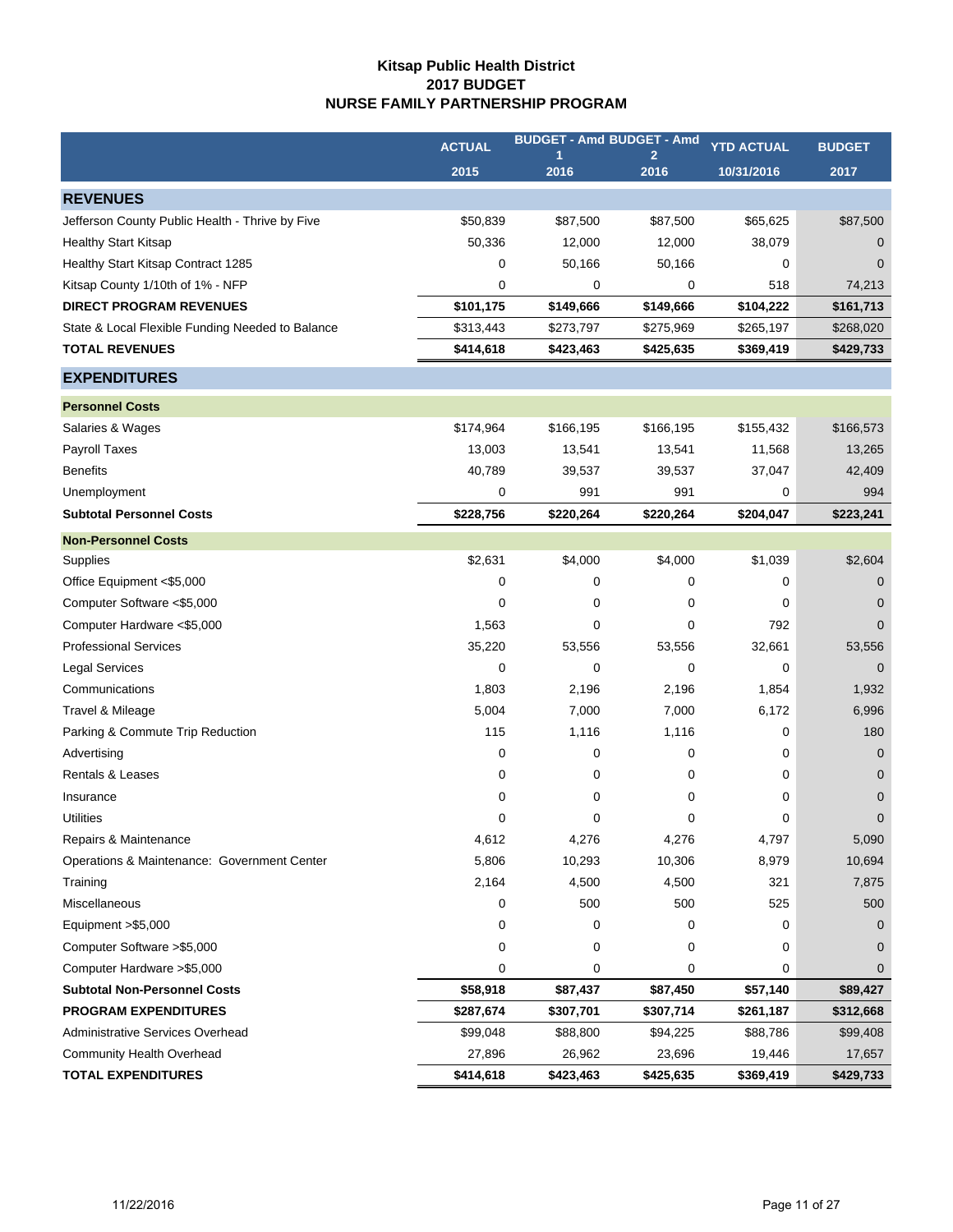#### **Kitsap Public Health District 2017 BUDGET PARENT CHILD HEALTH PROGRAM**

|                                                  | <b>ACTUAL</b> | <b>BUDGET -</b><br>Amd 1 | <b>BUDGET -</b><br>Amd <sub>2</sub> | <b>YTD ACTUAL</b> | <b>BUDGET</b> |
|--------------------------------------------------|---------------|--------------------------|-------------------------------------|-------------------|---------------|
|                                                  | 2015          | 2016                     | 2016                                | 10/31/2016        | 2017          |
| <b>REVENUES</b>                                  |               |                          |                                     |                   |               |
| DOH Con Con MCGBG/MCH                            | 159.855       | 159.854                  | 159.854                             | 109.529           | 159,852       |
| <b>DSHS Medicaid Match - PCH</b>                 | 66,991        | 54,295                   | 54,295                              | 66,629            | 118,338       |
| DSHS Medicaid Match - Interpreter                | 11,663        | 6,121                    | 6,121                               | 8,604             | 10,989        |
| <b>Healthy Start Kitsap</b>                      | 2,726         | $\mathbf 0$              | $\Omega$                            | $\Omega$          | $\Omega$      |
| OESD Head Start/Early Headstart Expansion        | 55.925        | 54,400                   | 54.400                              | 41,971            | 63,024        |
| DSHS Title Nineteen MSS First Steps              | 89,435        | 140,000                  | 140,000                             | 128,179           | 190,200       |
| Jefferson County Public Health - Thrive by Five  | 43,663        | $\mathbf 0$              | $\Omega$                            | $\Omega$          | $\Omega$      |
| Jefferson County - Nightingale Notes             | 1,688         | 1,500                    | 1,500                               | 2,650             | 1,500         |
| Mason County - Nightingale Notes                 | 0             | 1,000                    | 1,000                               | $\Omega$          | 1,000         |
| <b>Child Care Centers</b>                        | 3,500         | $\mathbf 0$              | $\Omega$                            | 2.105             | $\Omega$      |
| Other - PCH                                      | 856           | $\mathbf 0$              | $\Omega$                            | 260               | $\Omega$      |
| <b>KCR Head Start</b>                            | 0             | 1,500                    | 1,500                               | $\Omega$          | 2,500         |
| Harrison Medical Center - New Parent Support     | 8,017         | 0                        | 0                                   | 16,518            | 18,000        |
| Kitsap County 1/10th of 1% - PCH                 | 0             | $\mathbf 0$              | $\Omega$                            | 6.285             | $\Omega$      |
| Harrison Medical Center & OESD New Contracts     | 0             | 28,027                   | 28,027                              | 0                 | 33,384        |
| <b>DIRECT PROGRAM REVENUES</b>                   | \$444,319     | \$446,697                | \$446.697                           | \$382,730         | \$598,787     |
| State & Local Flexible Funding Needed to Balance | \$535,684     | \$535,499                | \$572,532                           | \$466,363         | \$514,376     |
| Draw from New Parent Support Designated Funds    | 2,550         | 0                        | 0                                   | 0                 | 0             |
| <b>TOTAL REVENUES</b>                            | \$982,553     | \$982,196                | \$1,019,229                         | \$849,093         | \$1,113,163   |

| <b>EXPENDITURES</b>                         |           |             |             |           |              |
|---------------------------------------------|-----------|-------------|-------------|-----------|--------------|
| <b>Personnel Costs</b>                      |           |             |             |           |              |
| Salaries & Wages                            | \$426,148 | \$431,640   | \$446,240   | \$372,280 | \$482,700    |
| Payroll Taxes                               | 31,903    | 35,269      | 36,483      | 27,963    | 38,693       |
| <b>Benefits</b>                             | 100,652   | 102,728     | 106,780     | 94,401    | 132,652      |
| Unemployment                                | 0         | 2,571       | 2,659       | 0         | 2,868        |
| <b>Subtotal Personnel Costs</b>             | \$558,703 | \$572,208   | \$592,162   | \$494,644 | \$656,913    |
| <b>Non-Personnel Costs</b>                  |           |             |             |           |              |
| Supplies                                    | \$3,379   | \$5,000     | \$5,000     | \$4,168   | \$5,000      |
| Office Equipment <\$5,000                   | 0         | 0           | $\mathbf 0$ | 1,735     | $\mathbf 0$  |
| Computer Software <\$5,000                  | 81        | $\mathbf 0$ | $\mathbf 0$ | 11        | $\Omega$     |
| Computer Hardware <\$5,000                  | 2,745     | 0           | 0           | 1,682     | $\mathbf{0}$ |
| <b>Professional Services</b>                | 30,832    | 27,700      | 27,700      | 29,269    | 33,400       |
| <b>Legal Services</b>                       | 58        | $\mathbf 0$ | $\mathbf 0$ | 0         | $\Omega$     |
| Communications                              | 9,017     | 6,297       | 6,297       | 7,440     | 8,628        |
| Travel & Mileage                            | 9,434     | 9,000       | 9,000       | 8,050     | 9,000        |
| Parking & Commute Trip Reduction            | 4,362     | 5,138       | 5,138       | 3,246     | 5,138        |
| Advertising                                 | 0         | 0           | 0           | 0         | $\mathbf 0$  |
| <b>Rentals &amp; Leases</b>                 | 0         | 1,950       | 1,950       | 0         | 150          |
| Insurance                                   | 0         | $\mathbf 0$ | $\mathbf 0$ | 0         | $\mathbf{0}$ |
| <b>Utilities</b>                            | 0         | $\mathbf 0$ | $\mathbf 0$ | 0         | $\Omega$     |
| Repairs & Maintenance                       | 7,100     | 9,593       | 9,593       | 7,195     | 9,593        |
| Operations & Maintenance: Government Center | 31,937    | 27,379      | 28,046      | 23,700    | 31,432       |
| Training                                    | 13.674    | 9,000       | 9,000       | 5.145     | 9,000        |
| Miscellaneous                               | 1,186     | 900         | 900         | 435       | 900          |
| Equipment >\$5,000                          | 0         | $\mathbf 0$ | $\mathbf 0$ | 0         | $\Omega$     |
| Computer Software >\$5,000                  | 0         | $\mathbf 0$ | $\mathbf 0$ | 0         | $\mathbf 0$  |
| Computer Hardware > \$5,000                 | 0         | 0           | 0           | 0         | $\mathbf 0$  |
| <b>Subtotal Non-Personnel Costs</b>         | \$113,805 | \$101,957   | \$102,624   | \$92,076  | \$112,241    |
| <b>PROGRAM EXPENDITURES</b>                 | \$672,508 | \$674,165   | \$694,786   | \$586,720 | \$769,154    |
| Administrative Services Overhead            | \$241,913 | \$236,242   | \$259,203   | \$215,233 | \$292,088    |
| <b>Community Health Overhead</b>            | 68,132    | 71,789      | 65,240      | 47,140    | 51,921       |

**TOTAL EXPENDITURES \$982,553 \$982,196 \$1,019,229 \$849,093 \$1,113,163**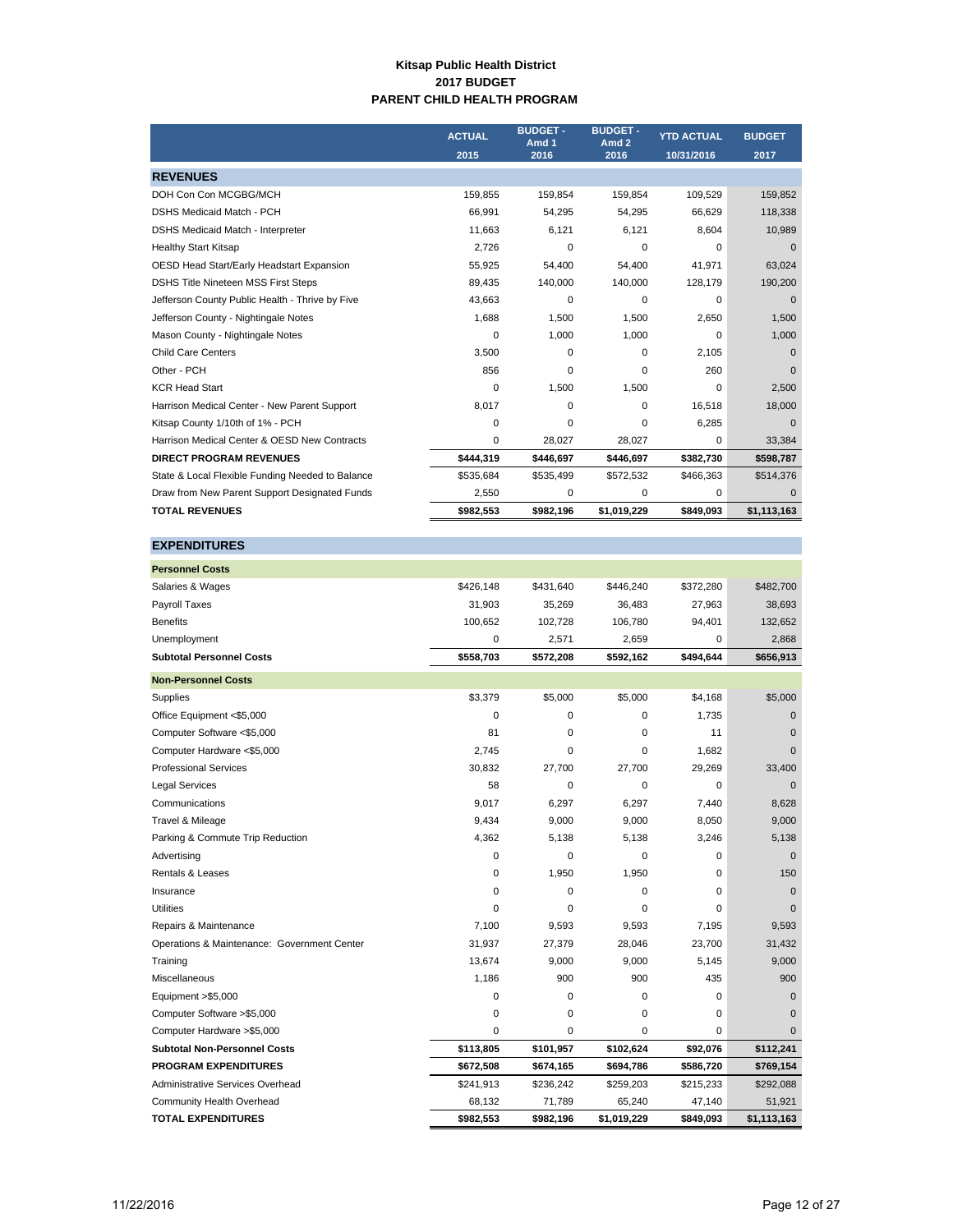## **Kitsap Public Health District 2017 BUDGET CLINICAL SERVICES - SUMMARY**

|                                                  | <b>ACTUAL</b><br>2015 | <b>BUDGET -</b><br>Amd 1<br>2016 | <b>BUDGET -</b><br>Amd <sub>2</sub><br>2016 | <b>YTD ACTUAL</b><br>10/31/2016 | <b>BUDGET</b><br>2017 |
|--------------------------------------------------|-----------------------|----------------------------------|---------------------------------------------|---------------------------------|-----------------------|
| <b>REVENUES</b>                                  |                       |                                  |                                             |                                 |                       |
| <b>DIRECT PROGRAM REVENUES</b>                   | \$1,383,624           | \$1,317,428                      | \$1,425,012                                 | \$1,129,647                     | \$1,471,362           |
| State & Local Flexible Funding Needed to Balance | \$819,345             | \$780,565                        | \$794,209                                   | \$601,196                       | \$587,516             |
| Draw from (Increase) Reserves                    | 66,074                | (10, 323)                        | (128, 230)                                  | 8,704                           | (44,060)              |
| <b>TOTAL REVENUES</b>                            | \$2,269,043           | \$2,087,670                      | \$2,090,991                                 | \$1,739,547                     | \$2,014,818           |
|                                                  |                       |                                  |                                             |                                 |                       |
| <b>EXPENDITURES</b>                              |                       |                                  |                                             |                                 |                       |
| <b>Personnel Costs</b>                           |                       |                                  |                                             |                                 |                       |
| Salaries & Wages                                 | \$996,140             | \$864,400                        | \$874,068                                   | \$742,833                       | \$808,031             |
| <b>Payroll Taxes</b>                             | 74,275                | 70,628                           | 71,373                                      | 55,363                          | 65,853                |
| <b>Benefits</b>                                  | 219,442               | 218,657                          | 203,361                                     | 176,709                         | 246,792               |
| Unemployment                                     | 0                     | 4,866                            | 4,688                                       | 0                               | 4,755                 |
| <b>Subtotal Personnel Costs</b>                  | \$1,289,857           | \$1,158,551                      | \$1,153,490                                 | \$974,905                       | \$1,125,431           |
| <b>Non-Personnel Costs</b>                       |                       |                                  |                                             |                                 |                       |
| Supplies                                         | \$136,094             | \$110,000                        | \$110,000                                   | \$107,114                       | \$80,000              |
| Office Equipment <\$5,000                        | 2,456                 | 0                                | 0                                           | 799                             | 0                     |
| Computer Software <\$5,000                       | 5,000                 | 0                                | 0                                           | 0                               | 0                     |
| Computer Hardware <\$5,000                       | 2,663                 | 0                                | 0                                           | 6,021                           | $\Omega$              |
| <b>Professional Services</b>                     | 32,395                | 82,050                           | 82,050                                      | 45,430                          | 124,723               |
| <b>Legal Services</b>                            | 1,415                 | 1,000                            | 1,000                                       | 111                             | 1,000                 |
| Communications                                   | 5,955                 | 6,982                            | 6,982                                       | 6,590                           | 9,648                 |
| Travel & Mileage                                 | 7,226                 | 4,800                            | 4,800                                       | 12,157                          | 6,250                 |
| Parking & Commute Trip Reduction                 | 545                   | 1,750                            | 1,750                                       | 1,548                           | 1,750                 |
| Advertising                                      | 2,202                 | 200                              | 200                                         | 0                               | $\mathbf{0}$          |
| <b>Rentals &amp; Leases</b>                      | 0                     | 0                                | 0                                           | 992                             | $\mathbf 0$           |
| Insurance                                        | 0                     | 0                                | 0                                           | 0                               | $\Omega$              |
| <b>Utilities</b>                                 | 0                     | 0                                | 0                                           | 0                               | $\Omega$              |
| Repairs & Maintenance                            | 20,221                | 29,700                           | 29,700                                      | 16,859                          | 12,200                |
| Operations & Maintenance: Government Center      | 57,102                | 55,332                           | 57,102                                      | 46,647                          | 53,806                |
| Training                                         | 11,617                | 8,850                            | 8,850                                       | 2,600                           | 7,850                 |
| Miscellaneous                                    | 946                   | 6,700                            | 6,700                                       | 659                             | 3,200                 |
| Equipment > \$5,000                              | 0                     | 0                                | 0                                           | 0                               | 0                     |
| Computer Software > \$5,000                      | 0                     | 0                                | 0                                           | 0                               | $\Omega$              |
| Computer Hardware > \$5,000                      | 0                     | 0                                | 0                                           | 0                               | 0                     |
| <b>Subtotal NON-LABOR COSTS</b>                  | \$285,837             | \$307,364                        | \$309,134                                   | \$247,527                       | \$300,427             |
| <b>PROGRAM EXPENDITURES</b>                      | \$1,575,694           | \$1,465,915                      | \$1,462,624                                 | \$1,222,432                     | \$1,425,858           |
| Administrative Services Overhead                 | \$552,956             | \$476,601                        | \$501,145                                   | \$424,208                       | \$500,176             |
| <b>Community Health Overhead</b>                 | 140,393               | 145,154                          | 127,222                                     | 92,907                          | 88,784                |
| <b>TOTAL EXPENDITURES</b>                        | \$2,269,043           | \$2,087,670                      | \$2,090,991                                 | \$1,739,547                     | \$2,014,818           |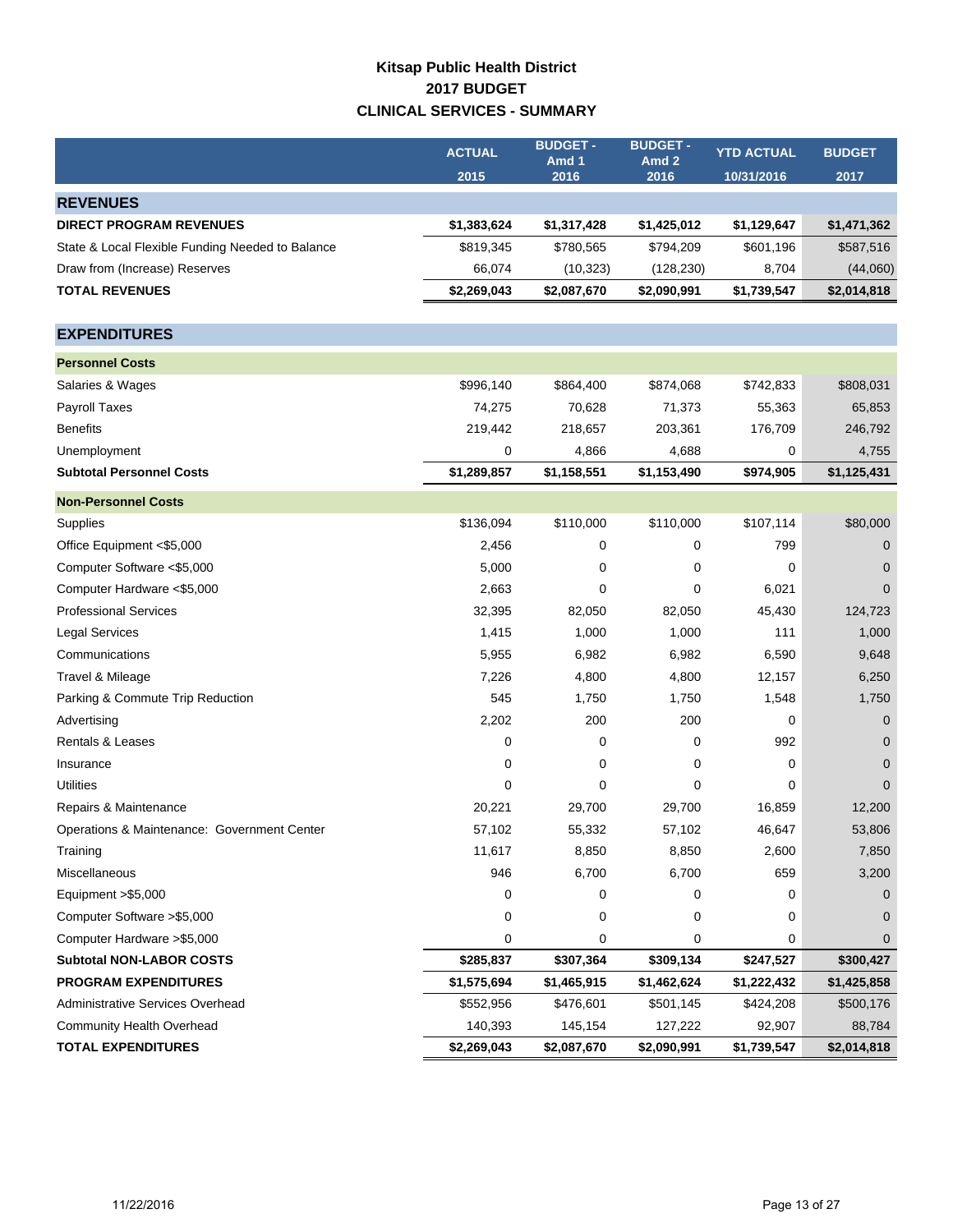### **Kitsap Public Health District 2017 BUDGET COMMUNICABLE DISEASE PROGRAM**

|                                                  | <b>ACTUAL</b> | <b>BUDGET -</b><br>Amd 1 | <b>BUDGET -</b><br>Amd <sub>2</sub> | <b>YTD ACTUAL</b> | <b>BUDGET</b> |
|--------------------------------------------------|---------------|--------------------------|-------------------------------------|-------------------|---------------|
|                                                  | 2015          | 2016                     | 2016                                | 10/31/2016        | 2017          |
| <b>REVENUES</b>                                  |               |                          |                                     |                   |               |
| DOH Con Con AFIX Immunization                    | \$19,386      | \$28,356                 | \$28,356                            | \$32,304          | \$28,356      |
| DOH Con Con FA317 Immunization FED               | 10,218        | 9,112                    | 9,112                               | 9,112             | 9,112         |
| DOH Con Con VFC Immunization FED                 | 12,020        | 14,130                   | 14,107                              | 16,847            | 14,107        |
| DOH Con Con PPHF VTRCKS-IIS Interface            | 0             | 0                        | 4,750                               | 4,750             | 4,750         |
| DSHS Medicaid Match - CD                         | 101,544       | 73,811                   | 73,811                              | 106,837           | 186,159       |
| <b>DSHS Title Nineteen - CD</b>                  | 6,608         | 10,000                   | 10,000                              | 5,793             | 10,000        |
| Fees - CD                                        | 18,547        | 15,000                   | 15,000                              | 11,451            | 15,000        |
| Fees - CD Insurance                              | 494           | $\Omega$                 | 0                                   | 19,282            | 15,000        |
| Other - CD                                       | 2,631         | 500                      | 500                                 | 208               | 500           |
| <b>DIRECT PROGRAM REVENUES</b>                   | \$171,448     | \$150,909                | \$155,636                           | \$206,584         | \$282,984     |
| State & Local Flexible Funding Needed to Balance | \$384,052     | \$438,807                | \$467,728                           | \$258,160         | \$344,186     |
| <b>TOTAL REVENUES</b>                            | \$555,500     | \$589,716                | \$623,364                           | \$464,744         | \$627,170     |

| <b>Non-Personnel Costs</b>      |           |           |           |           |           |
|---------------------------------|-----------|-----------|-----------|-----------|-----------|
| <b>Subtotal Personnel Costs</b> | \$329,851 | \$359,237 | \$379,288 | \$280,243 | \$384,845 |
| Unemployment                    | 0         | 1,359     | 1.353     | 0         | 1,567     |
| <b>Benefits</b>                 | 58,142    | 62,359    | 61,876    | 49.475    | 85,074    |
| <b>Payroll Taxes</b>            | 18,753    | 22,148    | 23,715    | 15.980    | 22,028    |
| Salaries & Wages                | \$252,956 | \$273,371 | \$292,344 | \$214.788 | \$276,176 |
| <b>Personnel Costs</b>          |           |           |           |           |           |

| Supplies                                    | \$9,967     | \$5,000   | \$5,000     | \$10,685  | \$8,000     |
|---------------------------------------------|-------------|-----------|-------------|-----------|-------------|
| Office Equipment <\$5,000                   | 571         | 0         | 0           | 391       | 0           |
| Computer Software <\$5,000                  | $\mathbf 0$ | 0         | $\mathbf 0$ | 0         | $\mathbf 0$ |
| Computer Hardware <\$5,000                  | 264         | 0         | 0           | 2,993     | $\Omega$    |
| <b>Professional Services</b>                | 8,019       | 8,000     | 8,000       | 3,882     | 6,000       |
| <b>Legal Services</b>                       | 35          | 0         | 0           | 0         | $\mathbf 0$ |
| Communications                              | 2,355       | 3,514     | 3,514       | 2,687     | 4,404       |
| Travel & Mileage                            | 543         | 500       | 500         | 141       | 500         |
| Parking & Commute Trip Reduction            | $\mathbf 0$ | 0         | 0           | 633       | $\Omega$    |
| Advertising                                 | 73          | 0         | 0           | $\Omega$  | $\mathbf 0$ |
| <b>Rentals &amp; Leases</b>                 | 0           | 0         | 0           | $\Omega$  | $\mathbf 0$ |
| Insurance                                   | 0           | 0         | 0           | 0         | 0           |
| <b>Utilities</b>                            | $\Omega$    | $\Omega$  | $\Omega$    | $\Omega$  | $\Omega$    |
| Repairs & Maintenance                       | 548         | 500       | 500         | 153       | 500         |
| Operations & Maintenance: Government Center | 16,794      | 17,185    | 18,327      | 13,470    | 18,435      |
| Training                                    | 3,061       | 2,500     | 2,500       | 519       | 2,500       |
| Miscellaneous                               | 373         | 1,000     | 1,000       | 299       | 500         |
| Equipment >\$5,000                          | 0           | 0         | 0           | 0         | $\Omega$    |
| Computer Software >\$5,000                  | $\mathbf 0$ | 0         | 0           | 0         | $\Omega$    |
| Computer Hardware > \$5,000                 | 0           | 0         | 0           | 0         | $\Omega$    |
| <b>Subtotal Non-Personnel Costs</b>         | \$42,603    | \$38,199  | \$39,341    | \$35,853  | \$40,839    |
| <b>PROGRAM EXPENDITURES</b>                 | \$372,454   | \$397,436 | \$418,629   | \$316,096 | \$425,684   |
| Administrative Services Overhead            | \$142,822   | \$147,105 | \$162,720   | \$121,941 | \$171,206   |
| <b>Community Health Overhead</b>            | 40,224      | 45,175    | 42,015      | 26,707    | 30,280      |
| <b>TOTAL EXPENDITURES</b>                   | \$555,500   | \$589,716 | \$623,364   | \$464,744 | \$627,170   |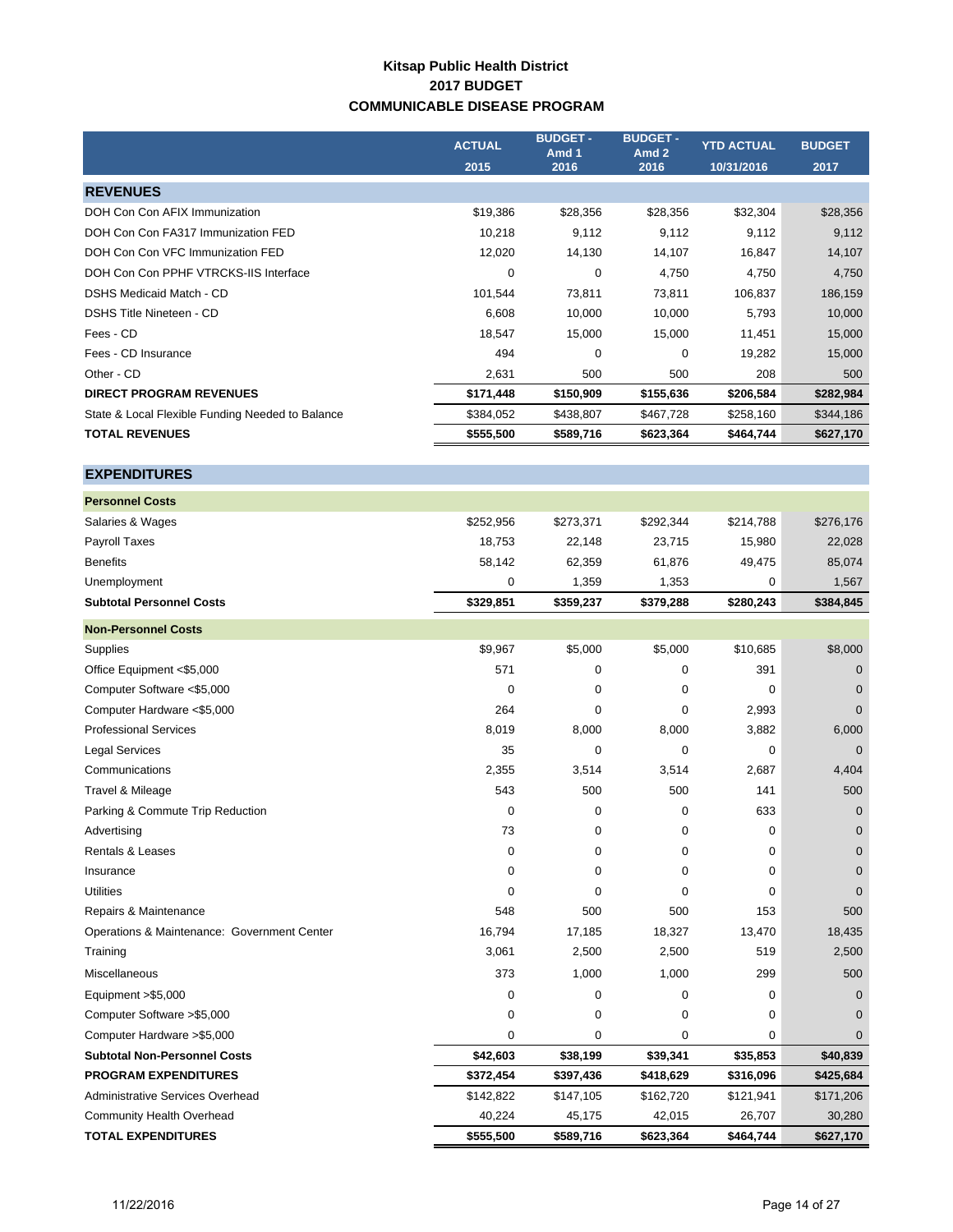#### **Kitsap Public Health District 2017 BUDGET FAMILY PLANNING PROGRAM**

|                                                  | <b>ACTUAL</b> | <b>BUDGET - Amd BUDGET - Amd</b> |           | <b>YTD ACTUAL</b> | <b>BUDGET</b> |
|--------------------------------------------------|---------------|----------------------------------|-----------|-------------------|---------------|
|                                                  | 2015          | 2016                             | 2016      | 10/31/2016        | 2017          |
| <b>REVENUES</b>                                  |               |                                  |           |                   |               |
| Seattle/King County Public Health BCHP Fees      | \$16,483      | \$10,000                         | \$10,000  | \$11,393          | \$0           |
| Seattle/King County Public Health BCHP Outreach  | 0             | 17,000                           | (1,200)   | $\Omega$          | $\Omega$      |
| DOH Con Con Family Planning State Contracts      | 149,289       | 151,556                          | 151,556   | 113,063           | 44,452        |
| DOH Con Con Family Planning - Title Ten          | 55.081        | 54.832                           | 54,832    | 40.427            | 17,262        |
| <b>DSHS MAA Interpreter</b>                      | 354           | 252                              | 252       | 30                | 324           |
| <b>DSHS Medicaid Match - FP</b>                  | 10,749        | 9,843                            | 9,843     | 15,074            | 18,642        |
| <b>DSHS Title Nineteen - FP</b>                  | 19,646        | 55,000                           | 55,000    | 7,319             | 3,000         |
| DSHS Title Nineteen Take Charge - FP             | 25,448        | 15,000                           | 15,000    | $\Omega$          | 1,000         |
| DSHS Title Nineteen Meaningful Use               | 0             | 17,000                           | 17,000    | 0                 | 17,000        |
| Fees - FP                                        | 11,232        | 10,000                           | 10,000    | 6,683             | 10,000        |
| Fees - FP Insurance                              | 4,761         | 0                                | 0         | 16,124            | 6,000         |
| Other - FP                                       | 7             | 100                              | 100       | 445               | 250           |
| Harrison Medical Center - Centricity EMR         | 0             | 0                                | 0         | 0                 | $\mathbf 0$   |
| <b>DIRECT PROGRAM REVENUES</b>                   | \$293,050     | \$340,583                        | \$322,383 | \$210,558         | \$117,930     |
| State & Local Flexible Funding Needed to Balance | \$205,478     | \$186,431                        | \$137,386 | \$162,984         | \$66,628      |
| <b>TOTAL REVENUES</b>                            | \$498,528     | \$527,014                        | \$459,769 | \$373,542         | \$184,558     |

| <b>Personnel Costs</b>                      |             |           |             |             |              |
|---------------------------------------------|-------------|-----------|-------------|-------------|--------------|
| Salaries & Wages                            | \$210.966   | \$219,571 | \$193,011   | \$164,561   | \$78,058     |
| Payroll Taxes                               | 15,583      | 18,009    | 15,727      | 12,155      | 7,285        |
| <b>Benefits</b>                             | 49,331      | 55,158    | 38,148      | 36,122      | 21,234       |
| Unemployment                                | 0           | 1,305     | 1,029       | 0           | 484          |
| <b>Subtotal Personnel Costs</b>             | \$275,880   | \$294,043 | \$247,915   | \$212,838   | \$107,061    |
| <b>Non-Personnel Costs</b>                  |             |           |             |             |              |
| Supplies                                    | \$23,884    | \$22,000  | \$22,000    | \$16,761    | \$7,500      |
| Office Equipment <\$5,000                   | 571         | 0         | 0           | 0           | $\Omega$     |
| Computer Software <\$5,000                  | 0           | 0         | 0           | 0           | $\mathbf 0$  |
| Computer Hardware <\$5,000                  | 1,295       | 0         | 0           | 163         | $\mathbf{0}$ |
| <b>Professional Services</b>                | 13,002      | 12,000    | 12,000      | 6,876       | 2,000        |
| <b>Legal Services</b>                       | 0           | 0         | $\mathbf 0$ | 0           | $\mathbf{0}$ |
| Communications                              | 685         | 687       | 687         | 537         | 72           |
| Travel & Mileage                            | 137         | 300       | 300         | 112         | 50           |
| Parking & Commute Trip Reduction            | $\mathbf 0$ | $\Omega$  | $\Omega$    | $\mathbf 0$ | $\mathbf{0}$ |
| Advertising                                 | 0           | 200       | 200         | 0           | $\mathbf{0}$ |
| <b>Rentals &amp; Leases</b>                 | 0           | 0         | 0           | 0           | $\mathbf{0}$ |
| Insurance                                   | 0           | 0         | $\mathbf 0$ | 0           | $\mathbf 0$  |
| <b>Utilities</b>                            | $\Omega$    | $\Omega$  | $\Omega$    | $\Omega$    | $\Omega$     |
| Repairs & Maintenance                       | 11,990      | 25,000    | 25,000      | 11,915      | 7,500        |
| Operations & Maintenance: Government Center | 14,201      | 13,996    | 14,792      | 10,403      | 5,018        |
| Training                                    | 3,683       | 1,053     | 1,053       | 1,042       | 250          |
| Miscellaneous                               | 105         | 0         | 0           | 0           | $\mathbf 0$  |
| Equipment > \$5,000                         | 0           | 0         | 0           | 0           | $\mathbf 0$  |
| Computer Software >\$5,000                  | 0           | 0         | 0           | 0           | $\mathbf{0}$ |
| Computer Hardware >\$5,000                  | 0           | 0         | 0           | 0           | $\Omega$     |
| <b>Subtotal Non-Personnel Costs</b>         | \$69,553    | \$75,236  | \$76,032    | \$47,809    | \$22,390     |
| <b>PROGRAM EXPENDITURES</b>                 | \$345,433   | \$369,279 | \$323,947   | \$260,647   | \$129,451    |
| Administrative Services Overhead            | \$119,453   | \$121,036 | \$108,509   | \$92,612    | \$46,739     |
| Community Health Overhead                   | 33,642      | 36,699    | 27,313      | 20,283      | 8,368        |
| <b>TOTAL EXPENDITURES</b>                   | \$498,528   | \$527,014 | \$459,769   | \$373,542   | \$184,558    |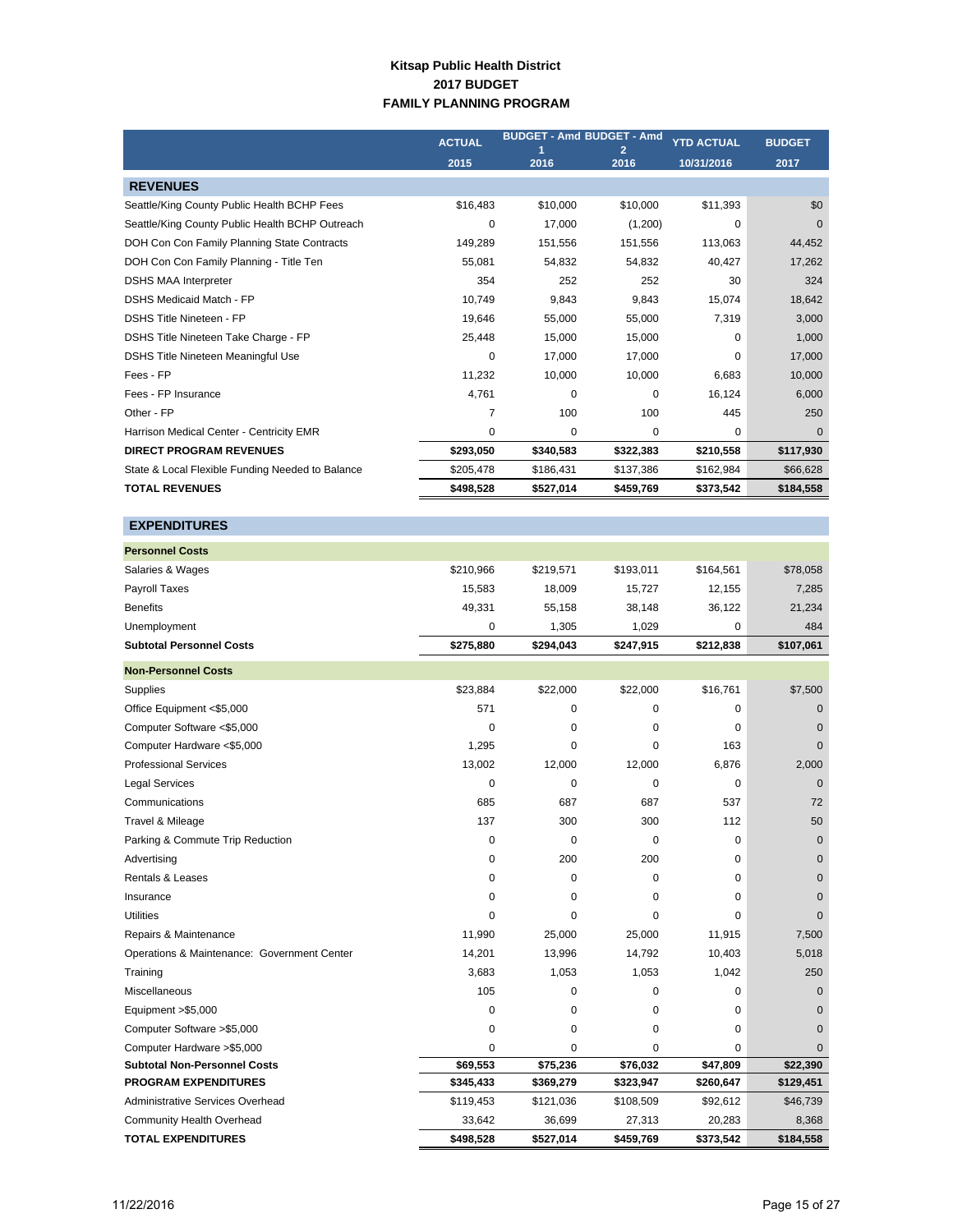#### **Kitsap Public Health District 2017 BUDGET HIV/AIDS PROGRAM**

|                                                        | <b>ACTUAL</b> | <b>BUDGET - Amd BUDGET - Amd</b> |            | <b>YTD ACTUAL</b> | <b>BUDGET</b> |
|--------------------------------------------------------|---------------|----------------------------------|------------|-------------------|---------------|
|                                                        | 2015          | 2016                             | 2016       | 10/31/2016        | 2017          |
| <b>REVENUES</b>                                        |               |                                  |            |                   |               |
| DOH Con Con ADAP State Rebate                          | \$65,256      | \$0                              | \$374,838  | \$274,336         | \$450,000     |
| DOH Con Con Client Services ADAP                       | 0             | 0                                | 0          | 476               | $\Omega$      |
| DOH Con Con Ryan White                                 | 65,248        | 264,597                          | 0          | $\Omega$          | $\Omega$      |
| DOH Con Con Ryan White Client Services Case Management | 48,365        | $\Omega$                         | $\Omega$   | $\Omega$          | $\Omega$      |
| DOH Con Con Client Services Administration             | 47,121        | 86,606                           | $\Omega$   | 33,448            | 86,606        |
| <b>DSHS Medicaid Match</b>                             | 24,381        | 17,573                           | 17,573     | 21,948            | 42,408        |
| Pierce County Aids Foundation - HOPWA                  | 5,436         | 6,917                            | 6,917      | 3,073             | 6,917         |
| UW Harborview HIV Clinic                               | 1,376         | 0                                | 86,606     | 3,730             | $\Omega$      |
| DSHS Title Nineteen AIDS Case Management               | 59,640        | 60,000                           | 60,000     | 59,900            | 80,000        |
| AIDS Counseling & Testing                              | 336           | 200                              | 200        | 321               | 500           |
| Donations - HIV                                        | 150           | 0                                | 0          | 100               | $\Omega$      |
| <b>DIRECT PROGRAM REVENUES</b>                         | \$317,309     | \$435,893                        | \$546,134  | \$397,332         | \$666,431     |
| State & Local Flexible Funding Needed to Balance       | \$42,675      | \$0                              | \$0        | \$0               | \$0           |
| Draw from (Increase) HIV/AIDS Designated Funds         | 28,101        | 6,750                            | (109, 174) | 18,327            | (53, 308)     |
| <b>TOTAL REVENUES</b>                                  | \$388,085     | \$442,643                        | \$436,960  | \$415,659         | \$613,123     |

| <b>Personnel Costs</b>                      |           |             |           |             |              |
|---------------------------------------------|-----------|-------------|-----------|-------------|--------------|
| Salaries & Wages                            | \$166.665 | \$189,029   | \$189.029 | \$182.274   | \$254,609    |
| Payroll Taxes                               | 12,483    | 15,694      | 15,694    | 13,563      | 20,511       |
| <b>Benefits</b>                             | 45,511    | 63,114      | 57,843    | 54,943      | 92,365       |
| Unemployment                                | 0         | 1,129       | 1,129     | 0           | 1,523        |
| <b>Subtotal Personnel Costs</b>             | \$224,659 | \$268,966   | \$263,695 | \$250,780   | \$369,008    |
| <b>Non-Personnel Costs</b>                  |           |             |           |             |              |
| Supplies                                    | \$17,863  | \$10,000    | \$10,000  | \$8,781     | \$20,000     |
| Office Equipment <\$5,000                   | 1,314     | 0           | $\Omega$  | 408         | $\Omega$     |
| Computer Software <\$5,000                  | 0         | 0           | 0         | $\mathbf 0$ | $\mathbf{0}$ |
| Computer Hardware <\$5,000                  | 0         | 0           | 0         | 1,031       | $\mathbf 0$  |
| Professional Services*                      | 0         | 500         | 500       | $\mathbf 0$ | 500          |
| <b>Legal Services</b>                       | 0         | 1,000       | 1,000     | $\mathbf 0$ | 1,000        |
| Communications                              | 1,189     | 1,696       | 1,696     | 1,831       | 2,832        |
| Travel & Mileage                            | 5,031     | 3,000       | 3,000     | 5,520       | 5,000        |
| Parking & Commute Trip Reduction            | 45        | 1,000       | 1,000     | 665         | 1,000        |
| Advertising                                 | 0         | 0           | 0         | 0           | $\mathbf{0}$ |
| Rentals & Leases                            | 0         | 0           | 0         | $\mathbf 0$ | $\mathbf{0}$ |
| Insurance                                   | 0         | 0           | 0         | $\mathbf 0$ | $\mathbf{0}$ |
| <b>Utilities</b>                            | 0         | 0           | $\Omega$  | $\mathbf 0$ | $\Omega$     |
| Repairs & Maintenance                       | 126       | $\mathbf 0$ | 0         | $\mathbf 0$ | $\Omega$     |
| Operations & Maintenance: Government Center | 10,906    | 12,597      | 12,366    | 12,489      | 17,680       |
| Training                                    | 2,050     | 2,000       | 2,000     | 976         | 2,000        |
| Miscellaneous                               | 231       | 500         | 500       | 158         | 500          |
| Equipment > \$5,000                         | 0         | 0           | 0         | $\mathbf 0$ | $\mathbf 0$  |
| Computer Software > \$5,000                 | 0         | 0           | 0         | $\mathbf 0$ | $\Omega$     |
| Computer Hardware >\$5,000                  | 0         | 0           | 0         | $\mathbf 0$ | $\Omega$     |
| <b>Subtotal Non-Personnel Costs</b>         | \$38,755  | \$32,293    | \$32,062  | \$31,859    | \$50,512     |
| <b>PROGRAM EXPENDITURES</b>                 | \$263,414 | \$301,259   | \$295,757 | \$282,639   | \$419,520    |
| Administrative Services Overhead            | \$97,275  | \$108,416   | \$112,795 | \$109,121   | \$164,397    |
| Community Health Overhead                   | 27,396    | 32,968      | 28,408    | 23,899      | 29,206       |
| <b>TOTAL EXPENDITURES</b>                   | \$388,085 | \$442,643   | \$436,960 | \$415,659   | \$613,123    |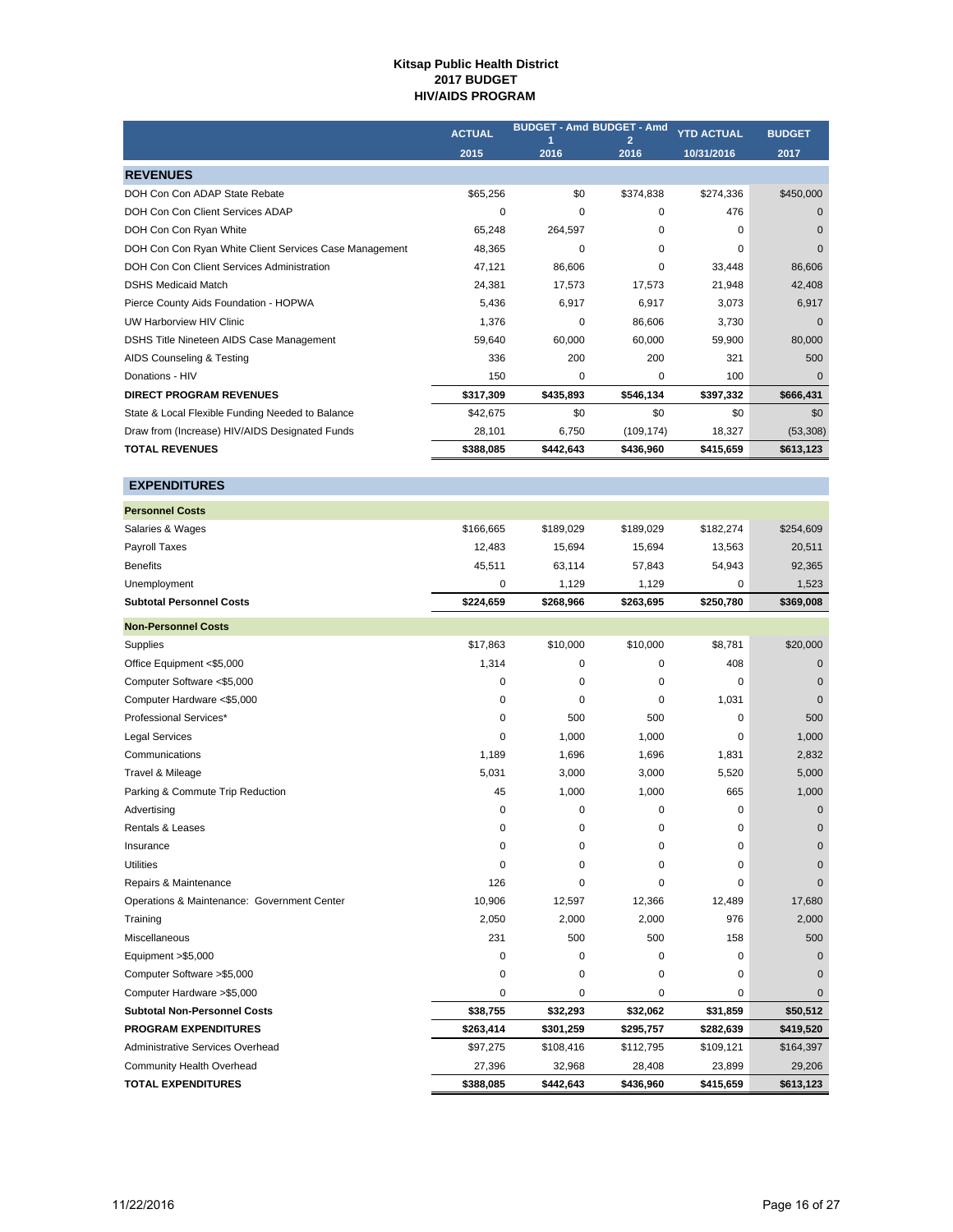## **Kitsap Public Health District 2017 BUDGET HEALTH INSURANCE NAVIGATOR**

|                                                                  | <b>ACTUAL</b> | <b>BUDGET -</b> | <b>BUDGET -</b>          | <b>YTD ACTUAL</b> | <b>BUDGET</b> |
|------------------------------------------------------------------|---------------|-----------------|--------------------------|-------------------|---------------|
|                                                                  | 2015          | Amd 1<br>2016   | Amd <sub>2</sub><br>2016 | 10/31/2016        | 2017          |
| <b>REVENUES</b>                                                  |               |                 |                          |                   |               |
| Washington Health Benefit Exchange In-Person Assistance Contract | 124,079       | 143,755         | 143,755                  | 126,325           | 107,893       |
| <b>DIRECT PROGRAM REVENUES</b>                                   | \$124,079     | \$143,755       | \$143,755                | \$126,325         | \$107,893     |
| State & Local Flexible Funding Needed to Balance                 | \$98,277      | \$5,148         | \$48,672                 | \$18,022          | \$78,184      |
| <b>TOTAL REVENUES</b>                                            | \$222,356     | \$148,903       | \$192,427                | \$144,347         | \$186,077     |
|                                                                  |               |                 |                          |                   |               |
| <b>EXPENDITURES</b>                                              |               |                 |                          |                   |               |
| <b>Personnel Costs</b>                                           |               |                 |                          |                   |               |
| Salaries & Wages                                                 | \$103,279     | \$61,193        | \$79,160                 | \$67,193          | \$81,707      |
| Payroll Taxes                                                    | 7,781         | 5,009           | 6,539                    | 5,105             | 6,567         |
| <b>Benefits</b>                                                  | 23,414        | 13,646          | 21,859                   | 16,253            | 23,941        |
| Unemployment                                                     | 0             | 362             | 470                      | 0                 | 485           |
| <b>Subtotal Personnel Costs</b>                                  | \$134,474     | \$80,210        | \$108,028                | \$88,551          | \$112,700     |
| <b>Non-Personnel Costs</b>                                       |               |                 |                          |                   |               |
| Supplies                                                         | \$545         | \$1,000         | \$1,000                  | \$2,657           | \$500         |
| Office Equipment <\$5,000                                        | 0             | 0               | 0                        | 0                 | 0             |
| Computer Software <\$5,000                                       | 0             | 0               | 0                        | 0                 | $\Omega$      |
| Computer Hardware <\$5,000                                       | 0             | 0               | 0                        | 1,834             | $\mathbf 0$   |
| <b>Professional Services</b>                                     | 3,371         | 12,800          | 12,800                   | 0                 | 5,000         |
| <b>Legal Services</b>                                            | $\mathbf 0$   | 0               | 0                        | 0                 | $\Omega$      |
| Communications                                                   | 282           | 0               | 0                        | 26                | 180           |
| Travel & Mileage                                                 | 295           | 800             | 800                      | 179               | 500           |
| Parking & Commute Trip Reduction                                 | 0             | 150             | 150                      | 0                 | 150           |
| Advertising                                                      | 2,129         | 0               | 0                        | 0                 | $\mathbf 0$   |
| Rentals & Leases                                                 | 0             | 0               | 0                        | 0                 | $\mathbf 0$   |
| Insurance                                                        | 0             | 0               | 0                        | 0                 | $\mathbf 0$   |
| <b>Utilities</b>                                                 | 0             | 0               | 0                        | 0                 | 0             |
| Repairs & Maintenance                                            | 0             | 0               | 0                        | 0                 | $\mathbf 0$   |
| Operations & Maintenance: Government Center                      | 6,635         | 3,946           | 3,951                    | 4,025             | 5,402         |
| Training                                                         | 0             | 500             | 500                      | 0                 | 500           |
| Miscellaneous                                                    | 0             | 5,000           | 5,000                    | 105               | 2,000         |
| Equipment >\$5,000                                               | 0             | 0               | 0                        | 0                 | 0             |
| Computer Software > \$5,000                                      | 0             | 0               | 0                        | 0                 | 0             |
| Computer Hardware > \$5,000                                      | 0             | 0               | 0                        | 0                 | 0             |
| <b>Subtotal Non-Personnel Costs</b>                              | \$13,257      | \$24,196        | \$24,201                 | \$8,826           | \$14,232      |
| <b>PROGRAM EXPENDITURES</b>                                      | \$147,731     | \$104,406       | \$132,229                | \$97,377          | \$126,932     |
| Administrative Services Overhead                                 | \$58,226      | \$34,126        | \$48,092                 | \$38,531          | \$50,224      |
| <b>Community Health Overhead</b>                                 | 16,399        | 10,371          | 12,106                   | 8,439             | 8,921         |
| <b>TOTAL EXPENDITURES</b>                                        | \$222,356     | \$148,903       | \$192,427                | \$144,347         | \$186,077     |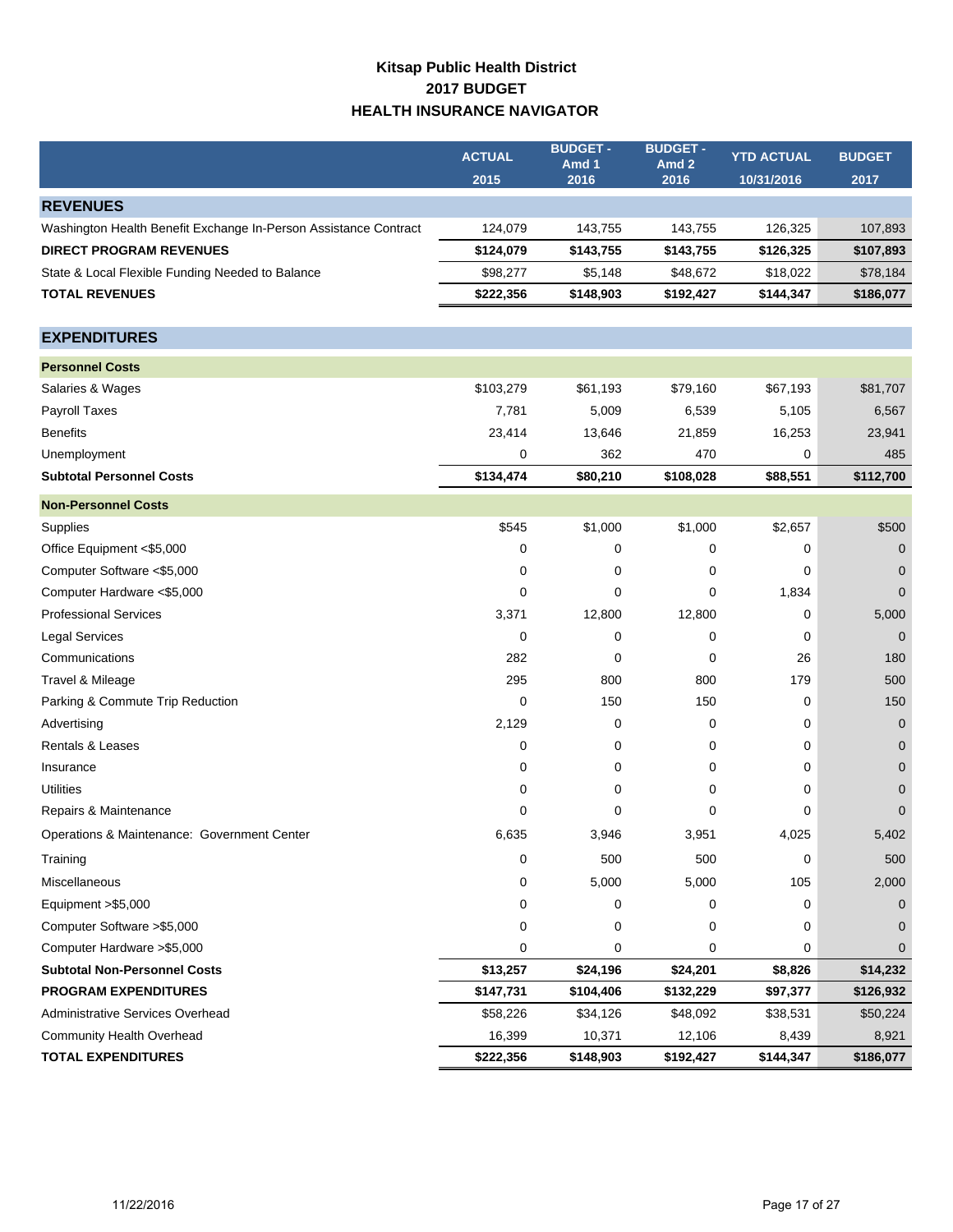## **Kitsap Public Health District 2017 BUDGET INFECTIOUS DISEASE PREVENTION PROGRAM**

|                                                  | <b>ACTUAL</b> | <b>BUDGET - Amd BUDGET - Amd</b> |                        | <b>YTD ACTUAL</b> | <b>BUDGET</b> |
|--------------------------------------------------|---------------|----------------------------------|------------------------|-------------------|---------------|
|                                                  | 2015          | 2016                             | $\overline{2}$<br>2016 | 10/31/2016        | 2017          |
| <b>REVENUES</b>                                  |               |                                  |                        |                   |               |
| DOH ConCon HIV Prevention - State                | \$55,737      | \$40,000                         | \$40,000               | \$11,456          | \$40,000      |
| DOH ConCon Adult Viral Hepatitis B               | 0             | $\mathbf 0$                      | 10,816                 | 3,302             | 10,816        |
| DOH ConCon Adult Viral Hepatitis Prevention      | 28,314        | 35,000                           | 35,000                 | 41,686            | 35,000        |
| DOH ConCon STD Control                           | 29,449        | 15,420                           | 15,420                 | 0                 | 15,420        |
| KC Solid Waste Tipping Fees (Needle Exchange)    | 48,329        | 40,000                           | 40,000                 | 33,968            | 80,000        |
| <b>DIRECT PROGRAM REVENUES</b>                   | \$161,829     | \$130,420                        | \$141,236              | \$90,412          | \$181,236     |
| State & Local Flexible Funding Needed to Balance | \$86,432      | \$150,179                        | \$140,423              | \$162,054         | \$98,518      |
| <b>TOTAL REVENUES</b>                            | \$248,261     | \$280,599                        | \$281,659              | \$252,466         | \$279,754     |
|                                                  |               |                                  |                        |                   |               |
| <b>EXPENDITURES</b>                              |               |                                  |                        |                   |               |
| <b>Personnel Costs</b>                           |               |                                  |                        |                   |               |
| Salaries & Wages                                 | \$82,519      | \$81,397                         | \$81,397               | \$77,421          | \$80,335      |
| Payroll Taxes                                    | 6,256         | 6,525                            | 6,525                  | 5,822             | 6,437         |
| <b>Benefits</b>                                  | 14,405        | 14,478                           | 14,478                 | 13,877            | 14,735        |
| Unemployment                                     | 0             | 477                              | 477                    | 0                 | 474           |
| <b>Subtotal Personnel Costs</b>                  | \$103,180     | \$102,877                        | \$102,877              | \$97,120          | \$101,981     |
| <b>Non-Personnel Costs</b>                       |               |                                  |                        |                   |               |
| Supplies                                         | \$79,973      | \$70,000                         | \$70,000               | \$65,709          | \$40,000      |
| Office Equipment <\$5,000                        | 0             | 0                                | $\mathbf 0$            | 0                 | $\mathbf{0}$  |
| Computer Software <\$5,000                       | 0             | 0                                | 0                      | 0                 | $\mathbf{0}$  |
| Computer Hardware <\$5,000                       | $\mathbf 0$   | $\mathbf 0$                      | 0                      | $\Omega$          | $\Omega$      |
| <b>Professional Services</b>                     | 1,114         | 43,750                           | 43,750                 | 32,532            | 76,223        |
| <b>Legal Services</b>                            | $\mathbf 0$   | 0                                | 0                      | 0                 | $\mathbf 0$   |
| Communications                                   | 716           | 860                              | 860                    | 1,115             | 1,572         |
| Travel & Mileage                                 | $\mathbf 0$   | 200                              | 200                    | 0                 | 200           |
| Parking & Commute Trip Reduction                 | 500           | 600                              | 600                    | 250               | 600           |
| Advertising                                      | 0             | 0                                | 0                      | 0                 | $\mathbf{0}$  |
| Rentals & Leases                                 | 0             | 0                                | 0                      | 0                 | $\mathbf 0$   |
| Insurance                                        | $\mathbf 0$   | 0                                | 0                      | 0                 | 0             |
| <b>Utilities</b>                                 | 0             | 0                                | 0                      | 0                 | 0             |
| Repairs & Maintenance                            | $\mathbf 0$   | 0                                | 0                      | $\mathbf 0$       | 0             |
| Operations & Maintenance: Government Center      | 4,517         | 5,012                            | 5,018                  | 4,101             | 4,885         |
| Training                                         | 906           | 600                              | 600                    | 27                | 600           |
| Miscellaneous                                    | 97            | 200                              | 200                    | 97                | 200           |
| Equipment > \$5,000                              | 0             | 0                                | $\mathbf 0$            | 0                 | $\mathbf{0}$  |
| Computer Software > \$5,000                      | 0             | 0                                | 0                      | 0                 | $\mathbf{0}$  |
| Computer Hardware > \$5,000                      | 0             | 0                                | 0                      | 0                 | 0             |
| <b>Subtotal Non-Personnel Costs</b>              | \$87,823      | \$121,222                        | \$121,228              | \$103,831         | \$124,280     |
| <b>PROGRAM EXPENDITURES</b>                      | \$191,003     | \$224,099                        | \$224,105              | \$200,951         | \$226,261     |
| Administrative Services Overhead                 | \$44,676      | \$43,325                         | \$45,975               | \$42,260          | \$45,425      |
| Community Health Overhead                        | 12,582        | 13,175                           | 11,579                 | 9,255             | 8,068         |
| <b>TOTAL EXPENDITURES</b>                        | \$248,261     | \$280,599                        | \$281,659              | \$252,466         | \$279,754     |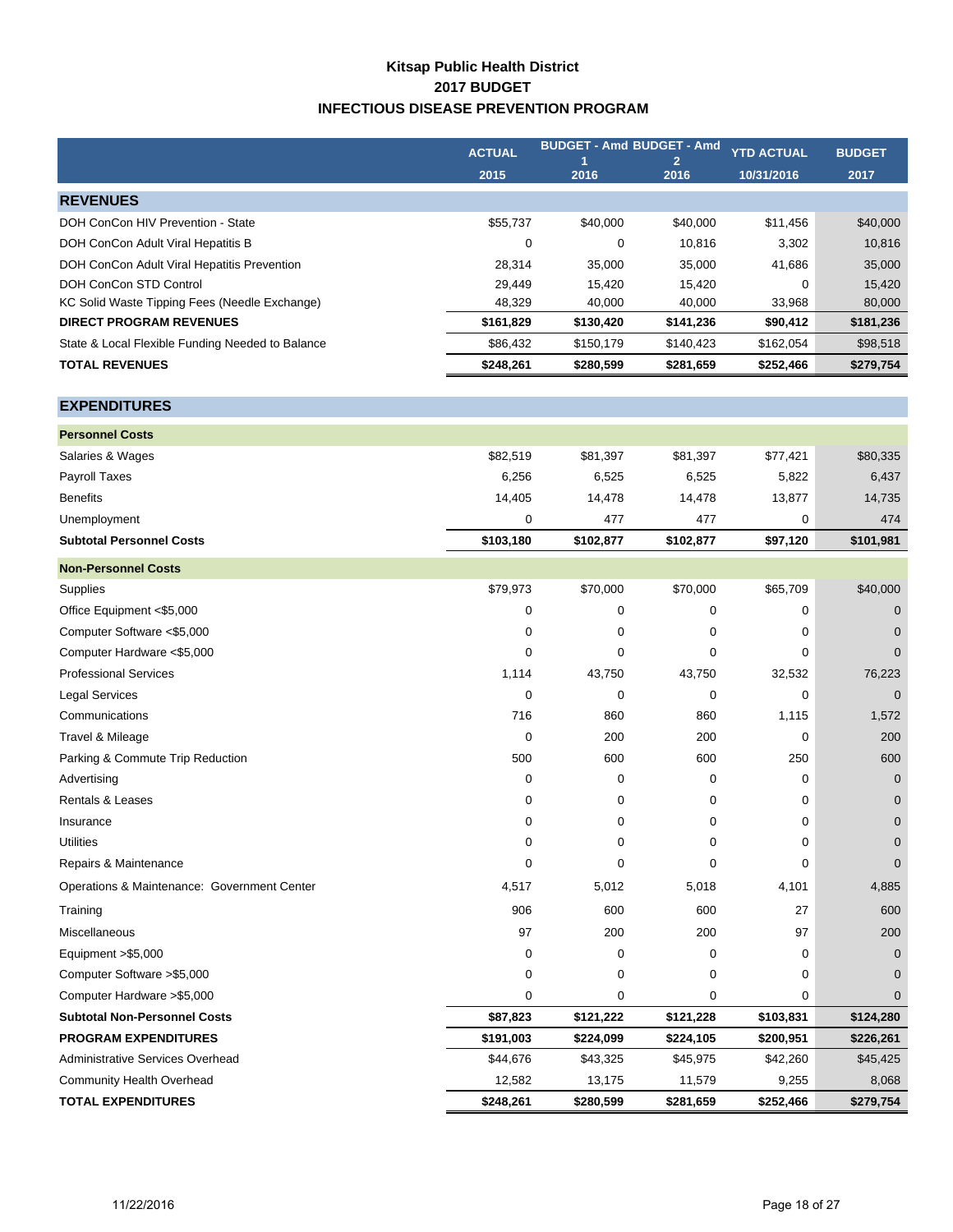## **Kitsap Public Health District 2017 BUDGET JUVENILE DETENTION ADOLESCENT HEALTH PROGRAM 1**

|                                                  | <b>ACTUAL</b> | <b>BUDGET -</b><br>Amd 1 | <b>BUDGET-</b><br>Amd 2 | <b>YTD ACTUAL</b> | <b>BUDGET</b> |
|--------------------------------------------------|---------------|--------------------------|-------------------------|-------------------|---------------|
|                                                  | 2015          | 2016                     | 2016                    | 10/31/2016        | 2017          |
| <b>REVENUES</b>                                  |               |                          |                         |                   |               |
| Kitsap County Juvenile Detention                 | \$201,884     | \$0                      | \$0                     | \$0               | \$0           |
| <b>DSHS Medicaid Match - Juvy</b>                | 1,369         | 0                        | 0                       | 0                 | $\mathbf 0$   |
| Other - Juvy                                     | 467           | 0                        | 0                       | 0                 | $\mathbf 0$   |
| <b>DIRECT PROGRAM REVENUES</b>                   | \$203,720     | \$0                      | \$0                     | \$0               | \$0           |
| State & Local Flexible Funding Needed to Balance | \$2,431       | \$0                      | \$0                     | \$0               | \$0           |
| <b>TOTAL REVENUES</b>                            | \$206,151     | \$0                      | \$0                     | \$0               | \$0           |
| <b>EXPENDITURES</b>                              |               |                          |                         |                   |               |
| <b>Personnel Costs</b>                           |               |                          |                         |                   |               |
| Salaries & Wages                                 | \$115,265     | \$0                      | \$0                     | \$0               | \$0           |
| Payroll Taxes                                    | 8,579         | 0                        | 0                       | 0                 | $\mathbf 0$   |
| <b>Benefits</b>                                  | 14,735        | 0                        | 0                       | 0                 | $\mathbf 0$   |
| Unemployment                                     | 0             | $\mathbf 0$              | 0                       | 0                 | $\mathbf 0$   |
| <b>Subtotal Personnel Costs</b>                  | \$138,579     | \$0                      | \$0                     | \$0               | \$0           |
| <b>Non-Personnel Costs</b>                       |               |                          |                         |                   |               |
| Supplies                                         | \$1,483       | \$0                      | \$0                     | \$0               | \$0           |
| Office Equipment <\$5,000                        | 0             | 0                        | 0                       | 0                 | $\mathbf 0$   |
| Computer Software <\$5,000                       | 5,000         | 0                        | 0                       | 0                 | 0             |
| Computer Hardware <\$5,000                       | 1,104         | 0                        | 0                       | 0                 | $\mathbf{0}$  |
| <b>Professional Services</b>                     | $\mathbf 0$   | 0                        | 0                       | 0                 | 0             |
| <b>Legal Services</b>                            | 1,380         | 0                        | 0                       | 0                 | 0             |
| Communications                                   | 298           | 0                        | 0                       | 0                 | $\mathbf 0$   |
| Travel & Mileage                                 | 171           | 0                        | 0                       | 0                 | 0             |
| Parking & Commute Trip Reduction                 | 0             | 0                        | 0                       | 0                 | $\mathbf{0}$  |
| Advertising                                      | 0             | 0                        | 0                       | 0                 | 0             |
| Rentals & Leases                                 | 0             | 0                        | 0                       | 0                 | 0             |
| Insurance                                        | 0             | 0                        | 0                       | 0                 | 0             |
| <b>Utilities</b>                                 | 0             | 0                        | 0                       | 0                 | 0             |
| Repairs & Maintenance                            | 3,354         | 0                        | 0                       | 0                 | 0             |
| Operations & Maintenance: Government Center      | 0             | 0                        | 0                       | 0                 | 0             |
| Training                                         | 222           | 0                        | 0                       | 0                 | 0             |
| Miscellaneous                                    | 96            | 0                        | 0                       | 0                 | $\mathbf{0}$  |
| Equipment > \$5,000                              | 0             | 0                        | 0                       | 0                 | $\mathbf 0$   |
| Computer Software > \$5,000                      | 0             | 0                        | 0                       | 0                 | 0             |
| Computer Hardware > \$5,000                      | 0             | 0                        | 0                       | 0                 | 0             |
| <b>Subtotal Non-Personnel Costs</b>              | \$13,108      | \$0                      | \$0                     | \$0               | \$0           |
| <b>PROGRAM EXPENDITURES</b>                      | \$151,687     | \$0                      | \$0                     | \$0               | \$0           |
| Administrative Services Overhead                 | \$54,464      | \$0                      | \$0                     | \$0               | \$0           |
| <b>TOTAL EXPENDITURES</b>                        | \$206,151     | \$0                      | \$0                     | \$0               | \$0           |

1 Program Discontinued in 2015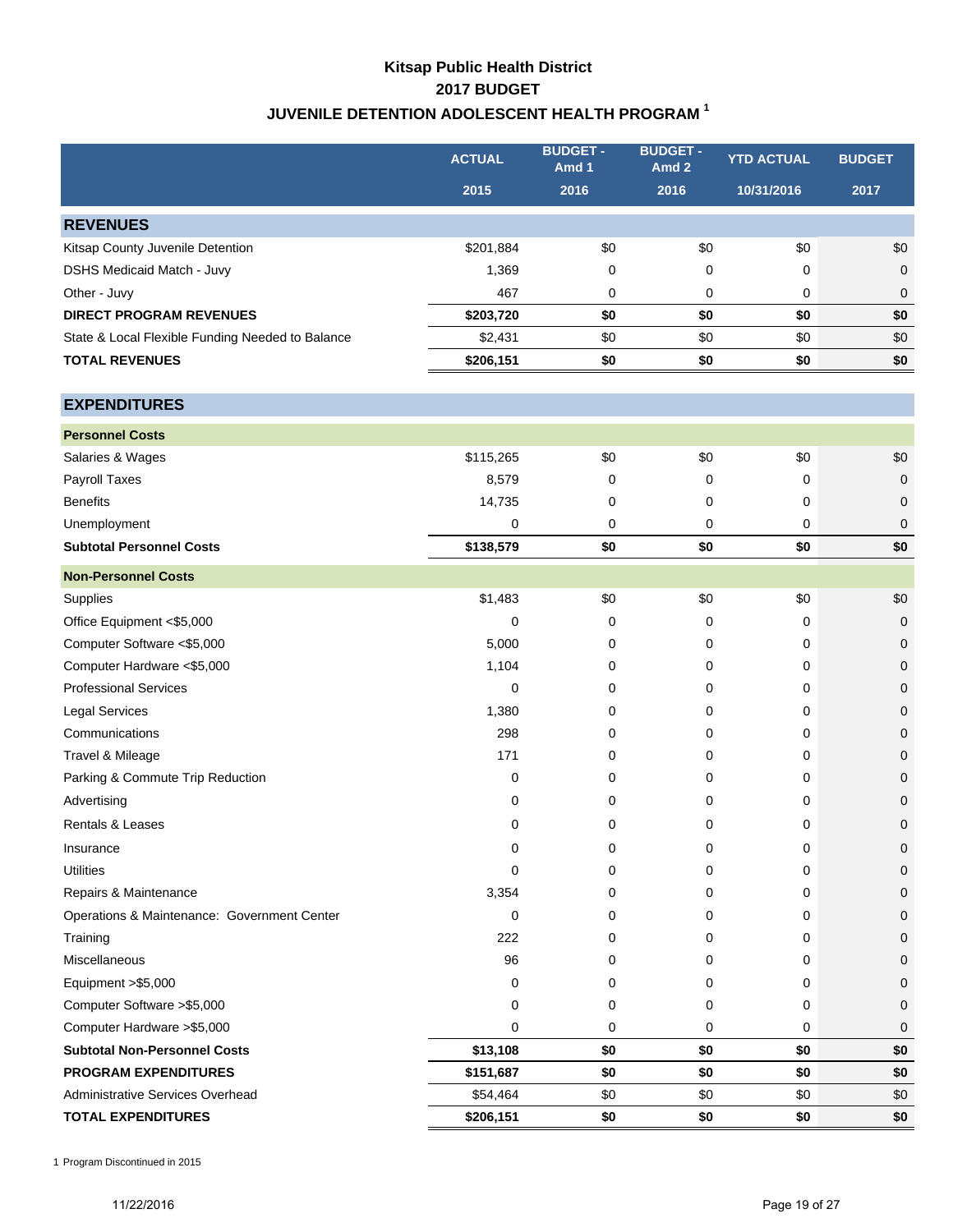### **Kitsap Public Health District 2017 BUDGET TUBERCULOSIS PROGRAM**

|                                                       | <b>ACTUAL</b> | <b>BUDGET -</b><br>Amd 1<br>2016 | <b>BUDGET -</b><br>Amd <sub>2</sub><br>2016 | <b>YTD ACTUAL</b> | <b>BUDGET</b> |
|-------------------------------------------------------|---------------|----------------------------------|---------------------------------------------|-------------------|---------------|
|                                                       | 2015          |                                  |                                             | 10/31/2016        | 2017          |
| <b>REVENUES</b>                                       |               |                                  |                                             |                   |               |
| <b>DSHS Medicaid Match - TB</b>                       | \$242         | \$0                              | \$0                                         | \$3,389           | \$20          |
| <b>DSHS Title Nineteen - TB</b>                       | 3,673         | 6,000                            | 6,000                                       | 186               | 1,000         |
| Kitsap County Tuberculosis Intergovermental           | 99,868        | 99,868                           | 99,868                                      | 83,223            | 99,868        |
| Fees - TB                                             | 8,370         | 10,000                           | 10,000                                      | 8,239             | 10,000        |
| Fees - TB Insurance                                   | 36            | 0                                | 0                                           | 3,375             | 4,000         |
| Other - TB                                            | 0             | 0                                | 0                                           | 0                 | $\mathbf 0$   |
| <b>DIRECT PROGRAM REVENUES</b>                        | \$112,189     | \$115,868                        | \$115,868                                   | \$98,412          | \$114,888     |
| State & Local Flexible Funding Needed to Balance      | \$0           | \$0                              | \$0                                         | \$0               | \$0           |
| Draw from (Increase) in Tuberculosis Designated Funds | 37,973        | (17, 073)                        | (19,056)                                    | (9,623)           | 9,248         |
| <b>TOTAL REVENUES</b>                                 | \$150,162     | \$98,795                         | \$96,812                                    | \$88,789          | \$124,136     |
| <b>EXPENDITURES</b>                                   |               |                                  |                                             |                   |               |
| <b>Personnel Costs</b>                                |               |                                  |                                             |                   |               |
| Salaries & Wages                                      | \$64,490      | \$39,839                         | \$39,127                                    | \$36,596          | \$37,146      |
| <b>Payroll Taxes</b>                                  | 4,840         | 3,243                            | 3,173                                       | 2,738             | 3,025         |
| <b>Benefits</b>                                       | 13,904        | 9,902                            | 9,157                                       | 6,039             | 9,443         |
| Unemployment                                          | 0             | 234                              | 230                                         | 0                 | 222           |
| <b>Subtotal Personnel Costs</b>                       | \$83,234      | \$53,218                         | \$51,687                                    | \$45,373          | \$49,836      |
| <b>Non-Personnel Costs</b>                            |               |                                  |                                             |                   |               |
| Supplies                                              | \$2,379       | \$2,000                          | \$2,000                                     | \$2,521           | \$4,000       |
| Office Equipment <\$5,000                             | $\mathbf 0$   | 0                                | 0                                           | 0                 | $\mathbf 0$   |
| Computer Software <\$5,000                            | 0             | 0                                | 0                                           | 0                 | $\mathbf{0}$  |
| Computer Hardware <\$5,000                            | 0             | 0                                | 0                                           | 0                 | $\mathbf 0$   |
| <b>Professional Services</b>                          | 6,889         | 5,000                            | 5,000                                       | 2,140             | 35,000        |
| Legal Services                                        | $\mathbf 0$   | 0                                | 0                                           | 111               | $\mathbf 0$   |
| Communications                                        | 430           | 225                              | 225                                         | 394               | 588           |
| Travel & Mileage                                      | 1,049         | 0                                | 0                                           | 6,205             | $\mathbf 0$   |
| Parking & Commute Trip Reduction                      | 0             | 0                                | 0                                           | 0                 | $\mathbf 0$   |
| Advertising                                           | 0             | 0                                | 0                                           | 0                 | 0             |
| Rentals & Leases                                      | 0             | 0                                | 0                                           | 992               | 0             |
| Insurance                                             | 0             | 0                                | 0                                           | 0                 | $\mathbf{0}$  |
| <b>Utilities</b>                                      | 0             | 0                                | 0                                           | 0                 | $\mathbf{0}$  |
| Repairs & Maintenance                                 | 4,203         | 4,200                            | 4,200                                       | 4,791             | 4,200         |
| Operations & Maintenance: Government Center           | 4,049         | 2,596                            | 2,648                                       | 2,159             | 2,386         |
| Training                                              | 1,695         | 2,197                            | 2,197                                       | 36                | 2,000         |
| Miscellaneous                                         | 44            | 0                                | 0                                           | 0                 | 0             |
| Equipment >\$5,000                                    | 0             | 0                                | 0                                           | 0                 | $\Omega$      |
| Computer Software > \$5,000                           | $\mathbf 0$   | 0                                | 0                                           | 0                 | $\mathbf{0}$  |
| Computer Hardware > \$5,000                           | 0             | 0                                | 0                                           | 0                 | $\Omega$      |
| <b>Subtotal Non-Personnel Costs</b>                   | \$20,738      | \$16,218                         | \$16,270                                    | \$19,349          | \$48,174      |
| <b>PROGRAM EXPENDITURES</b>                           | \$103,972     | \$69,436                         | \$67,957                                    | \$64,722          | \$98,010      |
| Administrative Services Overhead                      | \$36,040      | \$22,593                         | \$23,054                                    | \$19,743          | \$22,185      |

Community Health Overhead 2,941 **TOTAL EXPENDITURES \$150,162 \$98,795 \$96,812 \$88,789 \$124,136**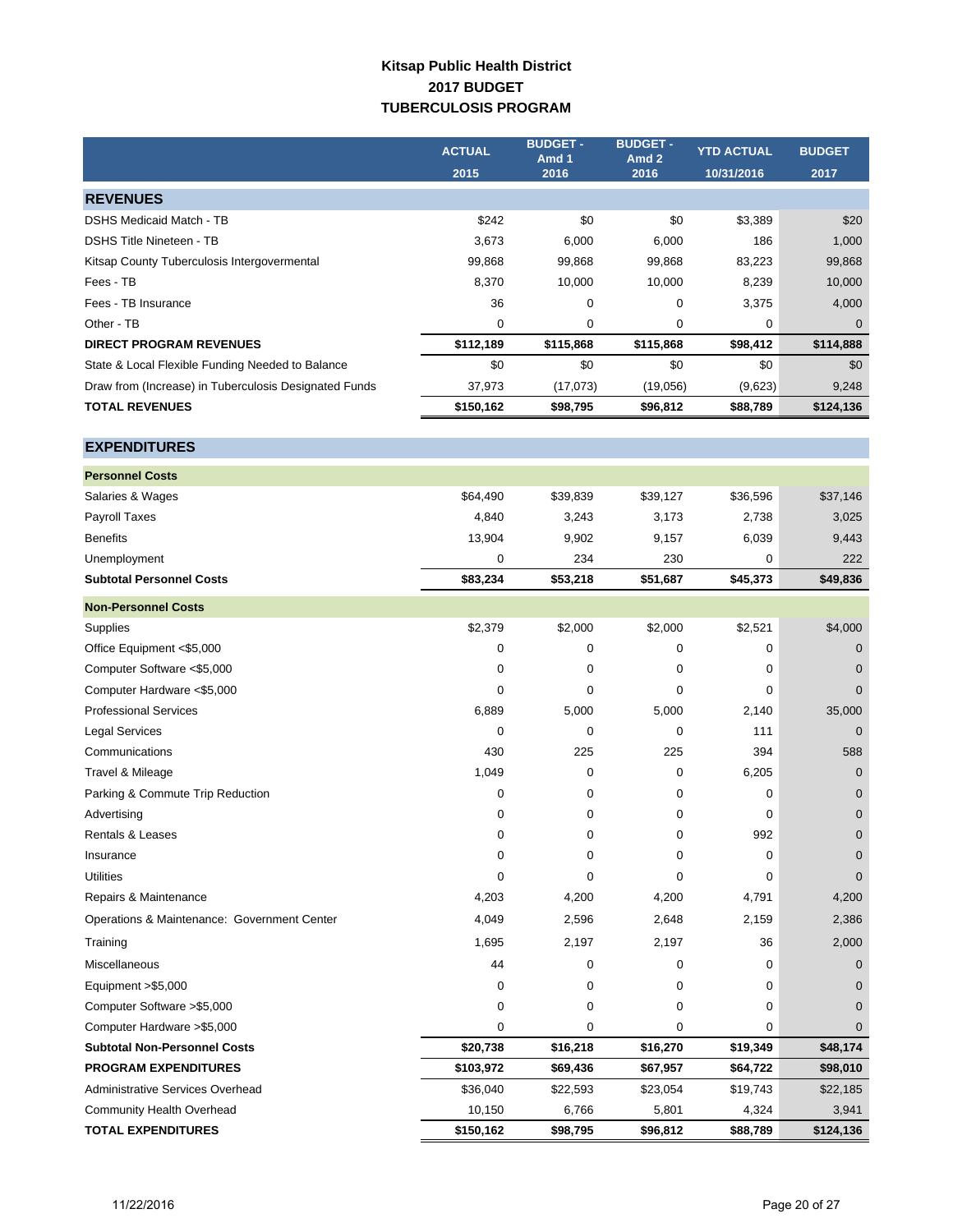## **Kitsap Public Health District 2017 BUDGET ENVIRONMENTAL HEALTH DIVISION - SUMMARY**

|                                                  | <b>ACTUAL</b> | <b>BUDGET -</b><br>Amd 1 | <b>BUDGET -</b><br>Amd <sub>2</sub> | <b>YTD ACTUAL</b> | <b>BUDGET</b> |
|--------------------------------------------------|---------------|--------------------------|-------------------------------------|-------------------|---------------|
|                                                  | 2015          | 2016                     | 2016                                | 10/31/2016        | 2017          |
| <b>REVENUES</b>                                  |               |                          |                                     |                   |               |
| <b>DIRECT PROGRAM REVENUES</b>                   | \$4,964,600   | \$5,648,187              | \$6,929,168                         | \$6,317,106       | \$5,540,402   |
| State & Local Flexible Funding Needed to Balance | \$558,927     | \$462,465                | \$494,753                           | \$147,281         | \$398,187     |
| Draw from (Increase) Reserves                    | (170, 161)    | 127,899                  | (1, 412)                            | (298, 279)        | 458,859       |
| <b>TOTAL REVENUES</b>                            | \$5,353,366   | \$6,238,551              | \$7,422,509                         | \$6,166,108       | \$6,397,448   |
|                                                  |               |                          |                                     |                   |               |
| <b>EXPENDITURES</b>                              |               |                          |                                     |                   |               |
| <b>Personnel Costs</b>                           |               |                          |                                     |                   |               |
| Salaries & Wages                                 | \$2,535,234   | \$2,801,601              | \$2,774,665                         | \$2,251,641       | \$2,900,498   |
| Payroll Taxes                                    | 190,935       | 231,273                  | 228,645                             | 169,332           | 232,497       |
| <b>Benefits</b>                                  | 638,245       | 732,379                  | 710,261                             | 581,082           | 813,637       |
| Unemployment                                     | 0             | 16,657                   | 16,501                              | 0                 | 17,259        |
| <b>Subtotal Personnel Costs</b>                  | \$3,364,414   | \$3,781,910              | \$3,730,072                         | \$3,002,055       | \$3,963,891   |
| <b>Non-Personnel Costs</b>                       |               |                          |                                     |                   |               |
| Supplies                                         | \$38,315      | \$42,837                 | \$42,837                            | \$25,444          | \$42,452      |
| Office Equipment <\$5,000                        | 4,243         | 2,900                    | 2,900                               | 1,852             | 5,000         |
| Computer Software <\$5,000                       | 0             | $\mathbf 0$              | 0                                   | 726               | 0             |
| Computer Hardware <\$5,000                       | 2,717         | 16,500                   | 16,500                              | 9,570             | 1,000         |
| <b>Professional Services</b>                     | 161,321       | 498,456                  | 1,657,187                           | 1,566,752         | 287,499       |
| <b>Legal Services</b>                            | 34,484        | 38,222                   | 38,222                              | 17,540            | 23,900        |
| Communications                                   | 28,533        | 39,356                   | 39,356                              | 24,848            | 30,828        |
| Travel & Mileage                                 | 64,931        | 51,345                   | 51,345                              | 44,790            | 55,018        |
| Parking & Commute Trip Reduction                 | 9,351         | 9,770                    | 9,770                               | 6,956             | 10,690        |
| Advertising                                      | 10,238        | 8,500                    | 8,500                               | 1,499             | 8,500         |
| Rentals & Leases                                 | 12,993        | 10,588                   | 10,588                              | 8,117             | 10,588        |
| Insurance                                        | 0             | 1,614                    | 1,614                               | 0                 | 1,614         |
| <b>Utilities</b>                                 | 49            | 0                        | 0                                   | 26                | $\Omega$      |
| Repairs & Maintenance                            | 16,119        | 19,258                   | 19,258                              | 14,889            | 19,258        |
| Operations & Maintenance: Government Center      | 162,315       | 172,036                  | 171,184                             | 140,655           | 183,795       |
| Training                                         | 18,176        | 17,596                   | 17,596                              | 20,968            | 20,186        |
| Miscellaneous                                    | 24,061        | 22,081                   | 22,081                              | 22,437            | 23,926        |
| Equipment >\$5,000                               | 12,915        | 21,000                   | 21,000                              | 6,768             | 0             |
| Computer Software > \$5,000                      | 0             | 0                        | 0                                   | 0                 | 0             |
| Computer Hardware > \$5,000                      | 0             | 0                        | 0                                   | 0                 | 0             |
| <b>Subtotal Non-Personnel Costs</b>              | \$600,761     | \$972,059                | \$2,129,938                         | \$1,913,837       | \$724,254     |
| <b>PROGRAM EXPENDITURES</b>                      | \$3,965,175   | \$4,753,969              | \$5,860,010                         | \$4,915,892       | \$4,688,145   |
| Administrative Services Overhead                 | \$1,219,725   | \$1,324,245              | \$1,415,127                         | \$1,116,995       | \$1,569,937   |
| Environmental Health Overhead                    | 168,466       | 160,337                  | 147,372                             | 133,221           | 139,366       |
| <b>TOTAL EXPENDITURES</b>                        | \$5,353,366   | \$6,238,551              | \$7,422,509                         | \$6,166,108       | \$6,397,448   |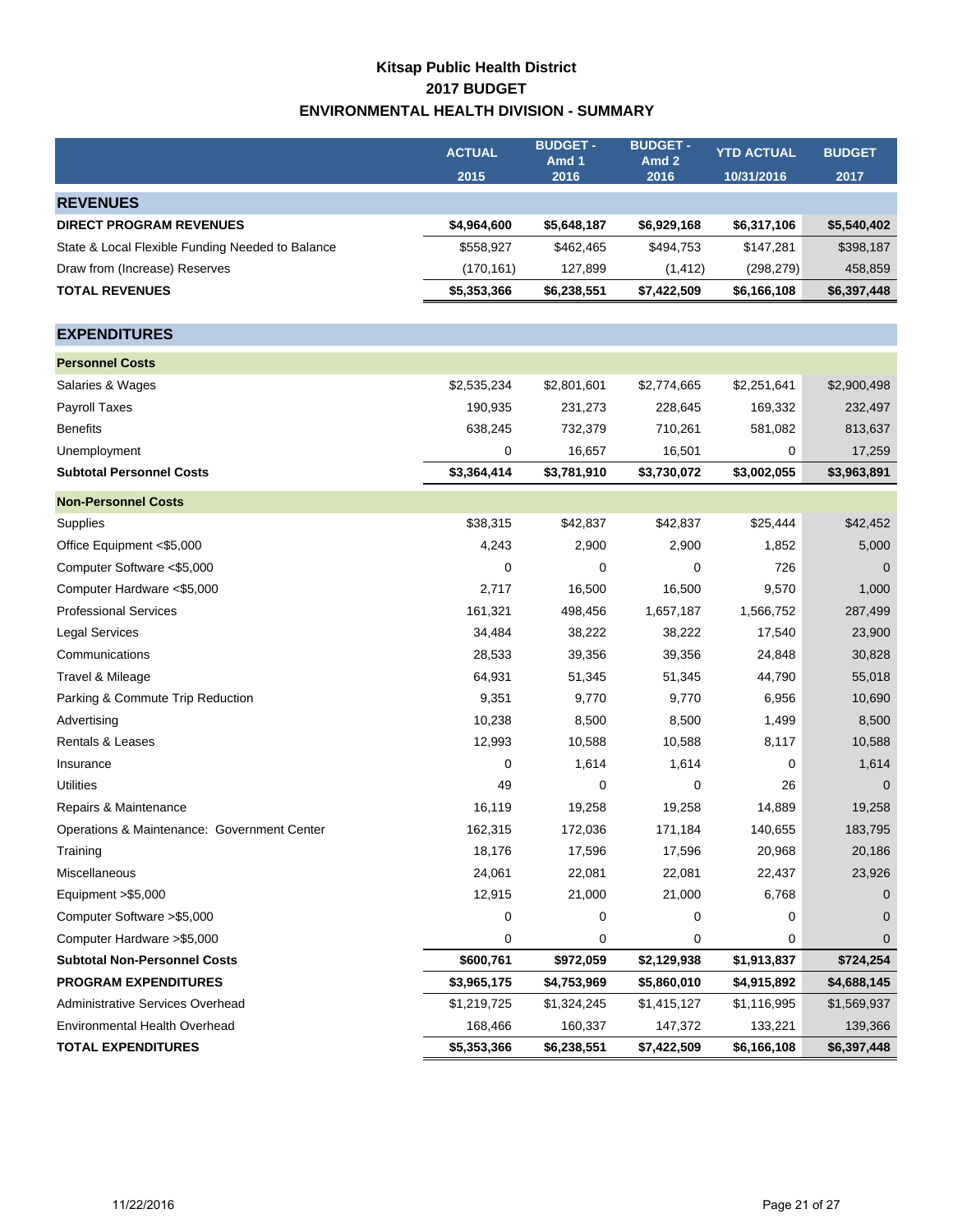## **Kitsap Public Health District 2017 BUDGET ENVIRONMENTAL HEALTH DIVISION ADMINISTRATION**

|                                             | <b>ACTUAL</b> | <b>BUDGET -</b><br>Amd 1 | <b>BUDGET -</b><br>Amd <sub>2</sub> | <b>YTD ACTUAL</b> | <b>BUDGET</b> |
|---------------------------------------------|---------------|--------------------------|-------------------------------------|-------------------|---------------|
|                                             | 2015          | 2016                     | 2016                                | 10/31/2016        | 2017          |
| <b>REVENUES</b>                             |               |                          |                                     |                   |               |
| N/A - None                                  | \$0           | \$0                      | \$0                                 | \$0               | \$0           |
| <b>TOTAL REVENUES</b>                       | \$0           | \$0                      | \$0                                 | \$0               | \$0           |
|                                             |               |                          |                                     |                   |               |
| <b>EXPENDITURES</b>                         |               |                          |                                     |                   |               |
| <b>Personnel Costs</b>                      |               |                          |                                     |                   |               |
| Salaries & Wages                            | \$123,535     | \$112,308                | \$102,959                           | \$99,153          | \$99,625      |
| Payroll Taxes                               | 9,302         | 9,239                    | 8,378                               | 7,549             | 7,867         |
| <b>Benefits</b>                             | 28,683        | 29,006                   | 26,308                              | 22,134            | 21,577        |
| Unemployment                                | 0             | 670                      | 615                                 | 0                 | 596           |
| <b>Subtotal Personnel Costs</b>             | \$161,520     | \$151,223                | \$138,260                           | \$128,836         | \$129,665     |
| <b>Non-Personnel Costs</b>                  |               |                          |                                     |                   |               |
| Supplies                                    | \$627         | \$1,500                  | \$1,500                             | \$294             | \$1,500       |
| Office Equipment <\$5,000                   | $\mathbf 0$   | 0                        | 0                                   | 0                 | $\mathbf 0$   |
| Computer Software <\$5,000                  | $\mathbf 0$   | 0                        | 0                                   | 488               | $\mathbf 0$   |
| Computer Hardware <\$5,000                  | 174           | 0                        | 0                                   | 597               | $\mathbf{0}$  |
| <b>Professional Services</b>                | $\mathbf 0$   | 0                        | 0                                   | 0                 | $\Omega$      |
| <b>Legal Services</b>                       | 123           | 500                      | 500                                 | 1,447             | 1,000         |
| Communications                              | 589           | 500                      | 500                                 | 382               | 588           |
| Travel & Mileage                            | 1,334         | 1,080                    | 1,080                               | 439               | 1,080         |
| Parking & Commute Trip Reduction            | 0             | 0                        | 0                                   | 0                 | $\mathbf 0$   |
| Advertising                                 | 0             | 0                        | 0                                   | 0                 | $\mathbf{0}$  |
| <b>Rentals &amp; Leases</b>                 | 3,360         | 0                        | 0                                   | 40                | $\mathbf 0$   |
| Insurance                                   | 0             | 0                        | 0                                   | 0                 | $\mathbf 0$   |
| <b>Utilities</b>                            | 0             | 0                        | 0                                   | 0                 | $\Omega$      |
| Repairs & Maintenance                       | 0             | 4,265                    | 4,265                               | 0                 | 4,265         |
| Operations & Maintenance: Government Center | $\mathbf 0$   | 0                        | 0                                   | 0                 | $\mathbf 0$   |
| Training                                    | 149           | 960                      | 960                                 | 603               | 960           |
| Miscellaneous                               | 590           | 308                      | 308                                 | 95                | 308           |
| Equipment > \$5,000                         | 0             | 0                        | 0                                   | 0                 | 0             |
| Computer Software > \$5,000                 | 0             | 0                        | 0                                   | 0                 | $\mathbf 0$   |
| Computer Hardware > \$5,000                 | 0             | 0                        | 0                                   | 0                 | 0             |
| <b>Subtotal Non-Personnel Costs</b>         | \$6,946       | \$9,113                  | \$9,113                             | \$4,385           | \$9,701       |
| PROGRAM EXPENDITURES                        | \$168,466     | \$160,336                | \$147,373                           | \$133,221         | \$139,366     |
| Environmental Health Overhead               | (\$168,466)   | (\$160,336)              | (\$147,373)                         | (\$133,221)       | (\$139,366)   |
| TOTAL EXPENDITURES W/OVERHEAD DISTRIBUTED   | \$0           | \$0                      | \$0                                 | \$0               | \$0           |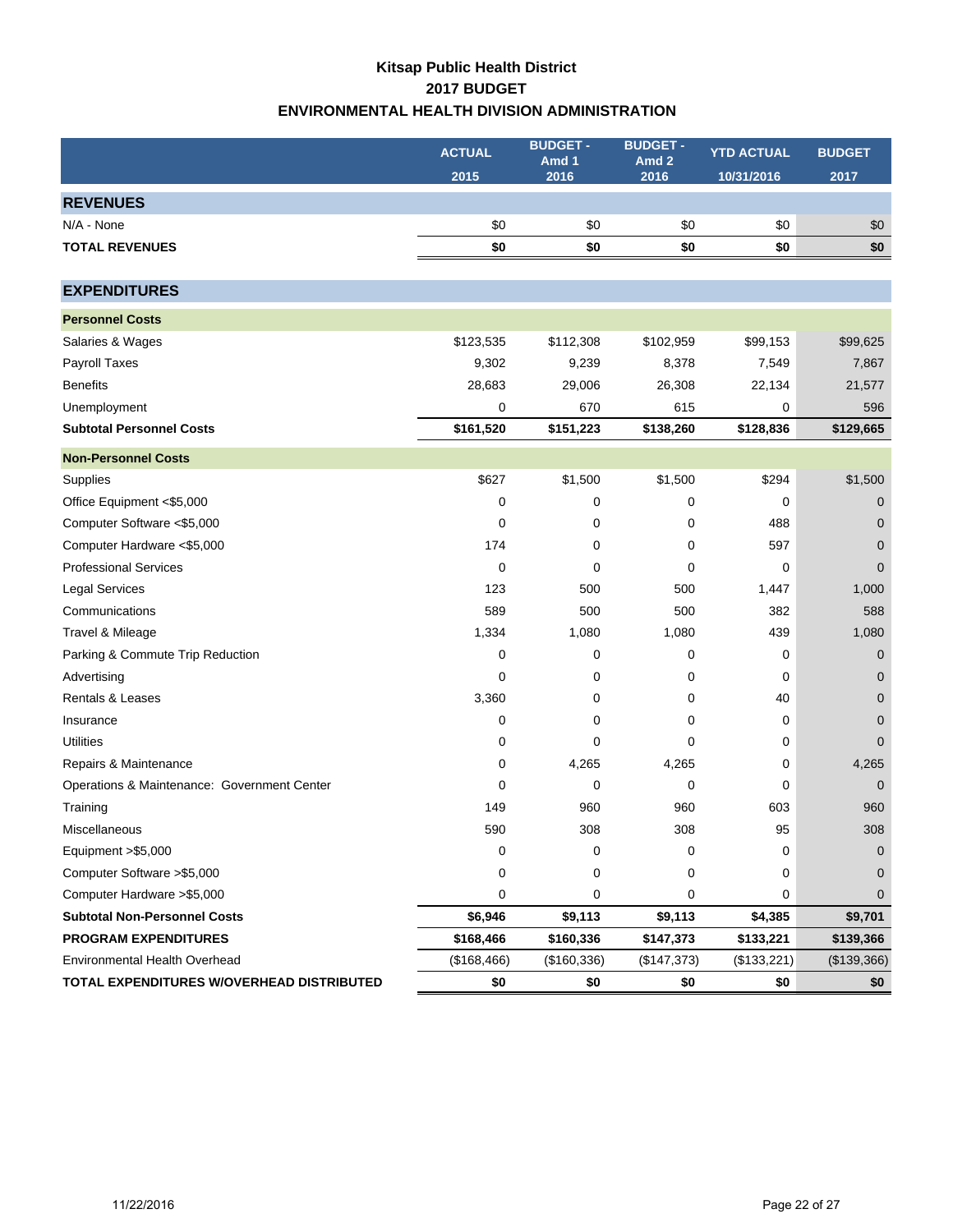#### **Kitsap Public Health District 2017 BUDGET DRINKING WATER PROGRAM**

|                                                      | <b>ACTUAL</b> |           | <b>BUDGET - Amd BUDGET - Amd</b> | <b>YTD ACTUAL</b> | <b>BUDGET</b> |
|------------------------------------------------------|---------------|-----------|----------------------------------|-------------------|---------------|
|                                                      | 2015          | 2016      | 2016                             | 10/31/2016        | 2017          |
| <b>REVENUES</b>                                      |               |           |                                  |                   |               |
| <b>DOE Well Construction</b>                         | \$19,608      | \$14,000  | \$14,000                         | \$23,538          | \$22,821      |
| DOH Con Con Drinking Water Group A SS                | 11,300        | 12.750    | 12.750                           | 4,800             | 32,750        |
| DOH Con Con Drinking Water Group A TA                | 750           | 2.500     | 2,500                            | 800               | 2,500         |
| <b>Public Utility District Well Construction</b>     | 10.000        | 10.000    | 10.000                           | 10.000            | 10,000        |
| Clean Water Kitsap                                   | 7,943         | 10,000    | 10,000                           | 6,824             | 10,000        |
| <b>Building Clearances - DW</b>                      | 27,935        | 27,443    | 27,443                           | 31,496            | 34,708        |
| Building Site Applications - DW                      | 158,200       | 140.000   | 140.000                          | 170.176           | 180,920       |
| Certifications - DW                                  | 1,810         | 905       | 905                              | 0                 | 905           |
| Land Use - DW                                        | 5,633         | 7.083     | 7.083                            | 4,560             | 5,711         |
| Water Status Reports (Loan Inspections)              | 8,264         | 10.673    | 10,673                           | 11,186            | 11,064        |
| Plan Reviews - DW                                    | 2,965         | 4.560     | 4.560                            | 2,501             | 4,405         |
| <b>Water Sanitary Surveys</b>                        | 14,103        | 14,715    | 14,715                           | 15,681            | 18,515        |
| Waivers - DW                                         | 2.507         | 2.180     | 2.180                            | 3,924             | 4,360         |
| Well Decommissioning                                 | 10,824        | 10,200    | 10,200                           | 8,200             | 9,348         |
| Well Site Inspections                                | 18,033        | 16,418    | 16,418                           | 11,070            | 13,715        |
| Other - Drinking Water                               | 1,006         | 0         | 0                                | 327               | $\mathbf 0$   |
| <b>DIRECT PROGRAM REVENUES</b>                       | \$300,881     | \$283,427 | \$283,427                        | \$305,083         | \$361,722     |
| State & Local Flexible Funding Needed to Balance     | \$0           | \$0       | \$0                              | \$0               | \$0           |
| Draw from (Increase) Drinking Water Designated Funds | (19,662)      | 71,460    | 72,852                           | (17,696)          | 74,653        |
| <b>TOTAL REVENUES</b>                                | \$281,219     | \$354,887 | \$356,279                        | \$287,387         | \$436,375     |

| <b>Personnel Costs</b>                      |           |             |             |           |              |
|---------------------------------------------|-----------|-------------|-------------|-----------|--------------|
| Salaries & Wages                            | \$136,632 | \$169,377   | \$168,317   | \$138,558 | \$201,547    |
| Payroll Taxes                               | 10,300    | 13,963      | 13,874      | 10,417    | 16,185       |
| <b>Benefits</b>                             | 32,808    | 46,682      | 45,159      | 35,099    | 60,838       |
| Unemployment                                | 0         | 1,007       | 1,001       | 0         | 1,201        |
| <b>Subtotal Personnel Costs</b>             | \$179,740 | \$231,029   | \$228,351   | \$184,074 | \$279,771    |
| <b>Non-Personnel Costs</b>                  |           |             |             |           |              |
| <b>Supplies</b>                             | \$430     | \$500       | \$500       | \$966     | \$1,252      |
| Office Equipment <\$5,000                   | 0         | 0           | $\mathbf 0$ | 0         | $\mathbf{0}$ |
| Computer Software <\$5,000                  | 0         | 0           | $\mathbf 0$ | 0         | $\Omega$     |
| Computer Hardware <\$5,000                  | 0         | 0           | $\Omega$    | 108       | $\Omega$     |
| <b>Professional Services</b>                | 0         | 400         | 400         | 0         | 400          |
| <b>Legal Services</b>                       | 84        | 2,500       | 2,500       | 0         | 2,500        |
| Communications                              | 1,318     | 1,680       | 1,680       | 1,034     | 1,488        |
| Travel & Mileage                            | 2,668     | 2,321       | 2,321       | 2,067     | 1,905        |
| Parking & Commute Trip Reduction            | 432       | 450         | 450         | 333       | 405          |
| Advertising                                 | $\Omega$  | 0           | $\Omega$    | $\Omega$  | $\Omega$     |
| Rentals & Leases                            | 0         | 0           | $\mathbf 0$ | 45        | $\Omega$     |
| Insurance                                   | 0         | $\mathbf 0$ | $\mathbf 0$ | 0         | $\mathbf{0}$ |
| <b>Utilities</b>                            | 0         | $\mathbf 0$ | $\mathbf 0$ | 0         | $\Omega$     |
| Repairs & Maintenance                       | 0         | 0           | $\mathbf 0$ | $\Omega$  | $\Omega$     |
| Operations & Maintenance: Government Center | 9.076     | 10.949      | 10,834      | 9,190     | 13.410       |
| Training                                    | 15        | 300         | 300         | 701       | 390          |
| Miscellaneous                               | 148       | 0           | $\mathbf 0$ | 238       | $\mathbf{0}$ |
| Equipment >\$5,000                          | 0         | 0           | $\mathbf 0$ | 0         | $\mathbf{0}$ |
| Computer Software >\$5,000                  | 0         | 0           | $\mathbf 0$ | 0         | $\mathbf{0}$ |
| Computer Hardware >\$5,000                  | 0         | 0           | 0           | 0         | $\mathbf{0}$ |
| <b>Subtotal Non-Personnel Costs</b>         | \$14,171  | \$19,100    | \$18,985    | \$14,682  | \$21,750     |
| <b>PROGRAM EXPENDITURES</b>                 | \$193,911 | \$250,129   | \$247,336   | \$198,756 | \$301,521    |
| <b>Administrative Services Overhead</b>     | \$77,859  | \$94,546    | \$99,567    | \$80,096  | \$124,683    |
| Environmental Health Overhead               | 9,449     | 10,212      | 9,376       | 8,535     | 10,171       |
| <b>TOTAL EXPENDITURES</b>                   | \$281,219 | \$354,887   | \$356,279   | \$287,387 | \$436,375    |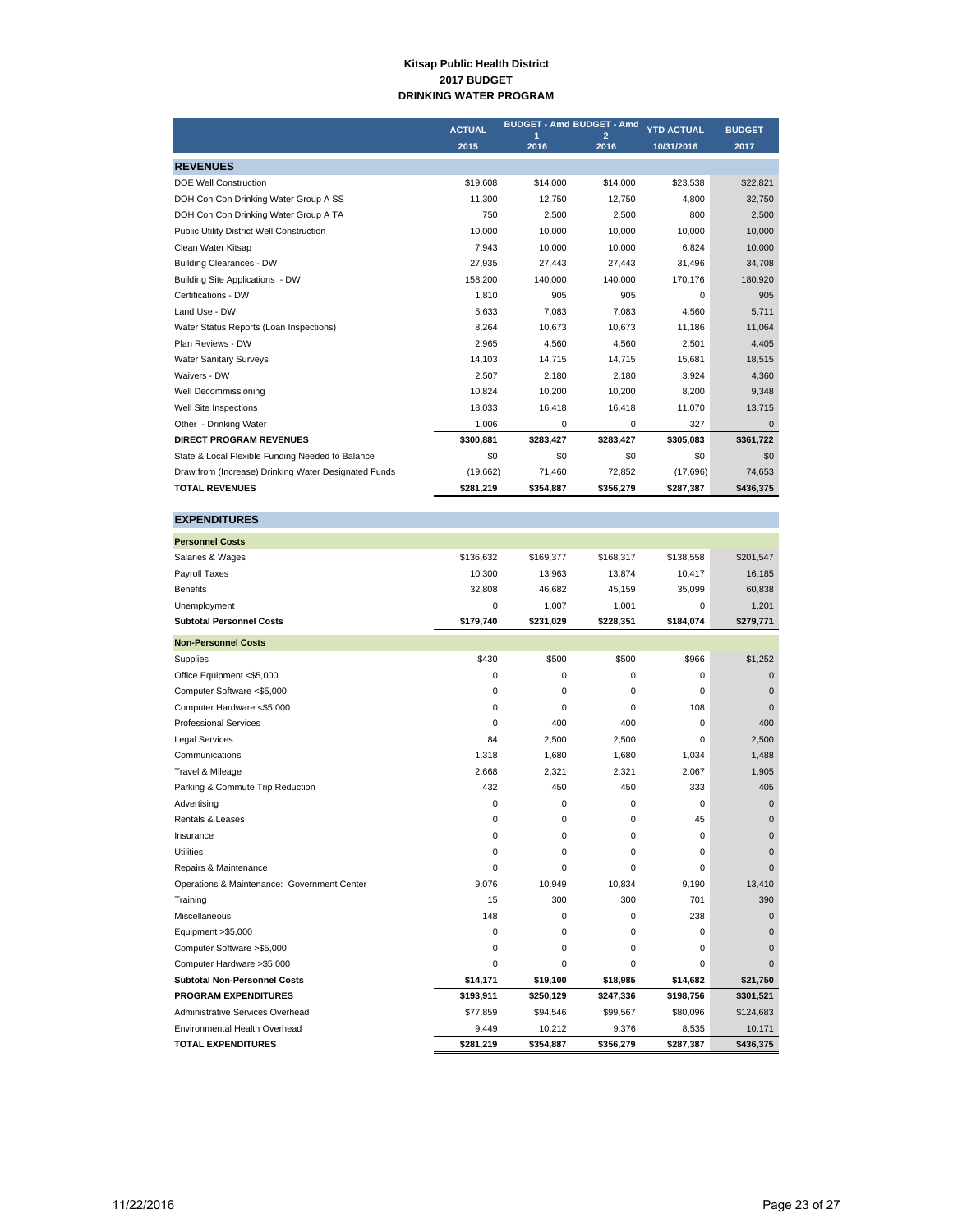#### **Kitsap Public Health District 2017 BUDGET FOOD & LIVING ENVIRONMENT PROGRAM**

|                                                  | <b>ACTUAL</b> | <b>BUDGET-</b><br>Amd <sub>1</sub> | <b>BUDGET-</b><br>Amd <sub>2</sub> | <b>YTD ACTUAL</b> | <b>BUDGET</b> |
|--------------------------------------------------|---------------|------------------------------------|------------------------------------|-------------------|---------------|
|                                                  | 2015          | 2016                               | 2016                               | 10/31/2016        | 2017          |
| <b>REVENUES</b>                                  |               |                                    |                                    |                   |               |
| DOH Con Con Beach NEP                            | \$16,203      | \$27,000                           | \$27,000                           | \$11,180          | \$20,000      |
| DOH Con Con Shellfish                            | 14,283        | 14,000                             | 14,000                             | 10,566            | 14,000        |
| <b>USDA OSPI Interlocal</b>                      | 2,834         | 0                                  | 0                                  | 1,526             | $\Omega$      |
| Clean Water Kitsap - Food & LE                   | 6.280         | 7.800                              | 7.800                              | 7.466             | 7,800         |
| Clean Water Kitsap - Beach / RSF                 | 14,277        | 26,000                             | 26,000                             | 23,134            | 26,000        |
| Clean Water Kitsap - LMP                         | 31,423        | 32,000                             | 32,000                             | 41,509            | 32,000        |
| Retail Program Standards Grant - NEW             | 0             | 20,000                             | 20,000                             | $\Omega$          | $\mathbf{0}$  |
| Camps                                            | 798           | 1.041                              | 1,041                              | 931               | 1,041         |
| <b>Establishments</b>                            | 465,181       | 586,987                            | 586,987                            | 513,613           | 586,987       |
| <b>Food Handler Permits</b>                      | 7,735         | 9,330                              | 9,330                              | 15,448            | 16,714        |
| Food Handler Permits - TPCHD                     | 81,389        | 86,400                             | 86,400                             | 80,473            | 78,303        |
| Plan Reviews - Food & LE                         | 16,096        | 16,228                             | 16,228                             | 20,609            | 19,379        |
| Food Establishment Reinspections                 | 30,882        | 21,800                             | 21.800                             | 42,921            | 40,796        |
| <b>LE School Plan Review</b>                     | 0             | 4,500                              | 4,500                              | $\Omega$          | 10,000        |
| <b>LE Reinspections</b>                          | 436           | 1,090                              | 1,090                              | 1,100             | 1,318         |
| Pools/Spas                                       | 39,693        | 46,400                             | 46,400                             | 42,118            | 46,400        |
| Port Gamble S'Klallam Tribe                      | 49            | 324                                | 324                                | 82                | 324           |
| School Inspections                               | 0             | 10,355                             | 10,355                             | $\Omega$          | $\Omega$      |
| <b>Temporary Permits</b>                         | 34,289        | 41,941                             | 41,941                             | 34,894            | 32,214        |
| Other - Food & Living Environment                | 0             | 500                                | 500                                | 162               | 500           |
| <b>DIRECT PROGRAM REVENUES</b>                   | \$761,848     | \$953,696                          | \$953,696                          | \$847,732         | \$933,776     |
| State & Local Flexible Funding Needed to Balance | \$168,332     | \$44,290                           | \$42,230                           | (\$34,037)        | \$78,713      |
| <b>TOTAL REVENUES</b>                            | \$930,180     | \$997,986                          | \$995,926                          | \$813,695         | \$1,012,489   |

| <b>Personnel Costs</b>                      |             |             |           |           |              |
|---------------------------------------------|-------------|-------------|-----------|-----------|--------------|
| Salaries & Wages                            | \$434,808   | \$460,956   | \$454,410 | \$378,198 | \$466,484    |
| Payroll Taxes                               | 32,977      | 37,965      | 37,386    | 28,553    | 37,328       |
| <b>Benefits</b>                             | 99,838      | 113,073     | 109,636   | 90,722    | 119,129      |
| Unemployment                                | 0           | 2,725       | 2,685     | 0         | 2,757        |
| <b>Subtotal Personnel Costs</b>             | \$567,623   | \$614,719   | \$604,117 | \$497,473 | \$625,698    |
| <b>Non-Personnel Costs</b>                  |             |             |           |           |              |
| Supplies                                    | \$4,147     | \$6,000     | \$6,000   | \$4,789   | \$6,000      |
| Office Equipment <\$5,000                   | 0           | 1,000       | 1,000     | 448       | 1,000        |
| Computer Software <\$5,000                  | 0           | $\mathbf 0$ | 0         | 238       | $\mathbf{0}$ |
| Computer Hardware <\$5,000                  | 1.272       | 16,500      | 16,500    | 3.146     | $\Omega$     |
| <b>Professional Services</b>                | 14,768      | 16,055      | 16,055    | 13,310    | 13,979       |
| <b>Legal Services</b>                       | 660         | $\mathbf 0$ | 0         | 318       | $\Omega$     |
| Communications                              | 4,811       | 6,462       | 6,462     | 5,680     | 5,556        |
| Travel & Mileage                            | 21,961      | 20,638      | 20,638    | 15,933    | 20,638       |
| Parking & Commute Trip Reduction            | 2,363       | 2,310       | 2,310     | 1,759     | 2,310        |
| Advertising                                 | $\mathbf 0$ | 500         | 500       | 14        | 500          |
| Rentals & Leases                            | 215         | 760         | 760       | 220       | 760          |
| Insurance                                   | $\mathbf 0$ | $\mathbf 0$ | 0         | $\Omega$  | $\Omega$     |
| <b>Utilities</b>                            | 0           | $\mathbf 0$ | 0         | 0         | $\Omega$     |
| Repairs & Maintenance                       | 0           | $\mathbf 0$ | 0         | 0         | $\mathbf{0}$ |
| Operations & Maintenance: Government Center | 29,364      | 29,234      | 29,243    | 24,663    | 29,995       |
| Training                                    | 4,957       | 2,336       | 2,336     | 3,496     | 2,336        |
| Miscellaneous                               | 2,256       | 1,850       | 1,850     | 2,678     | 1,850        |
| Equipment >\$5,000                          | 0           | $\mathbf 0$ | 0         | 0         | $\Omega$     |
| Computer Software >\$5,000                  | 0           | $\mathbf 0$ | 0         | 0         | $\Omega$     |
| Computer Hardware >\$5,000                  | 0           | 0           | 0         | 0         | $\Omega$     |
| <b>Subtotal Non-Personnel Costs</b>         | \$86,774    | \$103,645   | \$103,654 | \$76,692  | \$84,924     |
| <b>PROGRAM EXPENDITURES</b>                 | \$654,397   | \$718,364   | \$707,771 | \$574,165 | \$710,622    |
| Administrative Services Overhead            | \$245,937   | \$252,389   | \$263,279 | \$216,464 | \$279,129    |
| Environmental Health Overhead               | 29,846      | 27,233      | 24,876    | 23,066    | 22,738       |
| <b>TOTAL EXPENDITURES</b>                   | \$930,180   | \$997,986   | \$995,926 | \$813,695 | \$1,012,489  |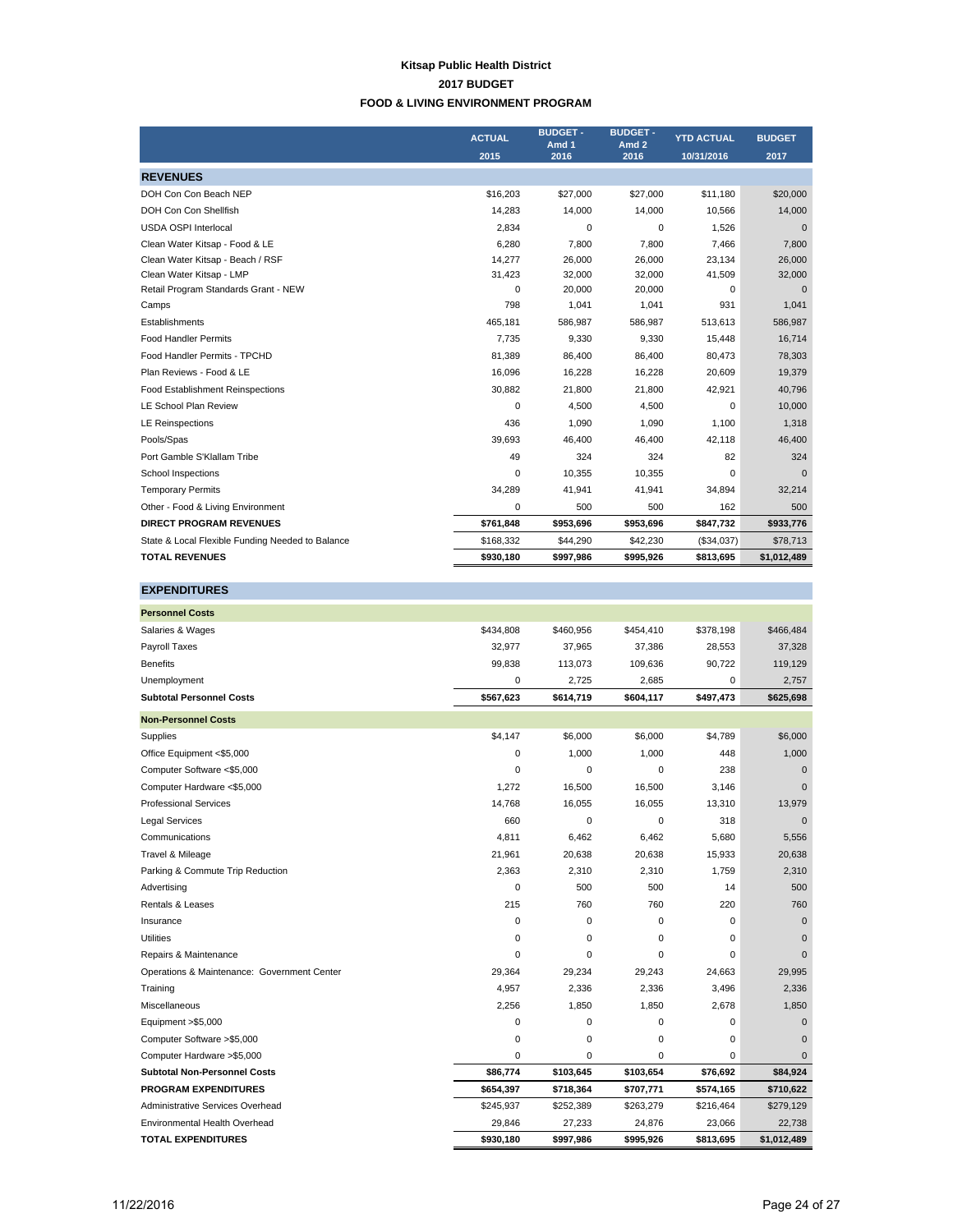#### **Kitsap Public Health District 2017 BUDGET ONSITE SEWAGE PROGRAM**

|                                                  | <b>ACTUAL</b> | <b>BUDGET -</b><br>Amd <sub>1</sub> | <b>BUDGET -</b><br>Amd <sub>2</sub> | <b>YTD ACTUAL</b> | <b>BUDGET</b> |
|--------------------------------------------------|---------------|-------------------------------------|-------------------------------------|-------------------|---------------|
|                                                  | 2015          | 2016                                | 2016                                | 10/31/2016        | 2017          |
| <b>REVENUES</b>                                  |               |                                     |                                     |                   |               |
| DOH Con Con - PS OSS LMP Implementation          | \$30,000      | \$45,000                            | \$45,000                            | \$32,111          | \$65,000      |
| DOH Con Con - EPA NEP Competitive Award          | 82.222        | 0                                   | $\Omega$                            | 0                 | $\mathbf{0}$  |
| DOH Con Con - EPA NEP Round 4                    | 44,888        | $\mathbf 0$                         | $\Omega$                            | $\Omega$          | $\Omega$      |
| DOH Con Con - EPA NEP Round 5 & 6                | 48,496        | 60,000                              | 60,000                              | 69,409            | 60,000        |
| Kitsap County Septage Tipping Fees               | 96.689        | 120.000                             | 120,000                             | 123.401           | $\mathbf{0}$  |
| Clean Water Kitsap                               | 114,657       | 200.000                             | 200.000                             | 172.742           | $\mathbf{0}$  |
| <b>Building Clearances</b>                       | 74,562        | 75,775                              | 75,775                              | 67,661            | 80,350        |
| <b>Building Site Applications</b>                | 291.848       | 260,000                             | 260,000                             | 306.699           | 374,930       |
| <b>Building Site Application Waivers</b>         | 19,838        | 16,228                              | 16,228                              | 17,658            | 19,237        |
| <b>Installer Certifications</b>                  | 9.196         | 7.964                               | 7.964                               | 10,048            | 9,231         |
| <b>O&amp;M Certifications</b>                    | 7.058         | 7.058                               | 7.058                               | 7.694             | 7.059         |
| Septic Tank Pumper Certifications                | 3,620         | 3,534                               | 3,534                               | 3,802             | 6,260         |
| <b>Delinquent Certification Renewals</b>         | 2,410         | 723                                 | 723                                 | 482               | 723           |
| Land Use                                         | 11,516        | 10.000                              | 10.000                              | 9.475             | 11,912        |
| <b>Property Conveyance Reports</b>               | 439.274       | 427.694                             | 427.694                             | 432.664           | 510,304       |
| Operations & Maintenance Annual Report Fees      | 444,174       | 449,800                             | 449,800                             | 379,998           | 460,200       |
| Other                                            | 3.018         | 500                                 | 500                                 | 1.643             | 2,020         |
| <b>Water Samples</b>                             | 10.148        | 10.328                              | 10.328                              | 9.928             | 10,528        |
| Sewage Permits                                   | 259,093       | 230,000                             | 230,000                             | 227,412           | 248,000       |
| <b>DIRECT PROGRAM REVENUES</b>                   | \$1,992,707   | \$1,924,604                         | \$1,924,604                         | \$1,872,827       | \$1,865,754   |
| State & Local Flexible Funding Needed to Balance | \$0           | \$0                                 | \$0                                 | \$0               | \$0           |
| Draw from (Increase) On-Site Designated Funds    | (175,098)     | (8, 188)                            | 3,149                               | (172, 408)        | 250,202       |
| <b>TOTAL REVENUES</b>                            | \$1,817,609   | \$1,916,416                         | \$1,927,753                         | \$1,700,419       | \$2,115,956   |

| <b>EXPENDITURES</b>                         |             |             |             |             |              |
|---------------------------------------------|-------------|-------------|-------------|-------------|--------------|
| <b>Personnel Costs</b>                      |             |             |             |             |              |
| Salaries & Wages                            | \$830,603   | \$894,842   | \$891,096   | \$784,210   | \$958,355    |
| Payroll Taxes                               | 62,117      | 73,996      | 73,456      | 58,603      | 76,963       |
| <b>Benefits</b>                             | 222,933     | 244,966     | 237,858     | 215,234     | 288,645      |
| Unemployment                                | 0           | 5,324       | 5,305       | $\mathbf 0$ | 5,711        |
| <b>Subtotal Personnel Costs</b>             | \$1,115,653 | \$1,219,128 | \$1,207,715 | \$1,058,047 | \$1,329,674  |
| <b>Non-Personnel Costs</b>                  |             |             |             |             |              |
| Supplies                                    | \$7,000     | \$5,137     | \$5,137     | \$3,108     | \$5,000      |
| Office Equipment <\$5,000                   | 680         | 0           | 0           | 624         | $\mathbf{0}$ |
| Computer Software <\$5,000                  | 0           | 0           | $\mathbf 0$ | 0           | $\mathbf{0}$ |
| Computer Hardware <\$5,000                  | 804         | 0           | 0           | 2,274       | $\Omega$     |
| <b>Professional Services</b>                | 8,760       | 8,009       | 8,009       | 11,341      | 9,592        |
| <b>Legal Services</b>                       | 18,356      | 21,222      | 21,222      | 1,726       | 4,400        |
| Communications                              | 8,487       | 7,694       | 7,694       | 6,174       | 8,676        |
| Travel & Mileage                            | 30,823      | 17,314      | 17,314      | 20,561      | 21,403       |
| Parking & Commute Trip Reduction            | 2,277       | 2,000       | 2,000       | 2,033       | 3,955        |
| Advertising                                 | 0           | 0           | 0           | 0           | $\mathbf{0}$ |
| Rentals & Leases                            | 0           | 0           | 0           | 0           | $\mathbf 0$  |
| Insurance                                   | 0           | 0           | 0           | $\Omega$    | $\Omega$     |
| Utilities                                   | 0           | 0           | 0           | $\Omega$    | $\Omega$     |
| Repairs & Maintenance                       | 7,339       | 7,294       | 7,294       | 7,294       | 9,276        |
| Operations & Maintenance: Government Center | 57,115      | 57,778      | 56,928      | 51,769      | 63,742       |
| Training                                    | 1,205       | 1,500       | 1,500       | 2.853       | 1,500        |
| Miscellaneous                               | 17,302      | 16,719      | 16,719      | 16,405      | 17,568       |
| Equipment >\$5,000                          | 0           | 0           | 0           | 6,768       | $\mathbf{0}$ |
| Computer Software >\$5,000                  | 0           | 0           | 0           | 0           | $\mathbf{0}$ |
| Computer Hardware >\$5,000                  | 0           | 0           | 0           | 0           | $\Omega$     |
| <b>Subtotal Non-Personnel Costs</b>         | \$160,148   | \$144,667   | \$143,817   | \$132,930   | \$145,112    |
| <b>PROGRAM EXPENDITURES</b>                 | \$1,275,801 | \$1,363,795 | \$1,351,532 | \$1,190,977 | \$1,474,786  |
| Administrative Services Overhead            | \$483,172   | \$498,724   | \$526,626   | \$460,385   | \$592,873    |
| Environmental Health Overhead               | 58,636      | 53,897      | 49,595      | 49,057      | 48,297       |
| <b>TOTAL EXPENDITURES</b>                   | \$1.817.609 | \$1.916.416 | \$1.927.753 | \$1.700.419 | \$2,115,956  |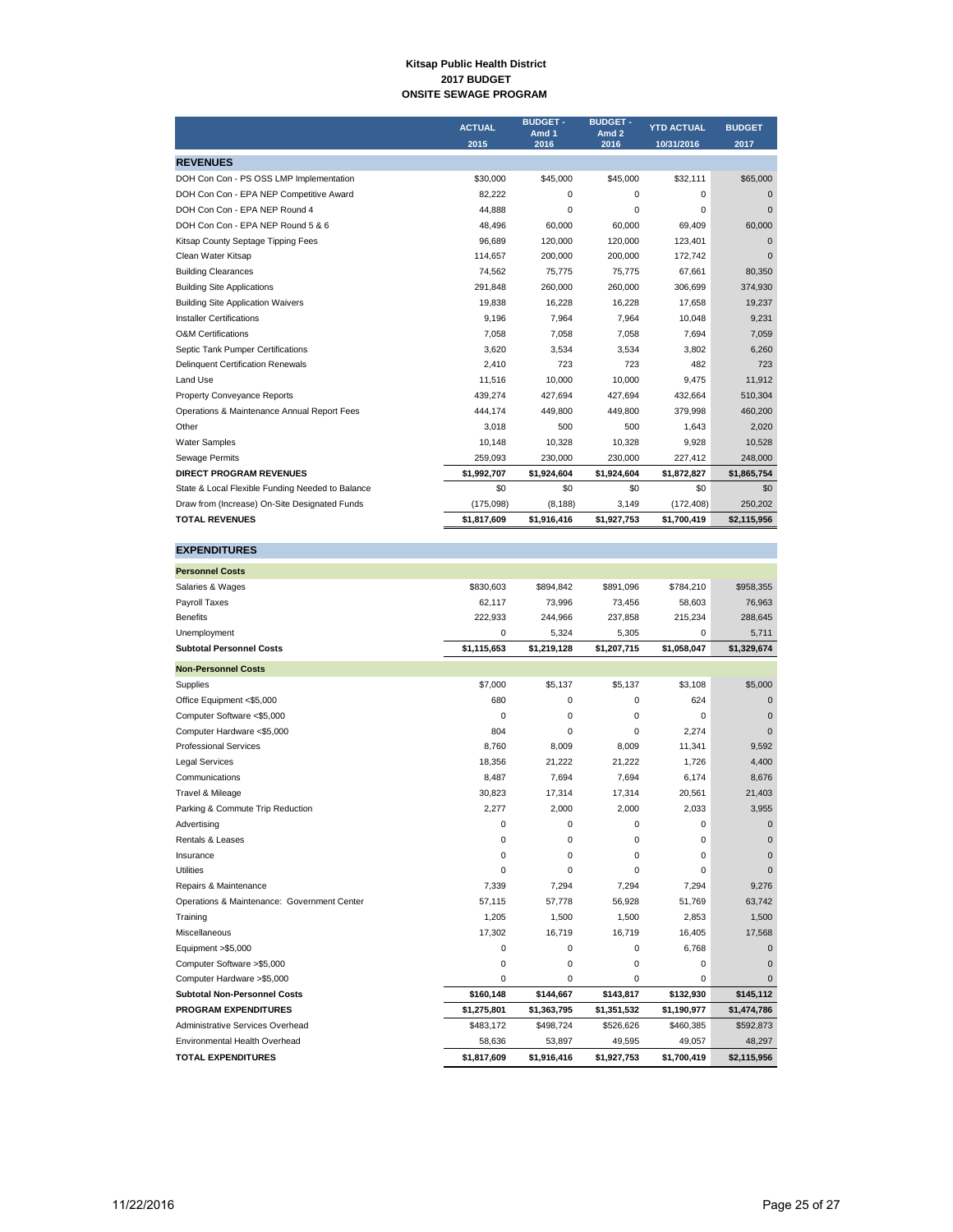#### **Kitsap Public Health District 2017 BUDGET POLLUTION IDENTIFICATION & CORRECTION PROGRAM**

|                                                  | <b>ACTUAL</b> | <b>BUDGET-</b><br>Amd 1 | <b>BUDGET-</b><br>Amd <sub>2</sub> | <b>YTD ACTUAL</b> | <b>BUDGET</b> |
|--------------------------------------------------|---------------|-------------------------|------------------------------------|-------------------|---------------|
|                                                  | 2015          | 2016                    | 2016                               | 10/31/2016        | 2017          |
| <b>REVENUES</b>                                  |               |                         |                                    |                   |               |
| City of Poulsbo Stormwater                       | \$3,373       | \$0                     | \$0                                | \$17,562          | \$13,200      |
| DOE CCWF Directed PIC for Burley & Lofall Creek  | 60,621        | 84,000                  | 84,000                             | 47,847            | 64,000        |
| DOE Dyes Inlet Pathogen Removal Project          | 55,047        | 21,600                  | 21,600                             | 17,297            | $\Omega$      |
| DOE Nutrient Reductions PIC - Murden Cove        | 40,803        | 38,700                  | 38,700                             | 12,150            | $\Omega$      |
| New Unassigned Revenue <sup>1</sup>              | 0             | 309,000                 | 42,500                             | $\Omega$          | 150,350       |
| DOE CCWF - Port Orchard Passage - Phase 2        | 65,761        | 80,000                  | 80,000                             | 49,319            | 7,000         |
| DOH Con Con EPA NEP Competitive Award            | 21,235        | $\Omega$                | 0                                  | 3,991             | $\mathbf 0$   |
| DOH Con Con EPA NEP Competitive Award - KSMP     | 52,820        | 34,664                  | 34.664                             | 53.520            | 40,000        |
| DOE NEP Nutrient Reduction - Lake Symington      | 29,860        | 84,000                  | 84,000                             | 28,764            | 42,600        |
| <b>Environmental Protection Agency Shoreline</b> | 7,521         | $\Omega$                | $\Omega$                           | 0                 | $\Omega$      |
| Hood Canal Coordinating Council - HCR IMP        | 40,340        | 39,996                  | 39,996                             | 35,623            | 38,500        |
| Kitsap Conservation District - Burley Lagoon     | 469           | $\Omega$                | $\Omega$                           | 5,877             | $\Omega$      |
| Kitsap Conservation District - Agricultural PIC  | 2,226         | 0                       | 0                                  | 0                 | $\Omega$      |
| Clean Water Kitsap                               | 781,255       | 888,000                 | 888,000                            | 749,667           | 1,024,200     |
| Kitsap County Septic Tipping Fees                | 0             | 0                       | 0                                  | $\Omega$          | 120,000       |
| Notice To Title Recording Fees                   | 0             | 0                       | 0                                  | 73                | $\mathbf 0$   |
| PIC Other                                        | 0             | 0                       | 0                                  | 0                 | $\mathbf{0}$  |
| <b>DIRECT PROGRAM REVENUES</b>                   | \$1,161,331   | \$1,579,960             | \$2,735,941                        | \$2,444,171       | \$1,499,850   |
| State & Local Flexible Funding Needed to Balance | \$390,595     | \$418,175               | \$452,523                          | \$181,318         | \$319,474     |
| <b>TOTAL REVENUES</b>                            | \$1,551,926   | \$1,998,135             | \$3,188,464                        | \$2,625,489       | \$1,819,324   |

| <b>EXPENDITURES</b>                         |             |             |             |             |              |
|---------------------------------------------|-------------|-------------|-------------|-------------|--------------|
| <b>Personnel Costs</b>                      |             |             |             |             |              |
| Salaries & Wages                            | \$644,927   | \$709,562   | \$715,339   | \$497,002   | \$709,648    |
| Payroll Taxes                               | 48,606      | 58,732      | 59,194      | 37,433      | 57,037       |
| <b>Benefits</b>                             | 170,190     | 189,715     | 190,297     | 135,503     | 196,908      |
| Unemployment                                | 0           | 4,213       | 4,248       | 0           | 4,214        |
| <b>Subtotal Personnel Costs</b>             | \$863,723   | \$962,222   | \$969,078   | \$669,938   | \$967,807    |
| <b>Non-Personnel Costs</b>                  |             |             |             |             |              |
| Supplies                                    | \$20,668    | \$22,700    | \$22,700    | \$14,216    | \$22,700     |
| Office Equipment <\$5,000                   | 3,150       | 0           | 0           | 780         | $\mathbf{0}$ |
| Computer Software <\$5,000                  | 0           | 0           | 0           | 0           | $\mathbf 0$  |
| Computer Hardware <\$5,000                  | 315         | 0           | 0           | 1,226       | $\mathbf{0}$ |
| <b>Professional Services</b>                | 132,194     | 463,992     | 1,622,723   | 1,537,833   | 257,528      |
| <b>Legal Services</b>                       | 11,344      | 12,000      | 12,000      | 6,936       | 12,000       |
| Communications                              | 8,898       | 18,624      | 18,624      | 7,257       | 8,304        |
| Travel & Mileage                            | 6,792       | 7,992       | 7,992       | 5,027       | 7,992        |
| Parking & Commute Trip Reduction            | 4,256       | 3,780       | 3,780       | 2,763       | 3,780        |
| Advertising                                 | 1,178       | 0           | 0           | 0           | $\mathbf{0}$ |
| Rentals & Leases                            | 9,418       | 9,828       | 9,828       | 7,812       | 9,828        |
| Insurance                                   | 0           | 1,076       | 1,076       | $\mathbf 0$ | 1,076        |
| <b>Utilities</b>                            | 49          | 0           | 0           | 26          | $\Omega$     |
| Repairs & Maintenance                       | 6,123       | 5,217       | 5,217       | 7,075       | 5,217        |
| Operations & Maintenance: Government Center | 44,157      | 45,653      | 46,146      | 33,472      | 46,391       |
| Training                                    | 5,178       | 7,500       | 7,500       | 7,522       | 9,000        |
| Miscellaneous                               | 1,010       | 1,200       | 1,200       | 1,035       | 1,200        |
| Equipment >\$5,000                          | 12,915      | 0           | 0           | 0           | $\mathbf{0}$ |
| Computer Software >\$5,000                  | 0           | 0           | 0           | 0           | $\Omega$     |
| Computer Hardware >\$5,000                  | 0           | 0           | 0           | 0           | $\Omega$     |
| <b>Subtotal Non-Personnel Costs</b>         | \$267,645   | \$599,562   | \$1,758,786 | \$1,632,980 | \$385,016    |
| <b>PROGRAM EXPENDITURES</b>                 | \$1,131,368 | \$1,561,784 | \$2,727,864 | \$2,302,918 | \$1,352,823  |
| Administrative Services Overhead            | \$375,044   | \$393,849   | \$420,830   | \$291,508   | \$431,291    |
| Environmental Health Overhead               | 45,514      | 42,502      | 39,770      | 31,063      | 35,210       |
| <b>TOTAL EXPENDITURES</b>                   | \$1,551,926 | \$1,998,135 | \$3,188,464 | \$2,625,489 | \$1,819,324  |